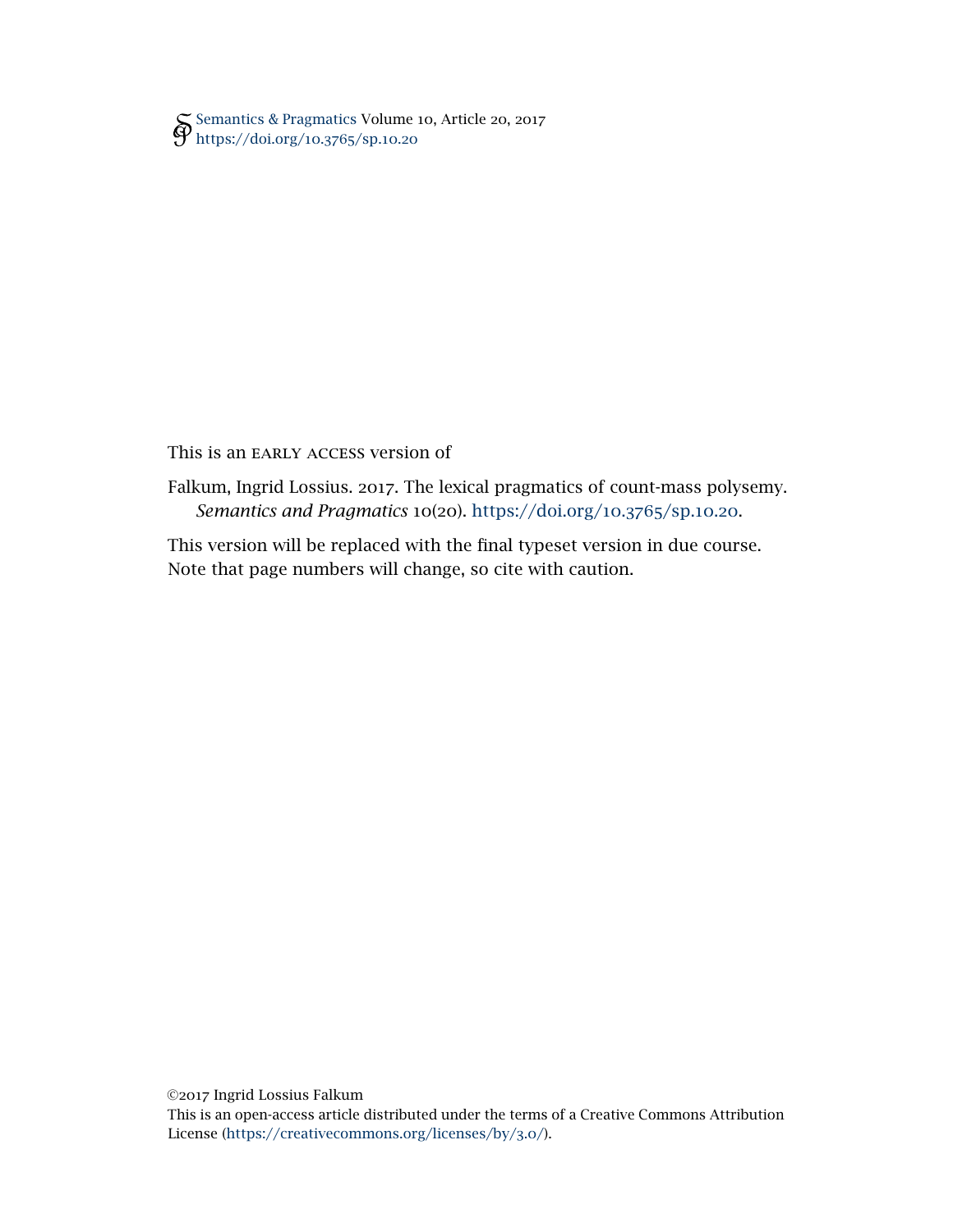# early access

# The lexical pragmatics of count-mass polysemy\*

Ingrid Lossius Falkum *CSMN, University of Oslo*

Abstract This paper investigates a subtype of systematic polysemy which in English (and several other languages) appears to rest on the distinction between count and mass uses of nouns (e.g., shoot a *rabbit*/eat *rabbit*/wear *rabbit*). Computational semantic approaches have traditionally analysed such sense alternations as being generated by an inventory of specialised lexical inference rules. The paper puts the central arguments for such a rule-based analysis under scrutiny, and presents evidence that the linguistic component provided by count-mass syntax leaves a more underspecified semantic output than is usually acknowledged by rule-based theories. The paper develops and argues for the positive view that count-mass polysemy is better given a lexical pragmatic analysis, which provides a more flexible and unified account. Treating count-mass syntax as a procedural constraint on NP referents, it is argued that a single, relevance-guided lexical pragmatic mechanism can cover the same ground as lexical rules, as well as those cases in which rule-based accounts need to appeal to pragmatics.

Keywords: polysemy, lexical pragmatics, count-mass, Relevance Theory, concepts, procedural meaning

## 1 Introduction

<span id="page-1-0"></span>A central insight of lexical pragmatics is that word meanings undergo pragmatic modulation in the course of utterance interpretation. Consider the italicised word forms in  $(1)-(5)$  $(1)-(5)$ :

- <span id="page-1-2"></span>(1) Mary was hungry and *opened* the grapefruit.
- (2) Emma had a difficult first year at university. She didn't get enough *units* to continue. $<sup>1</sup>$  $<sup>1</sup>$  $<sup>1</sup>$ </sup>

<sup>\*</sup> This research was supported by the Research Council of Norway (grants no. 205513 and 240324). I thank Nick Allott, Robyn Carston, Torfinn Huvenes, Beth Levin, Louise McNally, Astrid Nome, Bjørn Ramberg, Agustín Vicente and Deirdre Wilson for insightful comments and discussions at various stages in the process of writing this paper. I also thank the anonymous reviewers for a number of constructive comments and objections which helped substantially improve the paper.

<span id="page-1-1"></span><sup>1</sup> Example due to [Carston](#page-40-0) [\(1988:](#page-40-0) 145)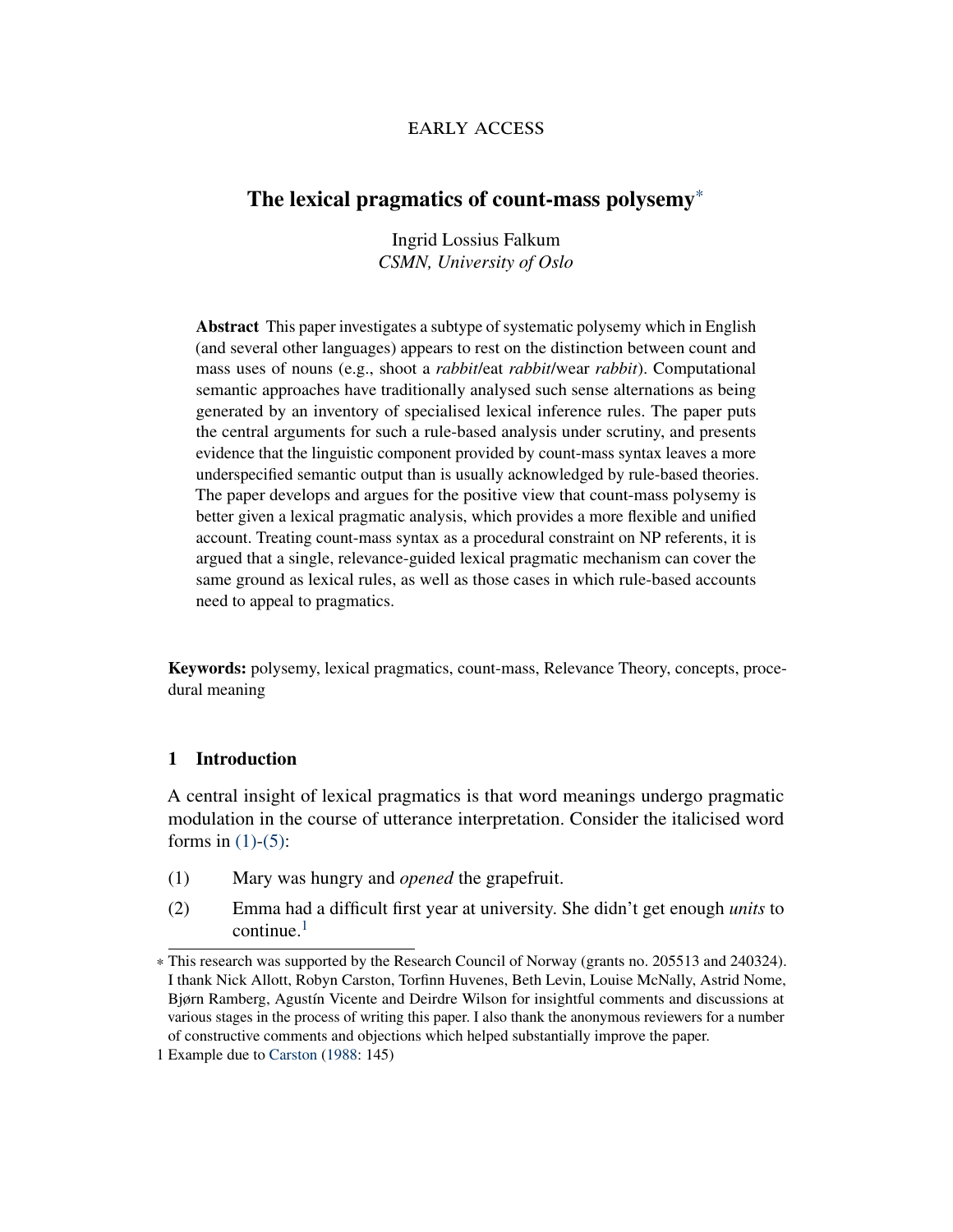- <span id="page-2-3"></span><span id="page-2-2"></span>(3) After the phone call with her ex-boyfriend, Jane came out of the room with *red* eyes.
	- (4) I think it's best to let the baby sleep in his room. It's *boiling* outside.
- <span id="page-2-0"></span>(5) Peter will no doubt make it to the top. He's a *lion*.

Lexical pragmatic accounts treat  $(1)-(5)$  $(1)-(5)$  as instances of linguistically-encoded meanings being pragmatically fine-tuned by way of specification or generalisation of conceptual content, in accordance with the situation of utterance [\(Blutner](#page-39-0) [1998,](#page-39-0) [2002,](#page-39-1) [Bosch](#page-40-1) [1983,](#page-40-1) [1994,](#page-40-2) [2007,](#page-40-3) [Carston](#page-40-4) [2002,](#page-40-4) [2010,](#page-40-5) [Gibbs](#page-42-0) [1994,](#page-42-0) [Levinson](#page-43-0) [2000,](#page-43-0) [Murphy](#page-44-0) [2002,](#page-44-0) [Recanati](#page-45-0) [1995,](#page-45-0) [2004,](#page-45-1) [2016,](#page-45-2) [Sperber & Wilson](#page-46-0) [1998,](#page-46-0) [2008,](#page-46-1) [Travis](#page-46-2) [1985,](#page-46-2) [2008,](#page-46-3) [Wilson & Carston](#page-47-0) [2006,](#page-47-0) [2007\)](#page-47-1). Although the accounts may differ with regard to the specifics of the mechanism(s) they take to be responsible for such lexical adjustment, they share the idea that the contents communicated by the italicised expressions in  $(1)-(5)$  $(1)-(5)$  cannot be derived on the basis of linguistically-encoded meaning alone. This view, sometimes referred to as truth-conditional pragmatics (e.g., [Carston](#page-40-4) [2002,](#page-40-4) [Recanati](#page-45-3) [2010\)](#page-45-3), considers encoded sentence meanings to fall short of yielding truth-conditional contents (even after disambiguation and reference resolution), and pragmatic inference to be required for the hearer to bridge the gap between underspecified linguistically-encoded meanings and the propositions expressed (i.e., the communicated meaning or truth-evaluable content) by speakers on given occasions.<sup>[2](#page-2-1)</sup> Lexical pragmatics, then, addresses semantic underdeterminacy manifested at the level of individual words. For instance, in the case of *open* in [\(1\),](#page-1-0) the idea would be that real-world knowledge associated with the object denoted by the direct object of the verb provides the hearer with clues regarding the sort of opening it expresses (e.g., to open a grapefruit typically involves removing its skin), and contributes to a specification (narrowing) of the more general concept encoded by the verb. Also, depending on the context, further specification of the concept expressed may be required: for instance, opening a grapefruit for eating may involve peeling it, opening it for use in a juice squeezer may involve slicing it in two, etc. Moreover, as pointed out by several authors [\(Bosch](#page-40-2) [1994,](#page-40-2) [Searle](#page-45-4) [1983,](#page-45-4) [Sperber &](#page-46-0) [Wilson](#page-46-0) [1998\)](#page-46-0), the range of possible specifications in meaning for this verb (e.g. *open* a book, a dishwasher, a bottle of wine, a pair of curtains, one's mouth, a conference, a word document, etc.) makes it seem unlikely that the lexicon should store all of them, and so at least a considerable number of them must be pragmatically inferred

<span id="page-2-1"></span><sup>2</sup> A fundamental debate within the field of linguistic communication concerns the notion of truthconditional content, and whether it is a property of sentences (i.e., linguistically-encoded meanings), or utterances (i.e., speaker meanings). It should be noted at the outset that my position on this issue, reflected throughout this paper, is the latter. See for instance [Carston](#page-40-4) [\(2002:](#page-40-4) Chapter 1) for a comprehensive defence of the 'pragmaticist' idea that sentence meanings massively underdetermine speaker meanings, which are taken to be the bearers of truth-conditional content.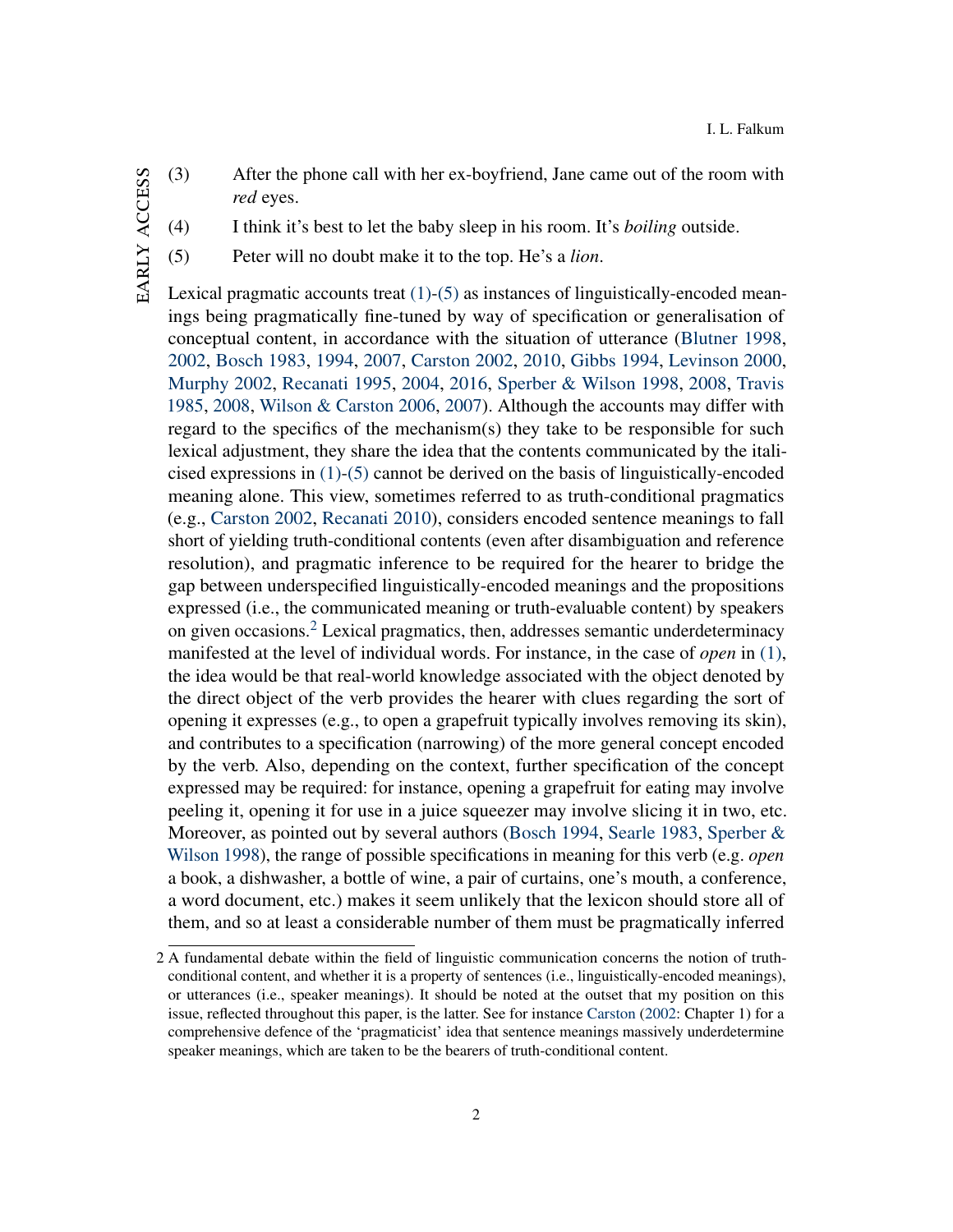on the basis of world knowledge and/or the situation of utterance. Similarly, the specification of the meaning of the noun *units* in [\(2\),](#page-1-2) and the shade and distribution of *red* in [\(3\),](#page-2-2) [3](#page-3-0) the loose use of *boiling* in [\(4\)](#page-2-3) and the metaphorical extension of the concept encoded by *lion* in [\(5\),](#page-2-0) each requires the addressee to take his world knowledge and the situational context into account in deriving the speaker-intended meaning (e.g., [Wilson & Carston](#page-47-1) [2007;](#page-47-1) for a range of attested examples, see [Kolaiti](#page-43-1) [& Wilson](#page-43-1)  $2014$  $2014$ .<sup>4</sup>

Lexical pragmatic processes are thought to play a central role in giving rise to the phenomenon of *polysemy*, where a single word form is conventionally or contextually associated with several related meanings (e.g., [Falkum](#page-42-1) [2011,](#page-42-1) [Hopper](#page-42-2) [& Traugott](#page-42-2) [1993/2003,](#page-42-2) [Sperber & Wilson](#page-46-0) [1998,](#page-46-0) [Taylor](#page-46-4) [2003\)](#page-46-4). The prevalence of polysemy in natural languages suggests that there is pressure on the lexicon to extend a finite set of words to new functions rather than to invent new words for each sense [\(Murphy](#page-44-0) [2002:](#page-44-0) 406), and lexical pragmatic processes play a key role in enabling communicators to do this.<sup>[5](#page-3-2)</sup> Indeed, some 'radical' pragmatic accounts tend to see polysemy as an epiphenomenon of pragmatic processes operating at the level of individual words: "In general . . . polysemy is the outcome of a pragmatic process whereby intended senses are inferred on the basis of encoded concepts and contextual information" [\(Sperber & Wilson](#page-46-0) [1998:](#page-46-0) 197).<sup>[6](#page-3-3)</sup> While the important contribution of pragmatics to lexical interpretation has become increasingly recognised, even among the most ardent defenders of formal lexical semantic theories [\(Asher](#page-39-2) [2011\)](#page-39-2), there appears to be wide agreement that there is a certain type of polysemy, often referred to as 'systematic' or 'regular', that does not lend itself to a pragmatic analysis [\(Copestake & Briscoe](#page-41-0) [1992,](#page-41-0) [1995,](#page-41-1) [Rabagliati et al.](#page-45-5) [2011\)](#page-45-5). In systematic polysemy,

<span id="page-3-0"></span><sup>3</sup> So-called indexical approaches to lexical meaning, first introduced by Peter Bosch in a series of publications (e.g., [Bosch](#page-40-1) [1983,](#page-40-1) [1994,](#page-40-2) [2007\)](#page-40-3), treat the variation in truth-conditional content that colour adjectives give rise to as resulting either from a hidden variable in their logical form (Kennedy  $\&$ [McNally](#page-43-2) [2010,](#page-43-2) [Szabó](#page-46-5) [2001\)](#page-46-5), or from their being fully indexical predicates [\(Bosch](#page-40-1) [1983,](#page-40-1) [Rothschild](#page-45-6) [& Segal](#page-45-6) [2009\)](#page-45-6). A pragmatic counterpart to such indexical approaches is [Wilson'](#page-46-6)s [\(2011\)](#page-46-6) proposal that in fact *all* content words (e.g., *red*, *lion*, *open*) encode a procedure for constructing contextspecific senses on the basis of the encoded conceptual content and contextual assumptions. While the pragmatic approach I take in this paper is closely linked to that of Wilson, an indexicalist approach might be a promising option for spelling out in more formal terms the variations in truth-conditional content that systematic polysemy gives rise to.

<span id="page-3-1"></span><sup>4</sup> Some contemporary theories of lexical pragmatics defend a 'deflationary' approach to metaphor, which they take to involve the same pragmatic mechanism(s) as do other types of adjustments of lexical meaning such as specification and broadening (see, e.g., [\(Recanati](#page-45-0) [1995,](#page-45-0) [2004,](#page-45-1) [Carston](#page-40-6) [1997,](#page-40-6) [2002,](#page-40-4) [Wilson & Carston](#page-47-0) [2006,](#page-47-0) [2007,](#page-47-1) [Sperber & Wilson](#page-46-1) [2008\)](#page-46-1)).

<span id="page-3-2"></span><sup>5</sup> In the case of conventionally polysemous senses, identifying the pragmatic process responsible for the existence of the related senses would be a matter of diachronic analysis [\(Traugott & Dasher](#page-46-7) [2002\)](#page-46-7)

<span id="page-3-3"></span><sup>6</sup> Sperber and Wilson were discussing cases like the ones in [\(1\)-](#page-1-0)[\(5\),](#page-2-0) which can be analysed in terms of specification/narrowing or broadening of conceptual content.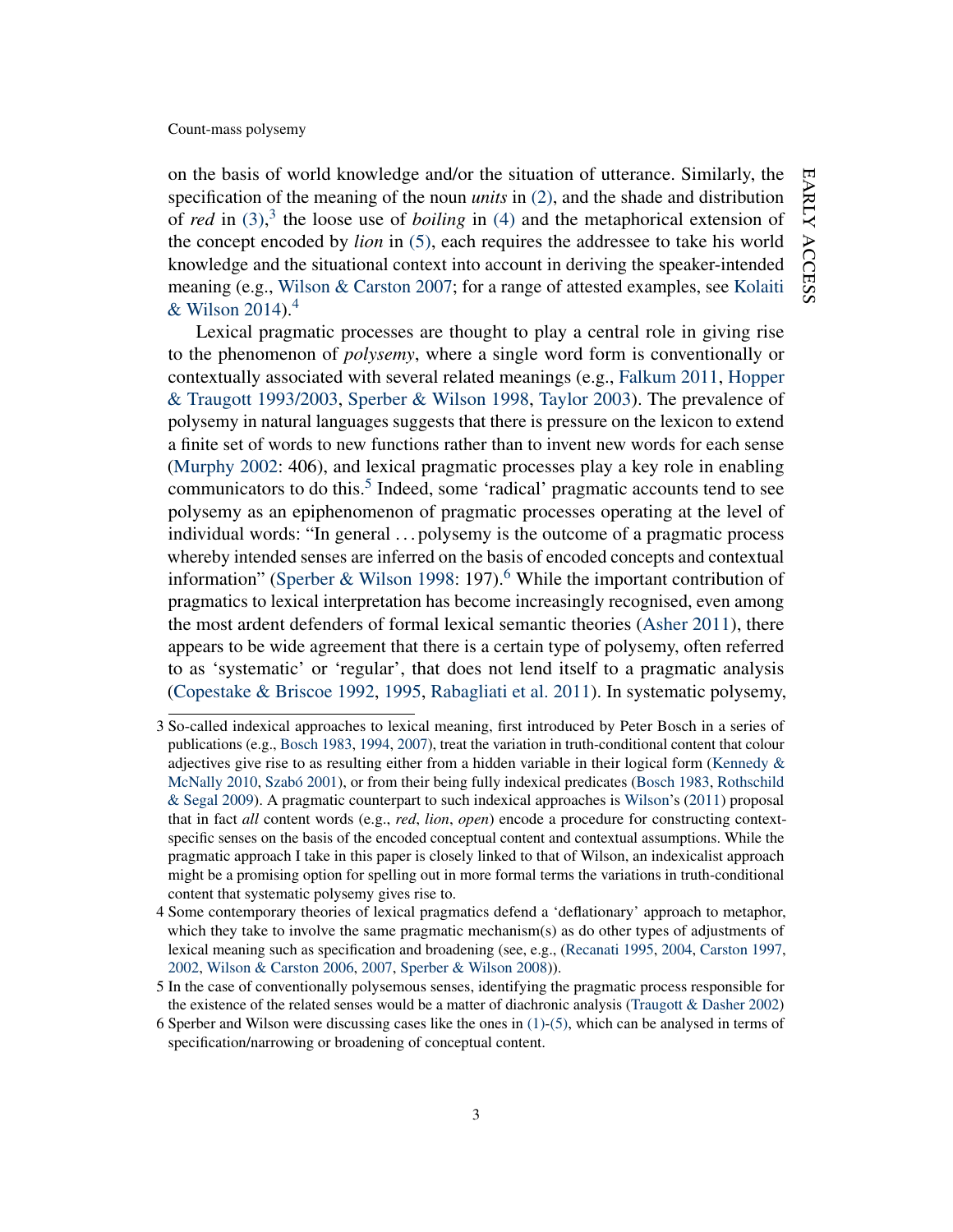EARLY ACCESS early access

the related senses of a word can be predicted from the ontological or 'real-world' category of its denotation. Examples are terms for animals used to denote the meat of the animal (*Chicken is healthy*), names of cities used to denote the inhabitants of the city (*Cambridge voted conservative*), terms for fruits used to denote the tree carrying the fruit (*I have a cherry in my garden*), and many more (see [Dölling](#page-41-2) [forthcoming](#page-41-2) for an overview). Such cases are standardly treated as being linguistically generated by a set of lexicon-internal rules of sense extension. An apparently strong case for a lexical rule-based analysis is the subtype of systematic polysemy that in English, and several other languages, patterns with the syntactic count-mass distinction (henceforth *count-mass polysemy*), as illustrated by [\(6\)](#page-4-0)[-\(9\):](#page-4-1)

- <span id="page-4-0"></span>(6) a. *A rabbit* jumped over the fence. ('animal')
	- b. They serve *rabbit* at the River Café. ('meat')
	- c. . . . *turkey*, *halibut*, *reindeer*, *frog*, etc.
- (7) a. We have *a pine* in our garden. ('tree')
	- b. This table is made of *pine*. ('wood')
	- c. . . . *olive*, *cherry*, *chestnut*, *birch*, etc.
- (8) a. Karen promised she would cook *pasta* tonight. ('food') b. Karen made us *a delicious pasta*. ('food portion')
	- c. . . .*risotto*, *soup*, *steak*, *stew*, etc.
- <span id="page-4-1"></span>(9) a. Joan likes to drink *beer*. ('drink')
	- b. Could I have *three beers*, please? ('drink serving')
	- c. . . .*water*, *martini*, *coke*, *cappuccino*, etc.

Rule-based approaches typically take the effect of the lexical rules to be to change the value of a +COUNT or +MASS feature in the lexical representation of the noun, thereby altering its denotation accordingly. Within many lexical semantic frameworks, the rules are taken to come with specific interpretive predictions based on lexically stored information, so that for instance, a mass use of an animal term would have a meat sense as default, a count use of a liquid term would have a conventional serving sense as default, and so on (e.g., [Asher](#page-39-2) [2011,](#page-39-2) [Asher & Lascarides](#page-39-3) [2003,](#page-39-3) [Copestake & Briscoe](#page-41-0) [1992,](#page-41-0) [1995,](#page-41-1) [Gillon](#page-42-3) [1992,](#page-42-3) [1999,](#page-42-4) [Kilgarriff](#page-43-3) [1995,](#page-43-3) [Kilgarriff &](#page-43-4) [Gazdar](#page-43-4) [1995,](#page-43-4) [Ostler & Atkins](#page-44-1) [1992,](#page-44-1) [Pustejovsky](#page-45-7) [1991,](#page-45-7) [1995\)](#page-45-8). Advocates of this sort of approach often claim that lexical rules are required to account for the availability of 'default' senses in uninformative contexts, and to explain the productivity and morpho-syntactic consequences of systematic polysemy and the parallel that might be drawn with morphological processes.

This paper puts this widespread view— that the process underlying systematic polysemy is semantic in nature and thus that the sense alternations it gives rise to are linguistically generated— under scrutiny. Focusing on count-mass polysemy, I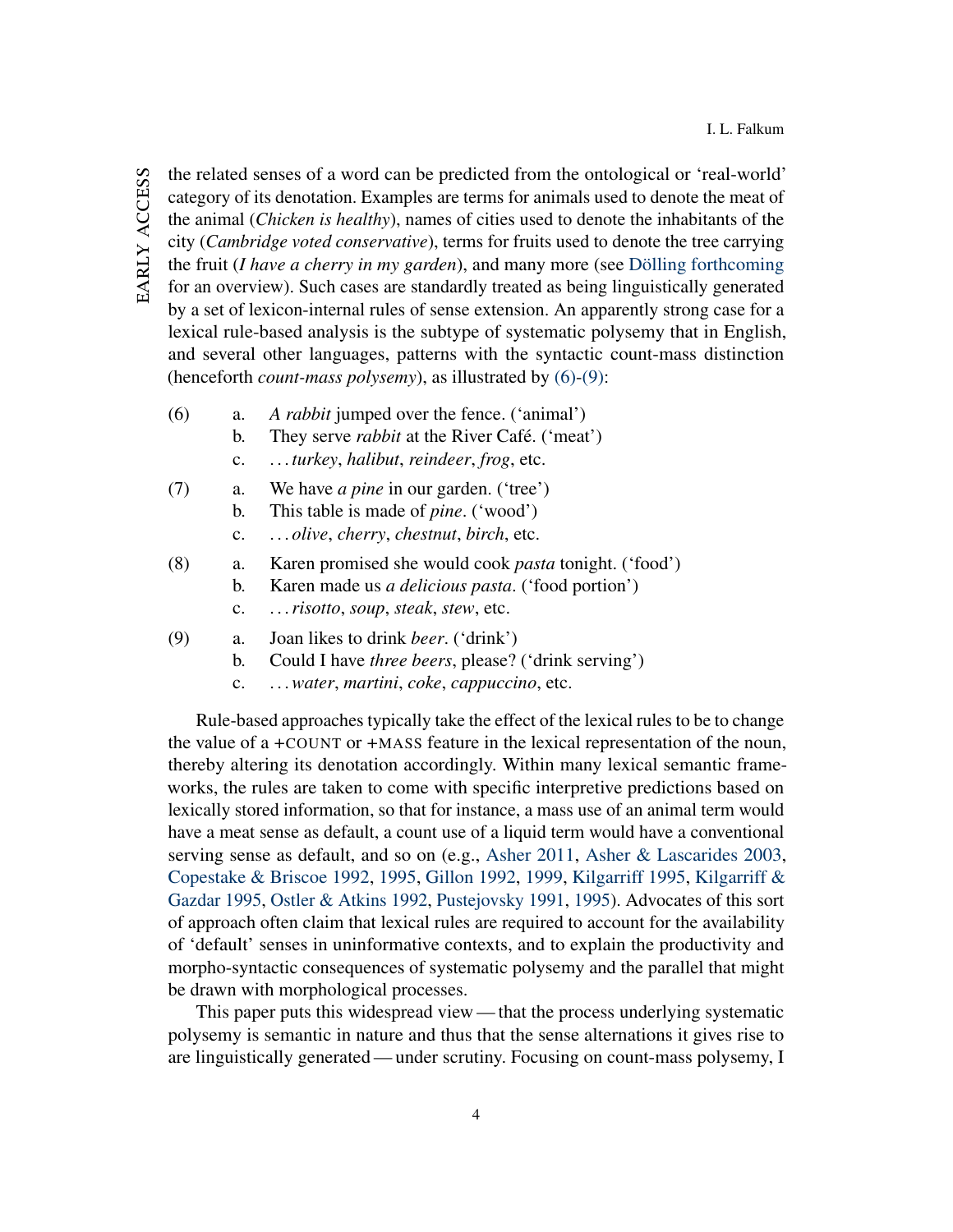argue that rule-based approaches tend to overlook, or at least considerably downplay, the fact that the flexibility observed in lexical interpretation quite generally is also found in these apparently systematic cases, which I will show are both contextsensitive and subject to pragmatic modulation. The paper presents evidence that the linguistic component provided by count-mass syntax to systematic polysemy leaves a more underspecified semantic output than is usually acknowledged by rule-based theories, and that the alternations in meaning that arise can be explained by appeal to pragmatics. Thus, the (bold) claim of this paper is that no specialised lexical semantic rules are required to account for systematic polysemy; instead, the phenomenon has its origin in the operation of more general lexical pragmatic processes. It should be noted that recent computational semantic approaches, particularly work on word meaning in distributional semantics (for overviews, see [Clark](#page-41-3) [2015,](#page-41-3) [Erk](#page-41-4) [2012\)](#page-41-4), abandon lexical rules in favour of a more empirically oriented approach where large-scale corpus analyses are used to create predictive models for the distribution of a word's (attested) senses (e.g., [Boleda et al.](#page-40-7) [2012,](#page-40-7) [Heylen et al.](#page-42-5) [2015\)](#page-42-5). While this shift of focus from stipulated lexical rules to models based on actual word usage represents a promising development within computational lexical semantics, there are still many unresolved (and underexplored) issues when it comes to accounting for systematic polysemy. One problematic issue is how to account for senses which are too rare to occur in corpus data (for discussion, see [Copestake](#page-41-5) [2015\)](#page-41-5). Therefore, my focus in what follows will be the classical rule-based theory, which remains the most developed lexical semantic account of systematic polysemy to date and is still widely influential. For instance, its assumptions regarding sense generation and interpretation continue to underlie work on polysemy in psycholinguistics (see, e.g., [Frisson & Frazier](#page-42-6) [2005,](#page-42-6) [Klepousniotou](#page-43-5) [2002,](#page-43-5) [Murphy](#page-44-2) [1997,](#page-44-2) [Rabagliati et al.](#page-45-9) [2010,](#page-45-9) [2011,](#page-45-5) [Rabagliati & Snedeker](#page-45-10) [2013\)](#page-45-10).

The paper is organised as follows. Section [2](#page-6-0) discusses the rule-based approach to systematic polysemy. The standard arguments underlying this approach are considered, including: (i) the senses are linguistically marked; (ii) the sense alternations are systematic/productive; (iii) the 'blocking' phenomenon, and (iv) the availability of 'default' senses. I argue that each of them can be countered by a plausible pragmatic explanation. Section [3](#page-18-0) discusses the syntactic count-mass distinction and proposes an account of how this morpho-syntactic component may interact with the pragmatic interpretive system. I then develop and argue for the positive view that count-mass polysemy can be given a more flexible and unified account within a lexical pragmatic framework. I propose Relevance Theory [\(Carston](#page-40-4) [2002,](#page-40-4) [Sperber & Wilson](#page-45-11) [1986/1995,](#page-45-11) [Wilson & Sperber](#page-47-2) [2004,](#page-47-2) [2012\)](#page-47-3) as a suitable theoretical framework for this purpose and argue that a single lexical pragmatic mechanism can cover the same ground as the lexical rules, as well as those cases in which rule-based accounts need to appeal to pragmatics. In Section [4](#page-33-0) I discuss how the apparent systematicity of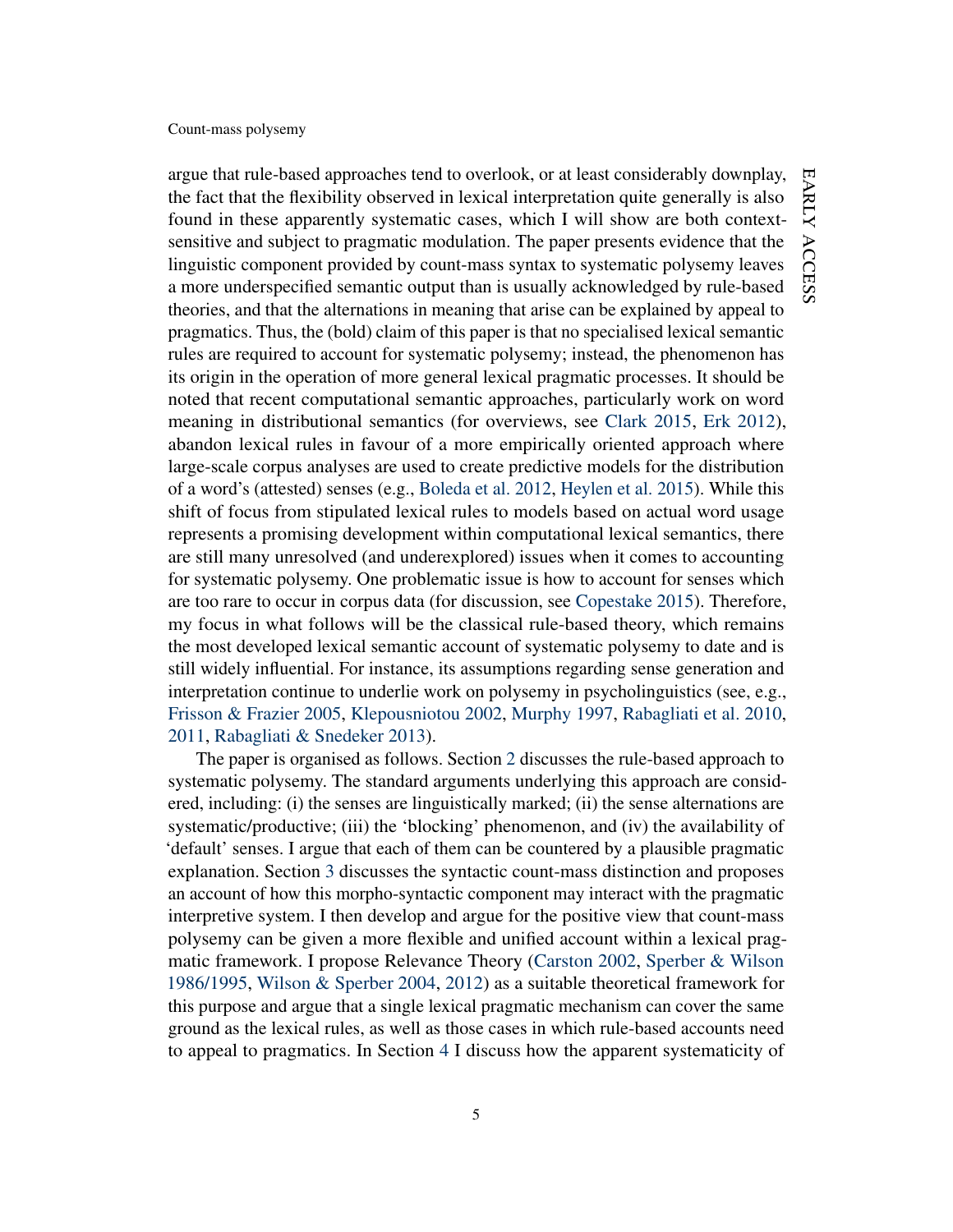count-mass polysemy can be reflected on the lexical pragmatic account, through a re-consideration of the standard arguments underlying rule-based approaches.

# <span id="page-6-0"></span>2 Count-mass polysemy as rule application

Lexical semantic accounts have influentially argued that systematic polysemy is generated by an inventory of specialised lexical inference rules, in this way avoiding a listing of predictable senses in the mental lexicon [\(Asher](#page-39-2) [2011,](#page-39-2) [Asher & Lascarides](#page-39-3) [2003,](#page-39-3) [Copestake & Briscoe](#page-41-0) [1992,](#page-41-0) [1995,](#page-41-1) [Gillon](#page-42-3) [1992,](#page-42-3) [1999,](#page-42-4) [Kilgarriff](#page-43-3) [1995,](#page-43-3) [Kilgarriff](#page-43-4) [& Gazdar](#page-43-4) [1995,](#page-43-4) [Leech](#page-43-6) [1981,](#page-43-6) [Ostler & Atkins](#page-44-1) [1992,](#page-44-1) [Pustejovsky](#page-45-7) [1991,](#page-45-7) [1995\)](#page-45-8). In a classic paper, [Pelletier](#page-44-3) [\(1975\)](#page-44-3) posited an abstract, general rule called the UNIVERSAL GRINDER, whose effect was to create from a count noun denoting a physical object a mass noun with properties appropriate for an unindividuated substance. This would yield the 'rabbit stuff' sense in [\(10\)](#page-6-1) below.

<span id="page-6-1"></span>(10) After the accident, there was *rabbit* all over the road.[7](#page-6-2)

The converse operation is performed by [Bunt'](#page-40-8)s [\(1985\)](#page-40-8) UNIVERSAL SORTER (also termed the 'universal packager' by some authors), which turns mass nouns denoting substances into count nouns with properties appropriate for an individuated entity. This would yield the individuated reference of *golds* and *silvers* in [\(11\).](#page-6-3)

<span id="page-6-3"></span>(11) She studied the seven strongboxes on the shelves. (. . . ) The number of *golds* and *silvers* was considerable.[8](#page-6-4)

In order to account for count-mass polysemy, many computational lexical semantic approaches treat the UNIVERSAL GRINDER and SORTER as lexical rules on a par with other rules of the grammar (specifically, morphological rules). In addition, they posit a set of conventionalised sub-cases of the rules, which make specific interpretive predictions for count and mass occurrences of nouns. These include, to mention a few, the rules of MEAT GRINDING and FUR GRINDING, which form meat- and fur-denoting mass nouns from animal-denoting count nouns [\(Copestake](#page-41-1) [& Briscoe](#page-41-1) [1995,](#page-41-1) [Ostler & Atkins](#page-44-1) [1992\)](#page-44-1), WOOD GRINDING, which creates wood senses from tree-denoting count nouns [\(Kilgarriff](#page-43-3) [1995\)](#page-43-3), and FOOD and DRINK PORTIONING, which convert food- or drink-denoting mass nouns into count nouns denoting a conventional portion of the substance [\(Copestake & Briscoe](#page-41-1) [1995\)](#page-41-1):

- (12) MEAT GRINDING: They serve *rabbit* at the River Cafe.
- (13) FUR GRINDING: The model wore *mink* on the catwalk.

<span id="page-6-2"></span><sup>7</sup> Example due to [Copestake & Briscoe](#page-41-1) [\(1995\)](#page-41-1).

<span id="page-6-4"></span><sup>8</sup> Example from Modesitt, L. E. Jr. (2009). *Arms Commander*. New York: Tom Doherty Associates.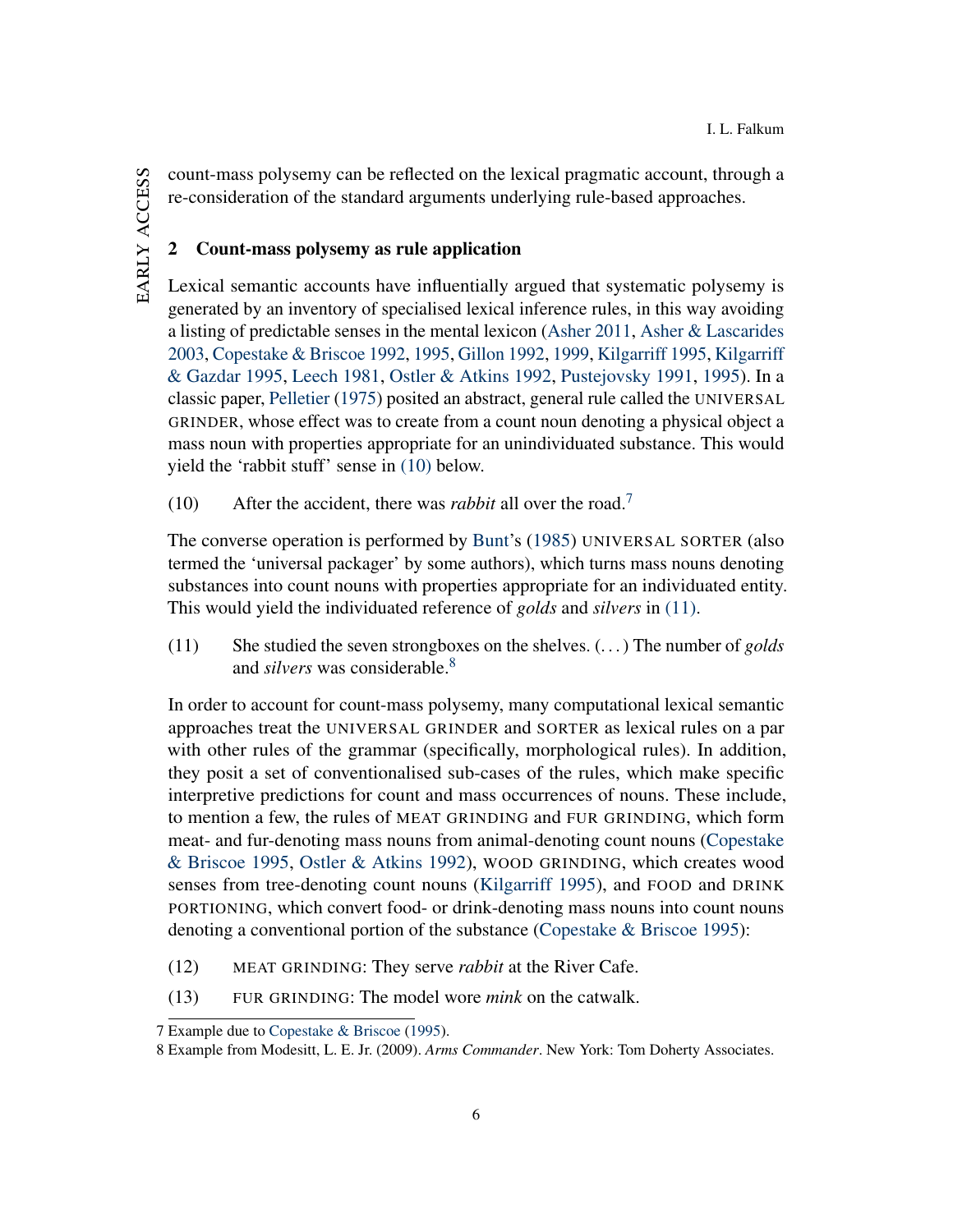- (14) WOOD GRINDING: This table is made of *pine*.
- (15) FOOD PORTIONING: Karen made us *a delicious pasta*.
- (16) DRINK PORTIONING: Could I have *three beers*, please?

In this way, computational lexical semantic accounts take there to be a set of lexical inference rules (the UNIVERSAL GRINDER/SORTER and their various conventionalised sub-cases) in the mental lexicon that is responsible for generating count-mass polysemy as illustrated above. In other words, the shifts in meaning are assumed to have a wholly linguistic basis. Some authors point out that pragmatics may have a role to play in contributing to further contextual specification of the denotation, or, in some cases, in overriding default interpretations [\(Copestake & Briscoe](#page-41-1) [1995,](#page-41-1) [Lascarides & Copestake](#page-43-7) [1998\)](#page-43-7), but it merely serves the function of a useful add-on; the main interpretive work is being done linguistically on the basis of lexical rules.

### <span id="page-7-3"></span>2.1 Senses are linguistically marked

Perhaps the most compelling argument for a rule-based analysis of count-mass polysemy is that the senses are formally marked in languages such as English, which make a morpho-syntactic distinction between count and mass NPs. So in an utterance of *I love chicken* or *That store sells mink* the absence of determiners provides the hearer with direct evidence of the intended mass interpretation and, rule-based approaches would claim, of the 'meat' or 'fur' interpretation respectively.

That the morpho-syntactic alternation between count and mass occurrences of nouns has important consequences for how the nouns are interpreted is, of course, beyond discussion. The question is rather *what* this linguistic component contributes by way of interpretation-relevant information. As is often pointed out, most nouns appear to exhibit a great degree of flexibility in their ability to occur with both count and mass interpretations [\(Allan](#page-38-0) [1980,](#page-38-0) [Bunt](#page-40-8) [1985,](#page-40-8) [Pelletier](#page-44-3) [1975,](#page-44-3) [Pelletier &](#page-44-4) [Schubert](#page-44-4) [2003,](#page-44-4) [Pelletier](#page-44-5) [2012,](#page-44-5) [Ware](#page-46-8) [1975\)](#page-46-8). Some illustrations are given below.

- (17) The child brought a book and *a pencil*./The child had *pencil* all over her face.
- <span id="page-7-1"></span>(18) We went to the park and sat down at *a bench*./Susie asked me to move over and give her *some more bench*. [9](#page-7-0)
- <span id="page-7-2"></span>(19) Susan brought *her radio* to the beach./There is *radio* all over the world.
- (20) "Those strawberry pop-tarts are dangerous. I came home one day from work and there was *toaster* in the back yard. It evidently caught fire on one of the

<span id="page-7-0"></span><sup>9</sup> Example due to [Wisniewski et al.](#page-47-4) [\(2003\)](#page-47-4).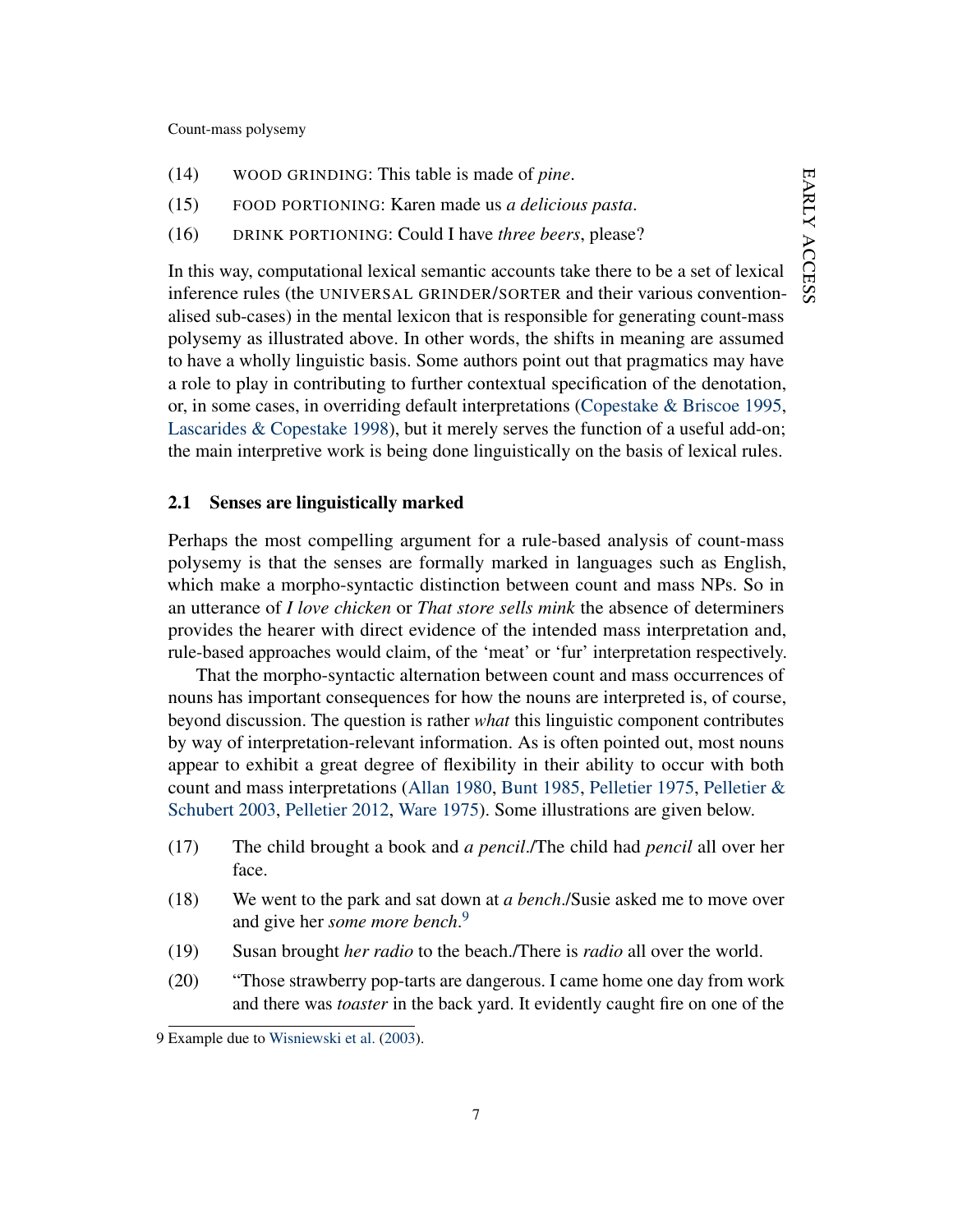kids and my wife yanked the cord from the wall and heaved it out the back door. Guess what was in *the toaster*."[10](#page-8-0)

- <span id="page-8-3"></span>(21) She's expecting *a baby*./"I watch these TLC shows about women who didn't know they were pregnant until they went into labor. Some of the stories just absolutely floor me, but I can kind of, sort of see it as possible for a woman who typically gains weight in her tummy not to recognize that the extra bulk there is *baby* instead of food."[11](#page-8-1)
- (22) The statue is made of *gold*./Britain brought home an impressive number of *golds* from the Olympics.
- (23) *Back pain* is *a terrible pain*. [12](#page-8-2)

In all of the examples above, the count or mass syntax provides an important clue to the intended interpretation of the nouns, but it is also clear that a good deal of pragmatic inference is required to home in on the precise interpretation in those cases where a noun that describes a prototypically countable entity occurs with mass syntax, or where one that describes a prototypically uncountable entity occurs with count syntax. For instance, the NP *some more bench* in [\(18\)](#page-7-1) has to be interpreted relative to what one knows about the real-world properties of benches (i.e. a flat expanse of space). And an understanding of the mass use of *radio* in [\(19\)](#page-7-2) or *baby* in [\(21\)](#page-8-3) requires accessing one's general world knowledge about radios as transmitters of information or about the development of babies in the womb. The examples also show that the count-mass alternation yields interpretations that may go beyond those that can be generated by a UNIVERSAL GRINDER. For instance, the interpretation of the mass occurrences of *pencil* and *radio* above can arguably not be derived through 'grinding' of the physical object described by the count expressions *pencil* (referring to the marks left by its use on the child's face) and *radio* (referring to the transmission of radio signals). Given the high degree of context-sensitivity demonstrated by these examples, it seems that what count-mass syntax provides here is no more than an interpretive clue regarding whether the entity it picks out should be seen as having 'count' or 'mass' properties, but that the pragmatic system is required to fill in the rest. (In Section [3](#page-18-0) I return to discussion of what this clue may amount to and more specifically to the notions 'count' and 'mass'.) But notice also that this contextsensitivity applies to many instances of count-mass polysemy that have traditionally been taken to be of the systematic, rule-based kind. Even for the relatively restricted groups of animals, trees and food and drink items, examples where the linguistic alternation between count and mass uses of NPs yields senses that go beyond those

<span id="page-8-0"></span><sup>10</sup> <http://www.badmovies.org/forum/index.php?topic=122407.0>

<span id="page-8-1"></span><sup>11</sup> <http://www.hobomama.com/2011/01/feeling-fat-during-pregnancy.html>

<span id="page-8-2"></span><sup>12</sup> Example due to [Bunt](#page-40-8) [\(1985\)](#page-40-8).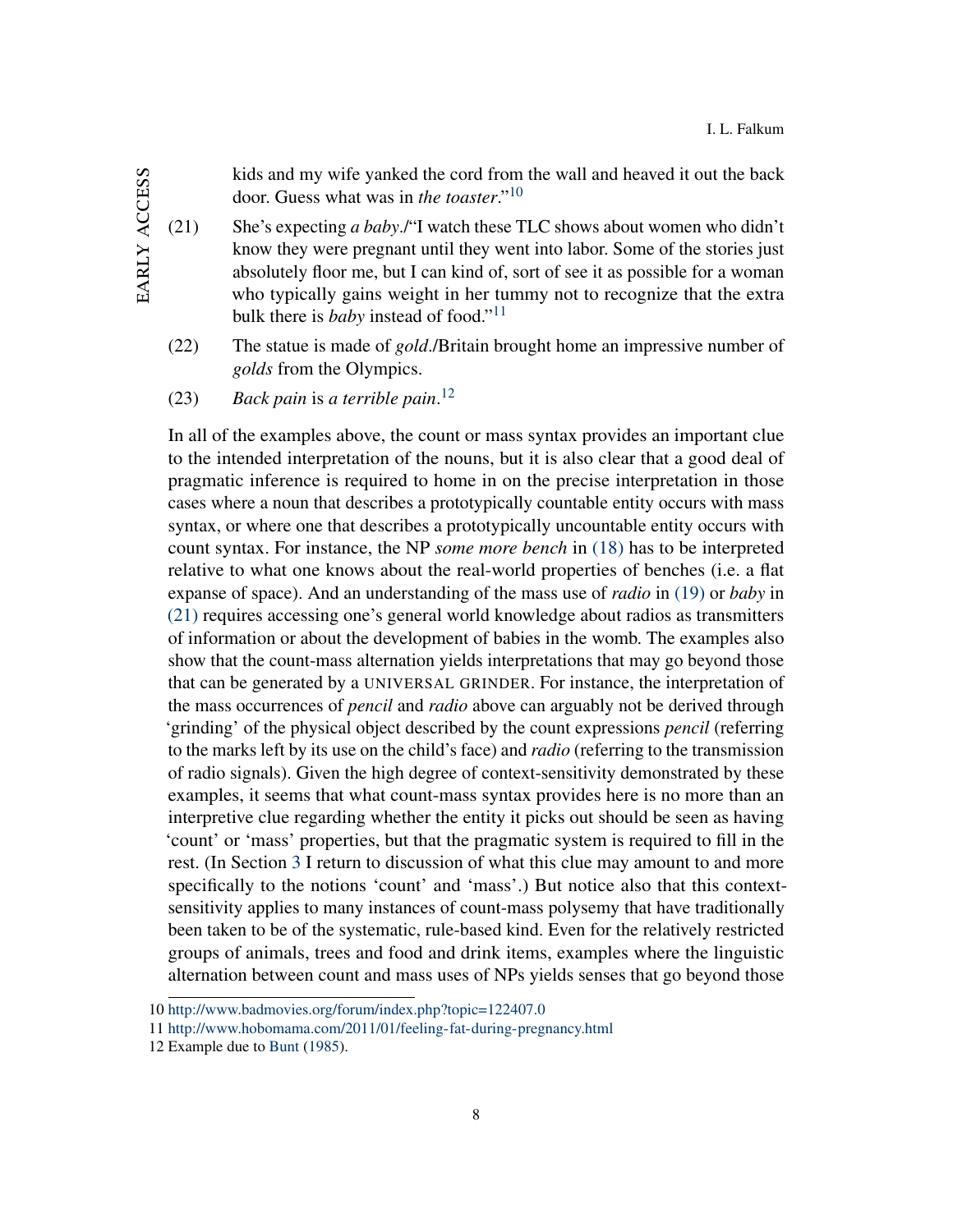that can be plausibly claimed to be generated by lexical rules are not difficult to come by. Consider [\(24\)](#page-9-0)[-\(29\).](#page-9-1)

- <span id="page-9-4"></span><span id="page-9-0"></span>(24) Will a hamster bite if it senses *cat* on my hands? ('particles')
- (25) [Biology teacher]: Now take a look at these different samples. *Rabbit* should be easy to recognise. ('faeces')
- (26) In the old days, *birch* was used to heal wounds. ('bark')
- (27) *Pine* is antiseptic for the respiratory tract and it treats pneumonia, asthma, and other respiratory ailments.  $({\text{`oil'}})^{13}$  $({\text{`oil'}})^{13}$  $({\text{`oil'}})^{13}$
- <span id="page-9-1"></span>(28) Jane was offered *three wines* at the tasting. ('varietals')
- (29) [Before going home from work, the aquarium employees go through their usual closing routine, which includes checking that the pools have the correct water levels]: Employee A: Have you gone through everything? Employee B: I just need to check *the waters*, then I'm done. ('levels of water')

The intended interpretation of each of the italicised nouns above should be easily inferable in context, and the count or mass use of the noun provides an important clue to this interpretation. But by itself this linguistically encoded information is arguably insufficient; the hearer must also activate his real-world or contextual knowledge in interpreting the nouns. So unless we posit a new rule for each new sense, which does not seem like a satisfactory option, it appears that what is provided linguistically in these cases is something less specific than the rule-based accounts would have it to be.<sup>[14](#page-9-3)</sup> But if lexical rules are not required to interpret the italicised nouns in  $(24)-(29)$  $(24)-(29)$ , then one might ask whether they are really necessary in the alleged 'rule-based' cases or if they can be interpreted on the basis of the same pragmatic mechanism. (Notice also that on the rule-based account, the default interpretations generated by the lexical rules would have to be cancelled and replaced by the appropriate

<span id="page-9-2"></span><sup>13</sup> Example from Edwards, W. D. (1999). *The Aromatherapy Companion*. Storey Publishing.

<span id="page-9-3"></span><sup>14</sup> It has been suggested to me that at least some of the examples discussed in this section could be analysed in terms of syntactic ellipsis of the NP head (e.g., *rabbit* in [\(25\)](#page-9-4) could be an ellipsis for rabbit faeces, given an explicit linguistic antecedent in the prior discourse), and thus that the full conceptual content of the NP can be recovered linguistically without appeal to pragmatic inference. However, most (if not all) cases of count-mass polysemy could, in principle, be analysed in terms of NP ellipsis (even paradigmatic examples such as *John likes chicken* could be seen as elliptical of *John likes chicken meat* given the appropriate linguistic context), which makes it difficult to see how cases of ellipsis should be distinguished from cases of polysemy. Notice also that an utterance of [\(25\)](#page-9-4) would arguably be natural in a context where there is no explicit linguistic antecedent but where the intended referent is identifiable on the basis of extra-linguistic clues (e.g. where the biology teacher is pointing to a salient exemplar). See [Hall](#page-42-7) [\(2009\)](#page-42-7) for a comprehensive discussion of the distinction between ellipsis and pragmatic enrichment from a relevance-theoretic perspective.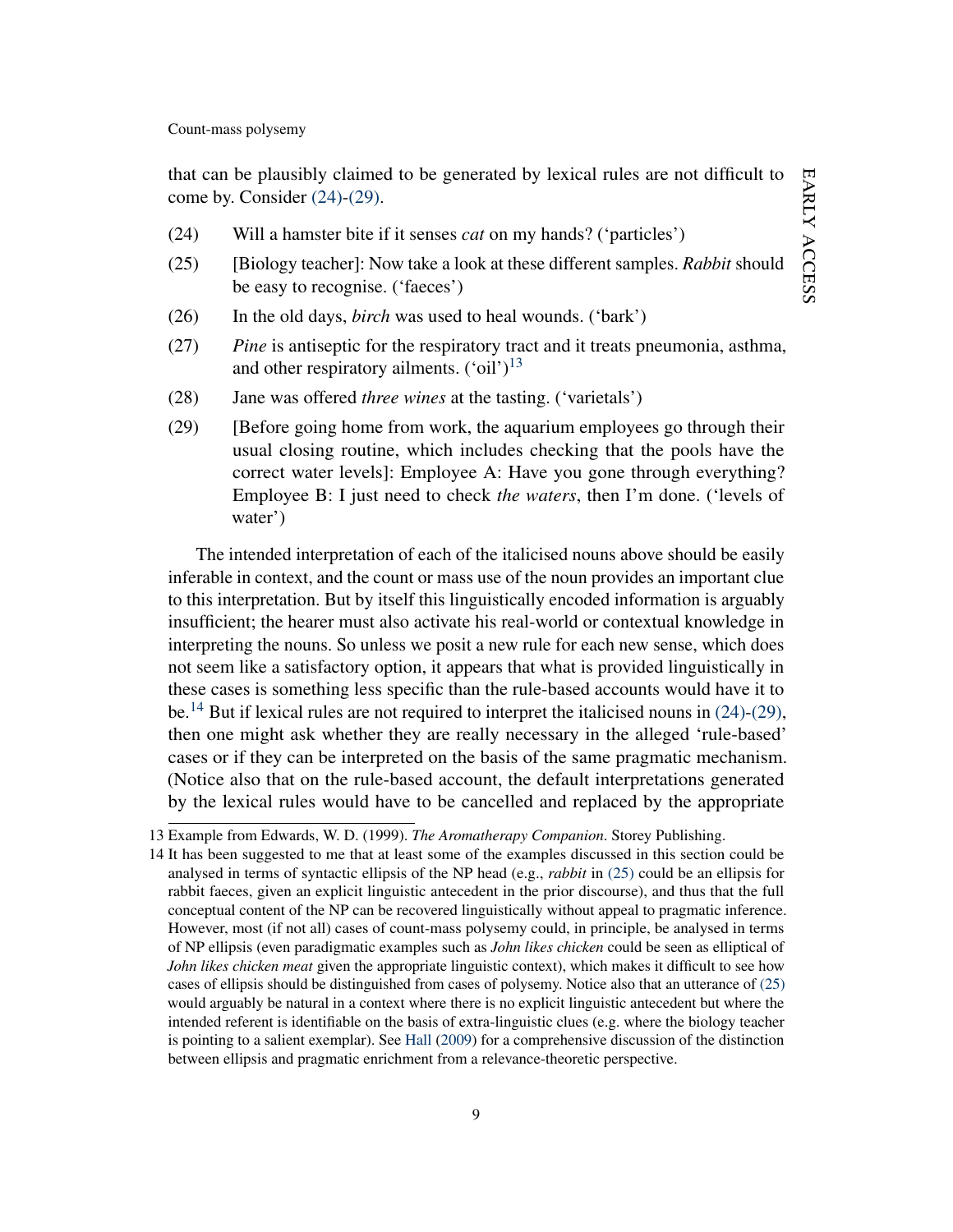contextual interpretations in [\(24\)-](#page-9-0)[\(29\),](#page-9-1) a step which might be unnecessarily costly in processing terms, although, of course, not impossible). As a further illustration of this interpretive flexibility, consider the various uses of the noun *olive* in [\(30\).](#page-10-0)

- EARLY ACCESS early access
- <span id="page-10-3"></span><span id="page-10-0"></span>(30) a. Mary put an *an olive* in her drink. ('fruit')
	- b. We have *an olive* in our garden. ('tree')
		- c. This table is made of *olive*. ('wood')
		- d. My current colour crush is *olive*. ('hue')
		- e. The bottle to the left is *olive*. ('oil')
		- f. Susan's favourite fragrance is *olive*. ('flower')
		- g. *Olive* is used to treat a person who suffers from tiredness, fatigue and exhaustion due to excessive work or study.<sup>[15](#page-10-1)</sup> ('extract')

<span id="page-10-4"></span>The different senses of olive in [\(30\)](#page-10-0) spring from real-world knowledge about olives: An olive is a small, savoury, green or black fruit that grows on a tree, its wood can be used to make furniture, it develops from a pleasantly scented flower, is used in making vegetable oil, is thought by some to have healing effects, and so on.<sup>[16](#page-10-2)</sup> How many lexical rules would the computational semanticist postulate here? And what would be the criteria for determining, say, that we have to do with a lexical rule (of WOOD GRINDING) in [\(30c\),](#page-10-3) but with a pragmatically derived sense in [\(30f\)?](#page-10-4) In other words, what makes the knowledge that olive trees make good wood more 'semantic' than the knowledge that olives develop from flowers, or are thought to have healing effects?<sup>[17](#page-10-5)</sup> It seems that the lexical rules, even if they could be shown to exist, would only be able to account for a subset of the variety of interpretations that the alternation between count and mass uses of nouns may give rise to. A question that arises, then, concerns the theoretical motivation for having lexical rules as part of the interpretive system: what do they add to a theory of utterance understanding by way of explanation? While the morpho-syntactic distinction between count and mass NPs clearly has some important interpretive consequences, these seem to be less specific than rule-based accounts would have them to be. That the sense alternations involved in count-mass polysemy are reflected linguistically therefore does not seem

<span id="page-10-1"></span><sup>15</sup> Example from Costigan, L. (2006). *Women and Healing*, iUniverse.

<span id="page-10-2"></span><sup>16</sup> One reviewer pointed out that some of the uses listed in [\(24\)-](#page-9-0)[\(30\)](#page-10-0) are mainly possible in cases where there is a highly salient discourse referent and would be less natural if uttered 'out of the blue'. I share the reviewer's intuition here: Given the appropriate contextual circumstances (and I take the presence of a supporting context to be the normal situation in verbal communication) the alternation between count and mass uses of nouns gives rise to a much wider range of interpretive possibilities than rule-based accounts tend to assume, where verbal utterances are typically studied in idealised 'out of the blue' contexts.

<span id="page-10-5"></span><sup>17</sup> This illustrates a well-known problem in lexical semantics concerning the cut-off point between linguistic knowledge and general world knowledge, and it is not clear how (or whether) rule-based accounts distinguish between the two.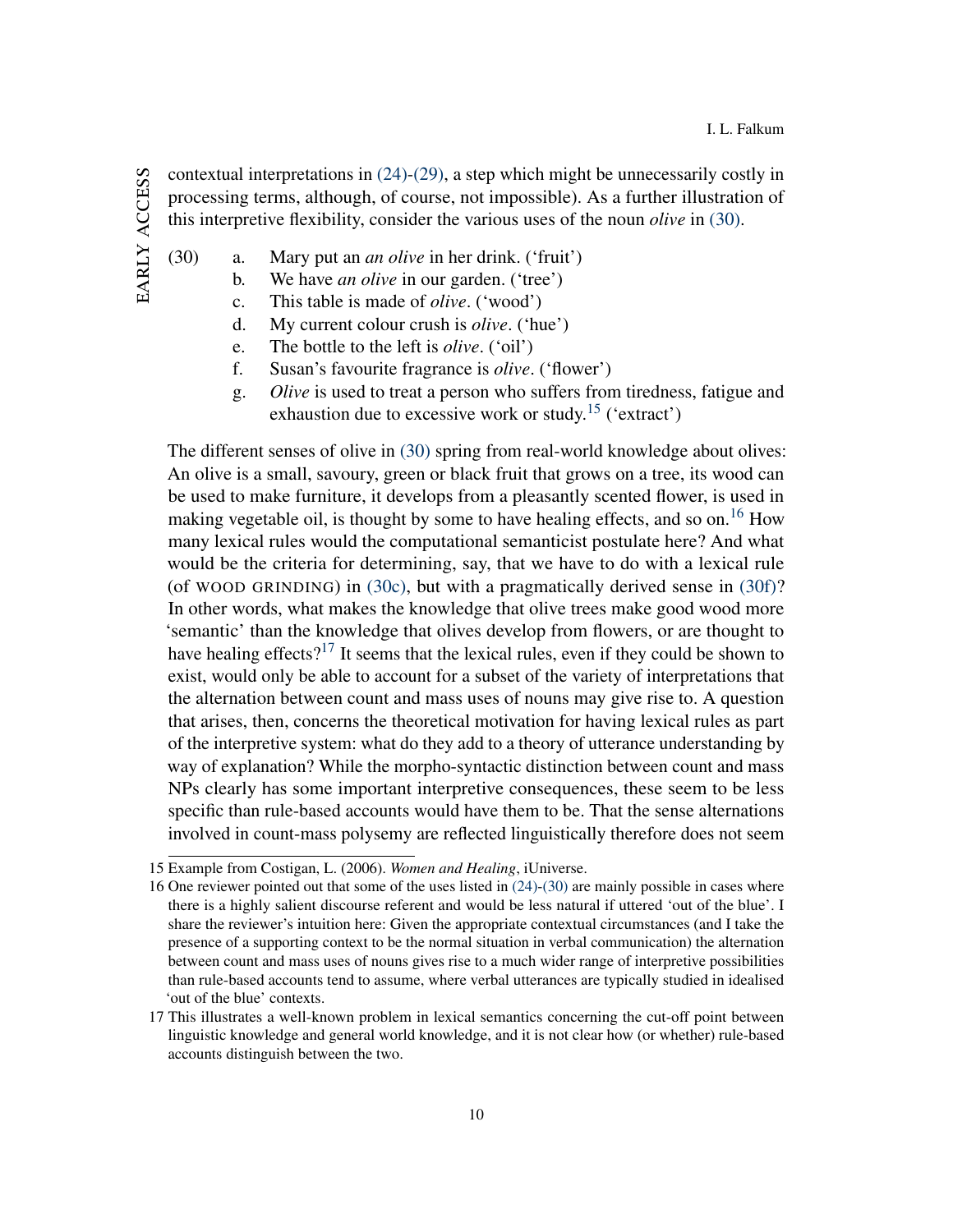to provide a strong argument for the existence of lexical rules. A more promising approach, which I will explore in [3](#page-18-0) of this paper, is to treat the count-mass distinction as it is manifested in English and other languages as a sort of interpretive pointer or clue, which paves the way for lexical pragmatic creativity.<sup>[18](#page-11-0)</sup>

# <span id="page-11-1"></span>2.2 Systematicity/productivity of sense alternations

Lexical rule-based accounts offer an explanation for the systematicity and productivity of count-mass sense alternations, that is, for the fact that they systematically target nouns whose denotations involve a specific ontological or 'real-world' category (animals, trees, food and drink items, and so on), and can be extended productively to any new members of that category. For instance, if someone told you about a newly discovered animal of the giraffe family called *swib* ("Yesterday, Attenborough was photographed with *a swib* in Congo. It's a huge animal."), and this was the first time you heard of this animal, you would probably have no difficulties understanding a following utterance containing the novel noun used in a 'meat' sense ("*Swib* is really delicious, by the way— you should try it.") although you would never have come across this usage before. According to rule-based accounts, this suggests the presence of a productive lexical rule.

There is some experimental evidence that people find such conventionalised (allegedly rule-based) sense extensions more acceptable than novel extensions of the meaning of a newly acquired word [\(Murphy](#page-44-2) [1997\)](#page-44-2). In an experiment, subjects were exposed to a novel word, followed by its occurrence in a context in which its meaning was extended, either in a conventional or creative (novel) way. An example of a conventional extension was the use of the novel animal term *tonklet* to refer to the meat of the animal, while a novel extension was a use in which it referred to a place where the animal lived. Subjects were asked to judge how appropriate or normal the extended sense of the word was. Results showed, not surprisingly, that subjects were more likely to accept conventional than novel extensions of the meaning of the newly acquired term. While Murphy's results was taken to support the view

<span id="page-11-0"></span><sup>18</sup> In some languages, bare 'count' nouns can appear in internal argument position without receiving a mass interpretation (e.g., Spanish *Lleva jersey*; lit. wears pullover, 'She's wearing a pullover' and Norwegian *Han kjører bil*; lit. he drives car, 'He's driving a car'). The literature contains various proposals for how to analyse such uses, but they are typically regarded as distinct from the mass uses discussed in this paper. For instance, [Espinal](#page-41-6) [\(2010\)](#page-41-6) analyses such bare 'count' nominals in Spanish and Catalan as denoting number-neutral properties of kinds. [Borthen](#page-40-9) [\(2003\)](#page-40-9) analyses the corresponding Norwegian uses as being singular but 'type-emphasising', implying nonpartitivity and nonreferentiality. Although English is more restricted with respect to such bare nominal uses in internal argument position, it is an interesting question whether any of the non-individuated uses discussed in this paper could be seen as either number-neutral, property of kind-denoting or 'type-emphasising'. For reasons of space I cannot get into this complex issue here.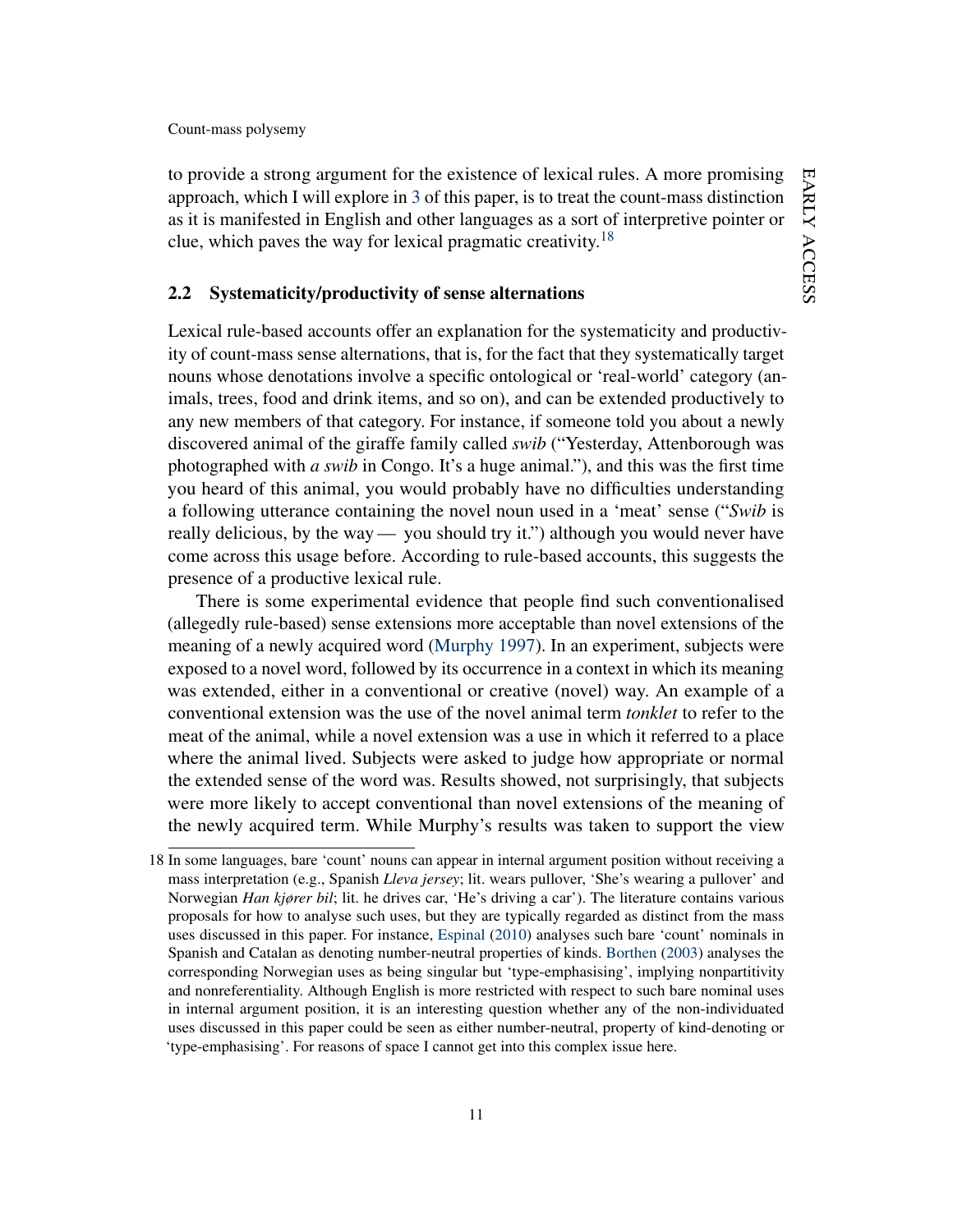EARLY ACCESS early access

that count-mass polysemy arises on the basis of productive rules stored in speakers' mental lexicon — which would explain their preference for conventionalised, 'rulederived', interpretations over novel, 'unsystematic', ones— it also has a nonlinguistic explanation, which takes into account how such conventionalised sense extensions typically reflect real-world regularities [\(Fodor & Lepore](#page-42-8) [2002,](#page-42-8) [Rabagliati](#page-45-5) [et al.](#page-45-5) [2011\)](#page-45-5). [Fodor & Lepore](#page-42-8) [\(2002:](#page-42-8) 117) write:

> Suppose it's right that 'lamb' is polysemous between the animal and the meat. Surely that's because lamb-the-meat comes from lambthe-animal. Surely there just *couldn't* be a word that's polysemous between *lamb-the-animal* and (say) *beef-the-meat*? Or between *lambthe-animal* and *succotash-the-mixed-vegetable*? That there couldn't may itself sound like a deep fact of lexical semantics. But no; it's just the truism that, the less one can see what the relations between X and Y might be, the more one is likely to think of an expression that is X/Y ambiguous as homonymous rather than polysemous.

Relations such as those between animals and their meat/fur, trees and their wood, food and drink items and their conventional servings, and so on, reflect highly predictable states of affairs in the world, which we are repeatedly exposed to in our daily lives, and they form part of our general world knowledge (stored in long-term semantic memory). Upon encountering a new instance of one of these categories an unfamiliar animal, say— we can, on the basis of this knowledge, infer that the relation also applies to this instance, and in certain cases that it does not, for instance, if the animal in question is too small to plausibly be appropriate as food or has no fur. Over time, our frequent exposure to such relations might lead to their representations becoming immediately activated when we access specific concepts in appropriate contexts. For instance, accessing the concept TURKEY might immediately result in the activation of the assumption TURKEYS ARE MEAT. The high accessibility of such inherent, frequently encountered relations compared with, for instance, more contingent relations such as that between an animal and its dwelling, which may not be as salient (at least not for individuals living in urbanised areas), might explain the preference observed for conventionalised over novel sense extensions. So instead of being the product of lexical rules, the systematicity and productivity of these sense alternations could be seen as being dependent on, and arising from general world (or encyclopaedic) knowledge of predictable relations. Such a pragmatic explanation would have an advantage over the linguistic one in that there would be a straightforward way of explaining why sense alternations are subject to pragmatic constraints (and why rather than being productive they are in fact 'semi-productive', cf. [Copestake & Briscoe](#page-41-1) [1995\)](#page-41-1); for instance, why animal nouns such as *halibut* and *sphinx* do not, under normal circumstances, have fur senses while *bear* and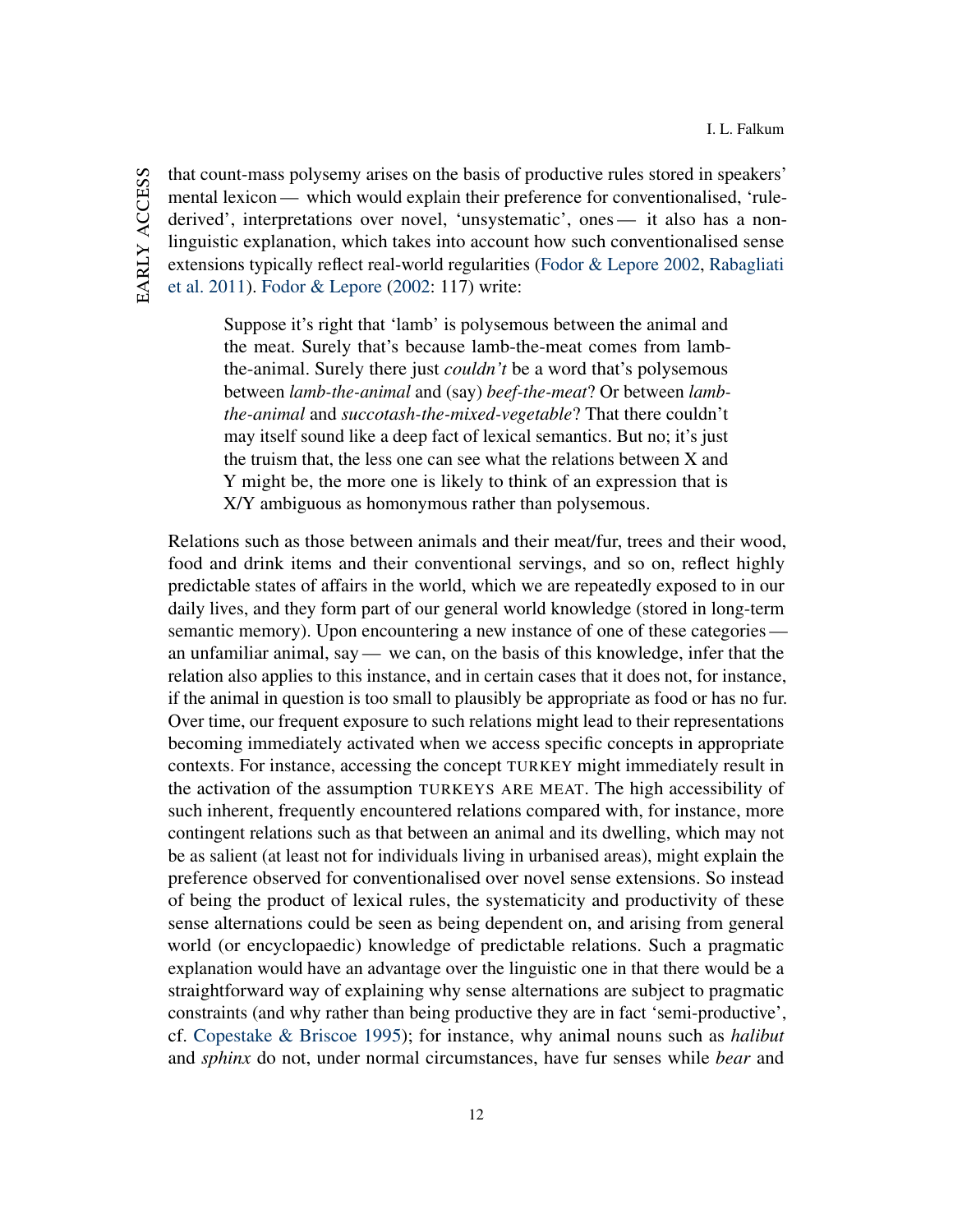*rabbit* do, why *fairy fly* and *virus* do not usually have meat senses, and so on. Such real-world facts would have to induce exceptions to the rules on the computational semantic account.

# <span id="page-13-3"></span>2.3 The 'blocking' phenomenon

Another seemingly compelling argument in favour of a rule-based approach is the parallel that might be drawn between lexical rules and derivational morphological processes; both appear to be 'blocked' by the existence of underived synonymous lexical forms [\(Briscoe et al.](#page-40-10) [1995,](#page-40-10) [Clark & Clark](#page-41-7) [1979,](#page-41-7) [Copestake & Briscoe](#page-41-0) [1992,](#page-41-0) [1995,](#page-41-1) [Ostler & Atkins](#page-44-1) [1992\)](#page-44-1). For instance, [Aronoff](#page-39-4) [\(1976\)](#page-39-4) noted that the form *\*gloriosity* does not appear in English because it would be synonymous with the existing form *glory* and therefore blocked from being generated. Similarly, the existence of lexicalised forms such as *veal*, *pork*, *beef*, *wood*, and so on, is thought to block the application of the rules, explaining the oddity of the uses below:

- (31) ?John likes to eat *calf/pig/cow*.
- (32) ?This chair is made out of *tree*.

Such lexicalised forms are analysed as exceptions to the lexical rules, by analogy with exceptions to morphological processes. However, as some authors have pointed out [\(Blutner](#page-39-0) [1998,](#page-39-0) [Nunberg & Zaenen](#page-44-6) [1992\)](#page-44-6), unlike most exceptions to morphological patterns, which are normally considered ill-formed and do not occur in ordinary language use, it seems that derived and lexicalised forms of mass expressions co-exist happily in English:

- <span id="page-13-1"></span><span id="page-13-0"></span>(33) Hindus are forbidden to eat *cow*. (?*beef*)
- (34) Overall, households that display trees made out of plastic now outnumber households that display trees made out of *tree*. (?*wood*)
- <span id="page-13-2"></span>(35) In Asia, *roast suckling pig* is eaten in Chinese or Vietnamese restaurants for important parties. (?*pork*)

[Nunberg & Zaenen](#page-44-6) [\(1992:](#page-44-6) 391) consider the example in [\(33\)](#page-13-0) and argue that the reason the use of *beef* would be odd in this case is that the interdiction concerns the status of the animal in the Hindu religion, and not just its meat: "Hindus are forbidden to eat *beef* only because it is cow-stuff". The mass use of *tree* in [\(34\)](#page-13-1) is motivated by the fact that it is the Christmas tree's properties as a natural tree (but where its wood properties are only secondary), as opposed to a fake plastic tree, that is at stake in this context. As to the use of the derived form *roast suckling pig* in [\(35\),](#page-13-2) it is quite conventional and preferable to the lexicalised form *pork*, due to the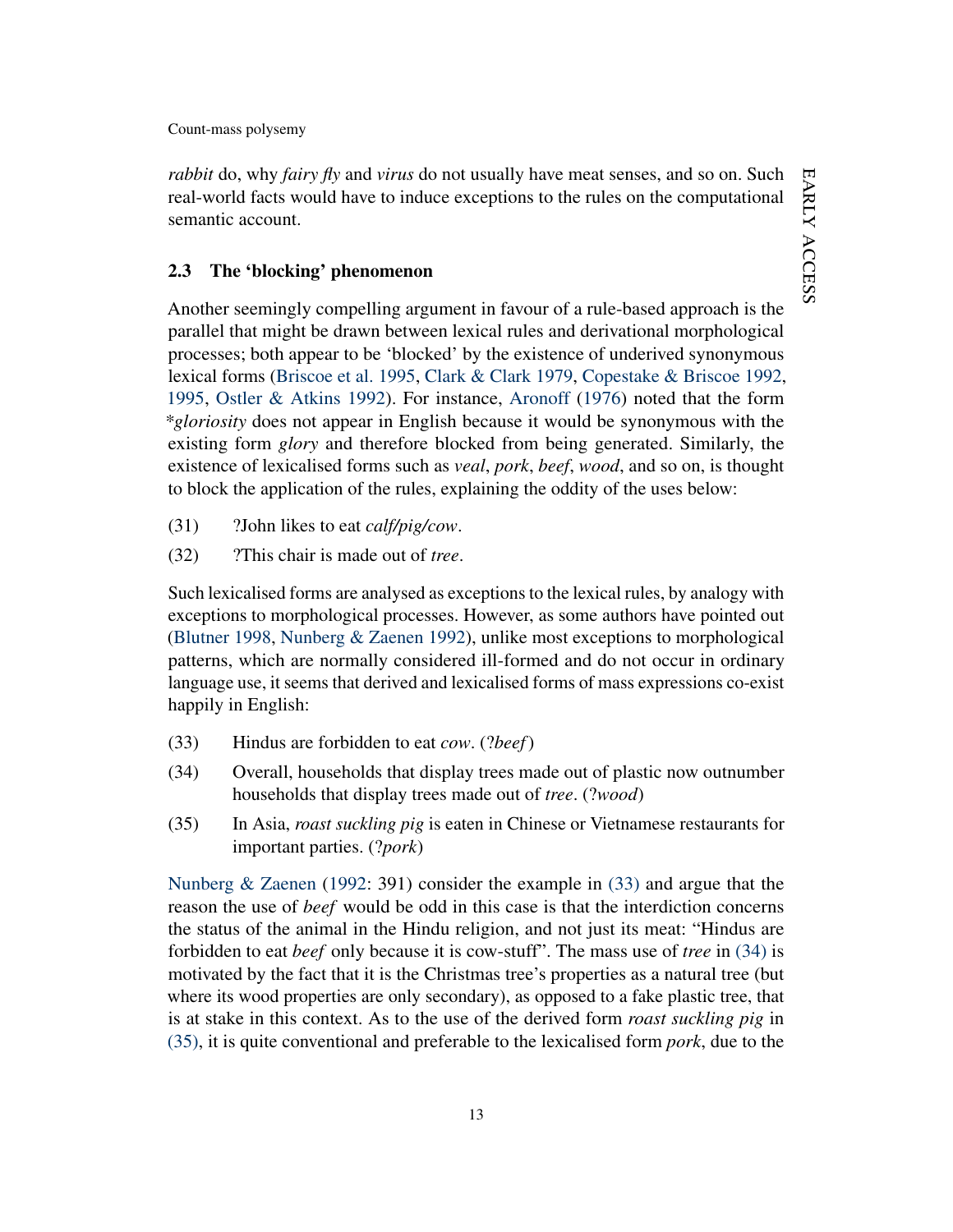semantics of the modifier combined with our knowledge about the small size of the suckling pig and that it is usually the whole animal that is being roasted and not just an unspecified portion of its meat. These examples show that the oddity of derived uses in cases where there exists a lexicalised alternative disappears under the right contextual circumstances, and thus suggests that the blocking phenomenon may be pragmatic in nature. In other words, the 'blocking' phenomenon does not seem to provide a very strong argument in favour of a rule-based account of count-mass polysemy.

In their discussion of examples such as [\(33\)-](#page-13-0)[\(35\),](#page-13-2) [Copestake & Briscoe](#page-41-1) [\(1995:](#page-41-1) 39) suggest that uses of a derived form in cases where there exists a lexicalised alternative are possible because the choice of a less common or interpretable form from among different ways of expressing the same meaning "carries the (discourse) implication that the terms are not strictly synonymous". The hearer may therefore infer that some additional meaning is intended; in [\(33\),](#page-13-0) as we saw, that the interdiction concerns the animal as a whole and not just its meat, due to its status in the Hindu religion. This latter use is clearly more informative than the alternative utterance containing beef, which would not (at least not as easily) give access to this information. I agree with [Copestake & Briscoe](#page-41-1) insofar as it seems likely that the interpretive system is sensitive to the frequency of use of (quasi-)synonymous forms such as cow/beef, pig/pork and so on, and so the use of a derived form instead of a more frequent lexicalised one may be interpreted as implicating some additional meaning. But such effects do not have to be due to a semantic restriction on the use of a derived form in cases where there exists a parallel lexicalised form. As far as I can tell, there is not much in [Copestake & Briscoe'](#page-41-1)s explanation to support a semantic restriction view either. While they argue that the blocking phenomenon is semantic in nature, their explanation for it seems to be a mainly pragmatic one.

# <span id="page-14-2"></span>2.4 The availability of 'default' senses

Finally, advocates of rule-based approaches to count-mass polysemy argue that lexical rules are required to explain the availability of 'default' interpretations in uninformative contexts [\(Asher](#page-39-2) [2011,](#page-39-2) [Copestake & Briscoe](#page-41-0) [1992,](#page-41-0) [1995,](#page-41-1) [Pustejovsky](#page-45-8) [1995\)](#page-45-8). For instance, the most accessible interpretation of [\(36\)](#page-14-0) below might be the one in which rabbit picks out 'rabbit meat' (and thus that 'Sam enjoyed but later regretted *eating* the rabbit').

<span id="page-14-0"></span>(36) Sam enjoyed but later regretted *the rabbit*. [19](#page-14-1)

<span id="page-14-1"></span><sup>19</sup> Example due to [Copestake & Briscoe](#page-41-1) [\(1995:](#page-41-1) 42).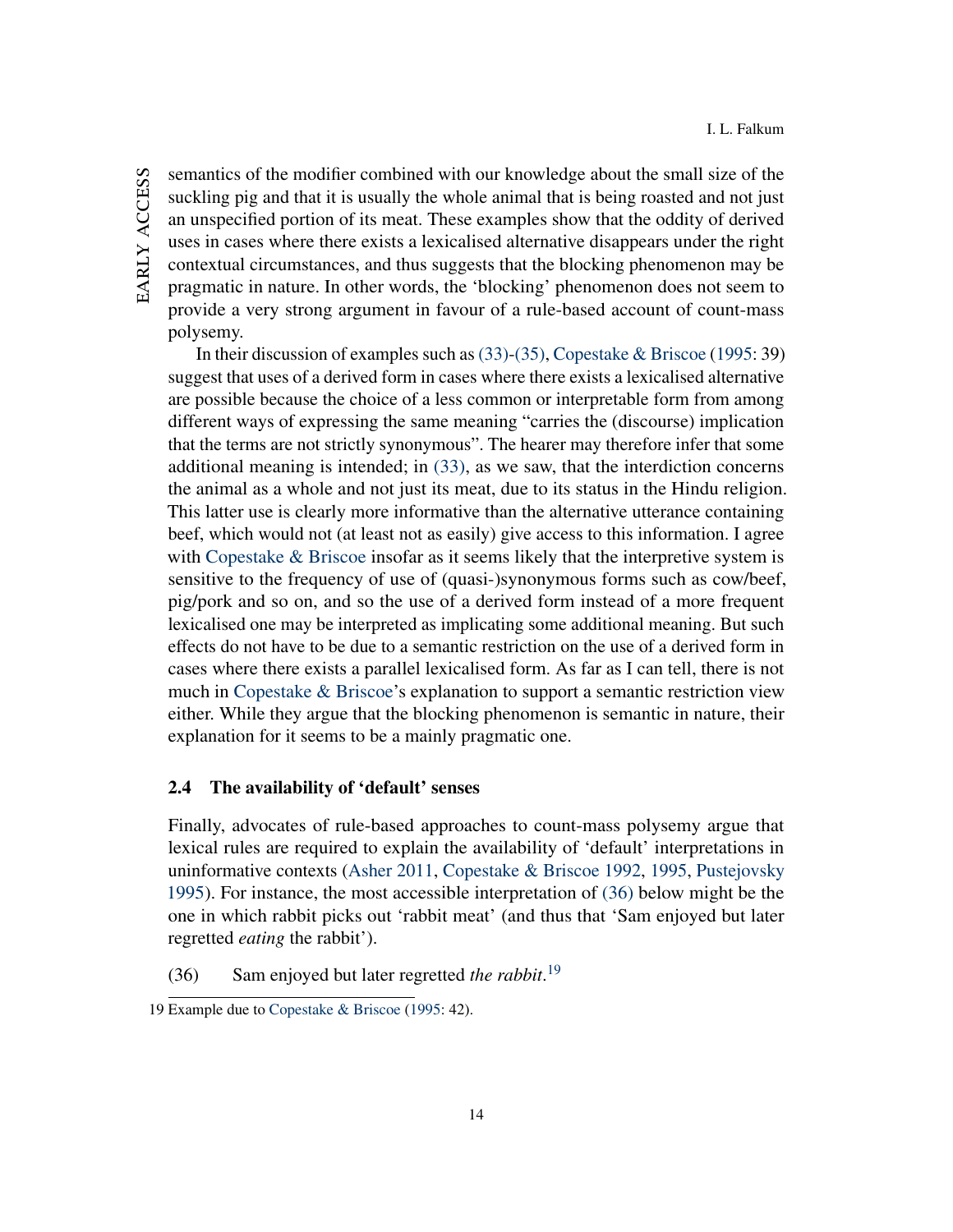Within computational semantic accounts, constructions of this kind are typically treated as being interpreted by means of a generative rule of 'coercion' [\(Asher](#page-39-2) [2011,](#page-39-2) [Asher & Lascarides](#page-39-3) [2003,](#page-39-3) [Pustejovsky](#page-45-7) [1991,](#page-45-7) [1995;](#page-45-8) see also [Zarcone](#page-47-5) [2014](#page-47-5) for a recent development of this account). They involve a verb that subcategorises for an NP or VP syntactically, but which semantically requires a complement of the type 'event'. In cases where this type requirement is not satisfied by the surface syntactic structure, a coercion operator changes the semantic type of the NP into an event, consistent with information stored as part of the the lexical representation of the noun (so-called *qualia* information, cf. [Pustejovsky](#page-45-7) [1991,](#page-45-7) [1995\)](#page-45-8). In this way, the semantic processing of [\(36\)](#page-14-0) would involve the selection of an appropriate aspect of the lexically specified meaning of the complement (in this case its *telic role*: 'rabbit meat is for eating'). The idea is that this explains the default character of the eating interpretation and goes against a pragmatic analysis: "[T]he *meat-grinding* sense of *rabbit* provides a telic role which allows the eating interpretation to be constructed. However, if the lexicon does not propose such a sense, it is unclear what it is about the context which allows pragmatic specialization of the interpretation" [\(Copestake](#page-41-1) [& Briscoe](#page-41-1) [1995:](#page-41-1) 42, see also [Asher](#page-39-2) [2011:](#page-39-2) 93 for a similar argument).

The claim that the availability of 'default' interpretations in uninformative contexts is evidence of a linguistically-mandated process appears to underestimate the hearer's use of background knowledge in the interpretation process: a lack of linguistic context does not mean that the utterance is necessarily understood in a vacuum. Arguably, there are hardly any entirely context-free interpretations. Cognitive pragmatic theories of utterance interpretation such as Relevance Theory [\(Carston](#page-40-4) [2002,](#page-40-4) [Sperber & Wilson](#page-45-11) [1986/1995,](#page-45-11) [Wilson & Sperber](#page-47-2) [2004,](#page-47-2) [2012\)](#page-47-3) emphasise that utterances are understood against a set of contextual assumptions— a subset of the hearer's assumptions about the world— which may include assumptions activated by or derived from observation of the physical environment, encyclopaedic knowledge, memories and beliefs as well as the preceding linguistic context [\(Sperber](#page-45-11) [& Wilson](#page-45-11) [1986/1995:](#page-45-11) 15). When the assumptions that may be derived from the linguistic and extra-linguistic context are scarce, as in [\(36\)](#page-14-0) above, the hearer will have to rely more on information stored in his long-term memory in interpreting the utterance. Assuming that lexically encoded concepts are points of access to an ordered array of encyclopaedic knowledge (e.g., [Wilson & Carston](#page-47-0) [2006;](#page-47-0) see Section [3](#page-18-0) for more detail on this issue), the linguistic meaning of [\(36\)](#page-14-0) would activate information about the concept RABBIT, among which assumptions along the lines of RABBITS ARE MEAT, RABBIT MEAT IS DELICIOUS TO EAT may be highly accessible. These assumptions, combined with assumptions that the other concepts encoded by the sentence may give access to (for instance that EATING DELICIOUS FOOD IS AN ENJOYABLE ACTIVITY, which might be activated by the concept ENJOY), may lead to the eating interpretation becoming more accessible than any of the other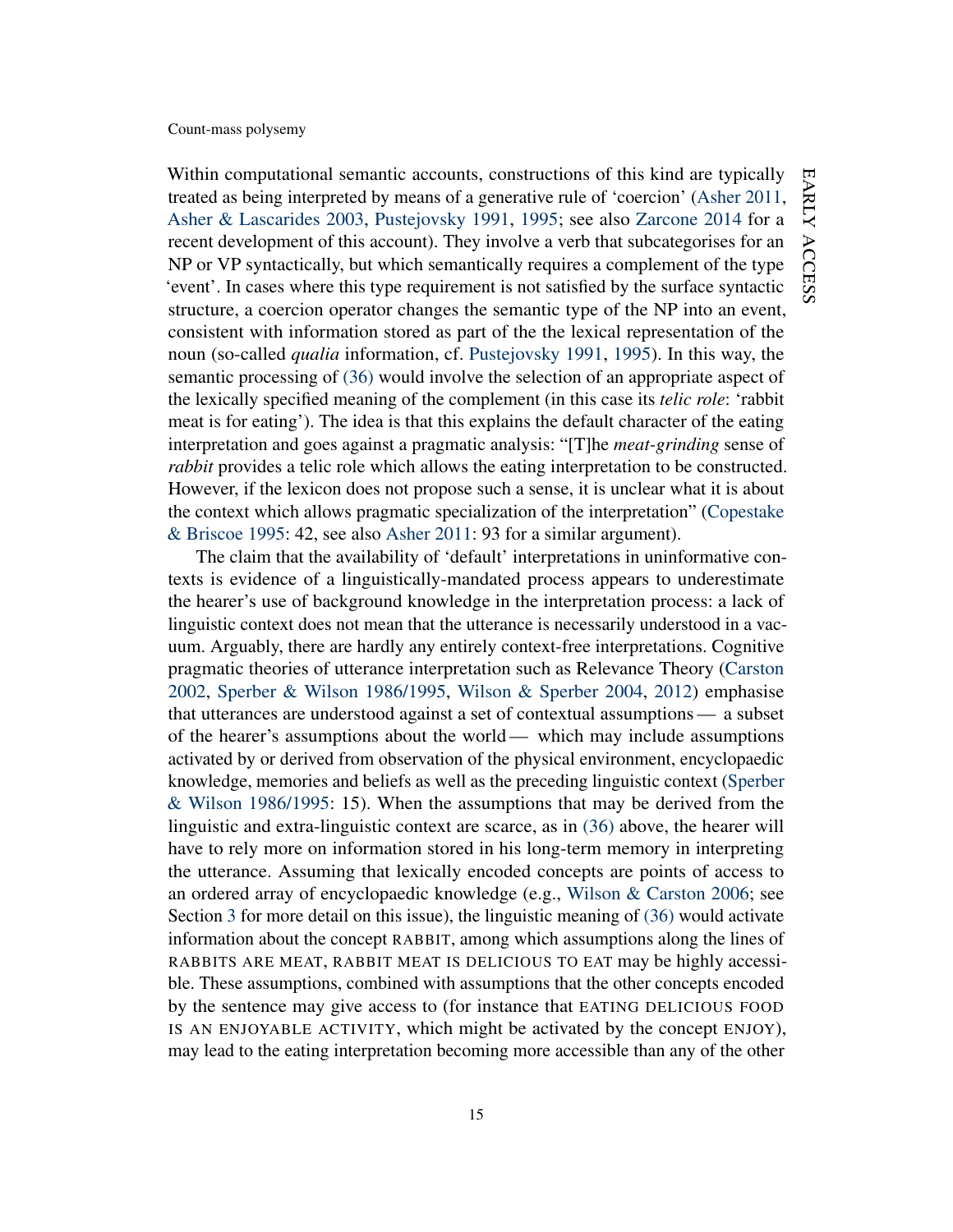<span id="page-16-0"></span>I. L. Falkum

possible interpretations and could be what gives it a 'default' character. In this way, its availability can also be explained in pragmatic terms. Notice also how real-world knowledge would exclude an eating interpretation of [\(37\)](#page-16-0) in an 'out of the blue' context and instead render another interpretation accessible:

(37) Sam enjoyed but later regretted *the hamster*.

In the absence of any further contextual specification, the most accessible interpretation might be one in which *the hamster* refers to the animal, and that Sam enjoyed having it as a pet but later regretted this. This interpretation becomes available through activation of encyclopaedic knowledge about hamsters (e.g., HAMSTERS ARE PROTOTYPICAL PETS, THEY HAVE SOFT CUDDLY FUR, etc.). Advocates of the rule-based account could of course argue that the lexical representation for *hamster* includes this information (e.g., by its *telic role* specifying that the purpose of these animals is to be held as pets, or something along these lines) and therefore makes available a different 'default' interpretation in this case. However, they would also have to explain why there is arguably no particular 'default' interpretation arising from an 'out of the blue' utterance of [\(38\):](#page-16-1)

<span id="page-16-1"></span>(38) Sam enjoyed but later regretted *the mouse*. [20](#page-16-2)

Specifically, we need to know what it is about the lexical representation of *mouse* that makes it unclear what interpretation it would have without any further contextual specification. Of course, proponents of the rule-based account could argue that mouse does not have a telic role that could serve as input to the compositional process and therefore no default interpretation is computed in [\(38\).](#page-16-1) And similar ad hoc explanations could be given for any 'out of the blue' context where the type coercion process fails to generate a clear default interpretation. However, an alternative explanation might be that such 'out of the blue' utterances are only felicitous when they give access to enough conceptual (encyclopaedic) knowledge to be interpreted— in other words, when the hearer's (arguably non-linguistic) background assumptions are sufficient to suggest a likely interpretation — in which case an explanation based on lexical semantics only seems untenable.

It is also questionable whether the 'default' character of the eating interpretation in [\(36\)](#page-14-0) is properly explained on the rule-based account proposed by [Copestake &](#page-41-1) [Briscoe,](#page-41-1) where there would be (at least) three possible interpretations of *rabbit* made available by the lexicon: the general ground sense ('rabbit stuff'), the meat-grinding sense ('rabbit meat') and the fur-grinding sense ('rabbit fur'). Why is the meatgrinding sense selected and not any of its other rule-generated senses? To explain this, [Copestake & Briscoe](#page-41-1) suggest that lexical entries may include representations of

<span id="page-16-2"></span><sup>20</sup> I thank an anonymous reviewer for this example.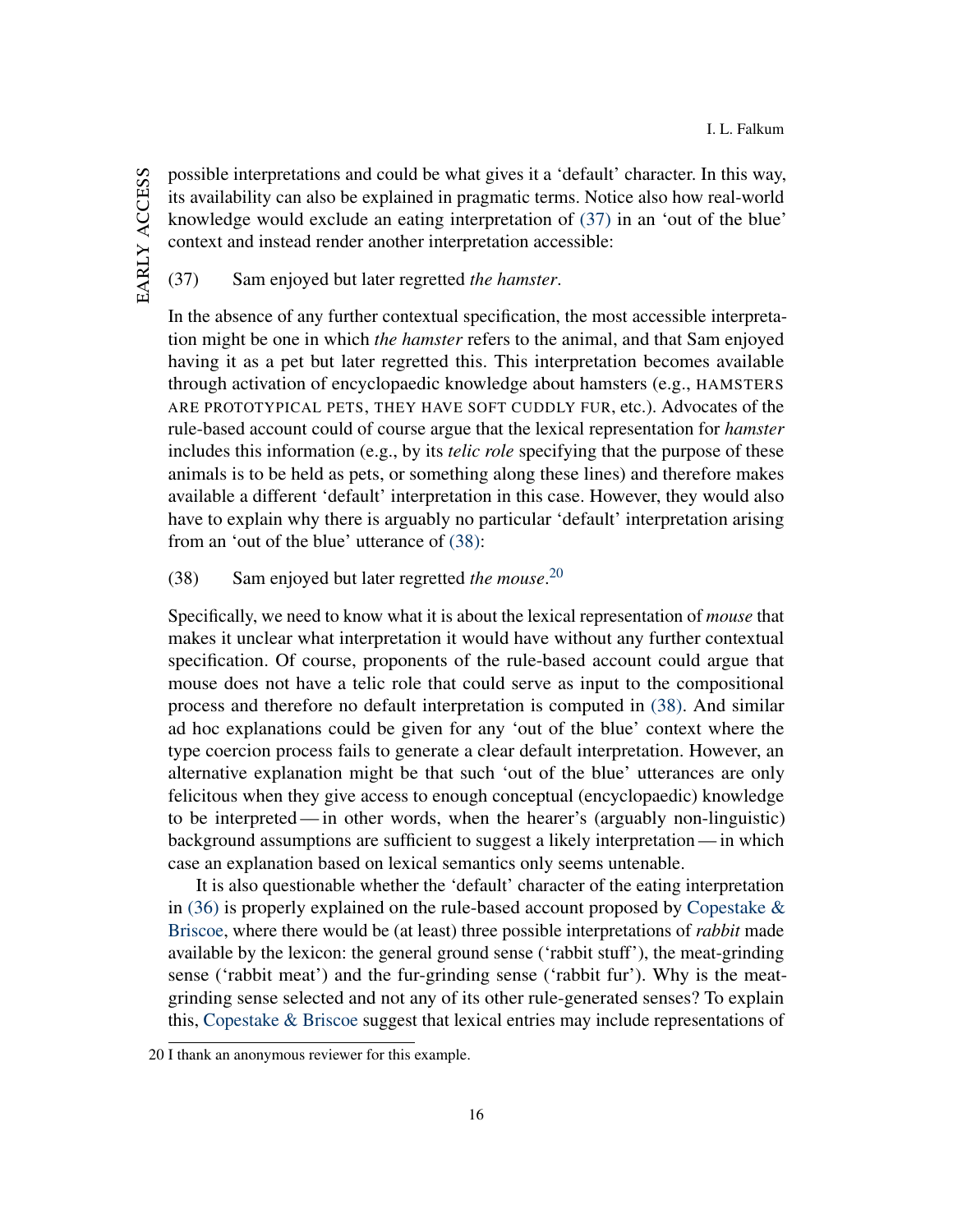the attested lexical rules which have applied to them, and that these are associated with a probability. So in the lexical entry for *rabbit*, the meat-grinding rule should have a higher probability than the other rules, leading to the meat interpretation being generated by default and providing the input to the coercion mechanism. However, if frequency of use determines the probability of a sense, it is not impossible that the 'unground' sense might have an equal probability in [\(36\),](#page-14-0) given that the NP *the rabbit* is unspecified with respect to its syntactic count/mass properties, but it does not seem like a good candidate for a 'default' interpretation.<sup>[21](#page-17-0)</sup> Again, a simpler explanation for the interpretive preference would be one which the hearer is activating his background or other contextual knowledge to disambiguate between these interpretive possibilities (or where only the most accessible one is activated), and where information about sense frequency plays a role but is not the only determining factor.

# 2.5 Wrapping up: Lexical rules are not necessary

I hope to have shown so far that none of the standard arguments given for a rulebased account of count-mass polysemy provides decisive grounds for claiming the existence of lexical rules, and that each of them can be countered by a plausible pragmatic explanation. Furthermore, I have argued that count-mass polysemy is more pragmatics-driven than is usually acknowledged by rule-based theories, which allow for little flexibility of interpretation. If lexical rules are defeasible (which I think they must be, given the range of context-dependent interpretations that the count-mass alternation may give rise to), it remains for rule-based theories to explain what makes them necessary, if we already have defeasibility as part of our pragmatic system.

Finally, as I touched on above, there is the problem of overgeneration, which is inevitably associated with rule-based theories. For instance, on Copestake  $\&$ [Briscoe'](#page-41-1)s [\(1995\)](#page-41-1) account, utterances such as *Rabbit is expensive*, *Mary loves moose*, *Reindeer is hard to come by these days* would, given the UNIVERSAL GRINDER, the rules of MEAT GRINDING and FUR GRINDING, be three-ways ambiguous (and there may be other rules applying as well). If pragmatic considerations play a role in deciding that one rule has prevalence over the others in a given context, which indeed seems likely, it leaves us again with the question of what role the lexical

<span id="page-17-0"></span><sup>21</sup> This is of course an empirical question. Whether language users are in fact as unanimous with respect to the 'default' interpretations they assign in out-of-the-blue contexts as rule-based accounts presuppose, would be an interesting topic for experimental investigation. In a recent study of the interpretation of pre-nominal possessives (e.g., *John's knife*) in English speaking adults, [Kolkmann](#page-43-8) [\(2016\)](#page-43-8) found that 'default' interpretations were considerably less principled than might be predicted on the basis of lexical-semantic rules.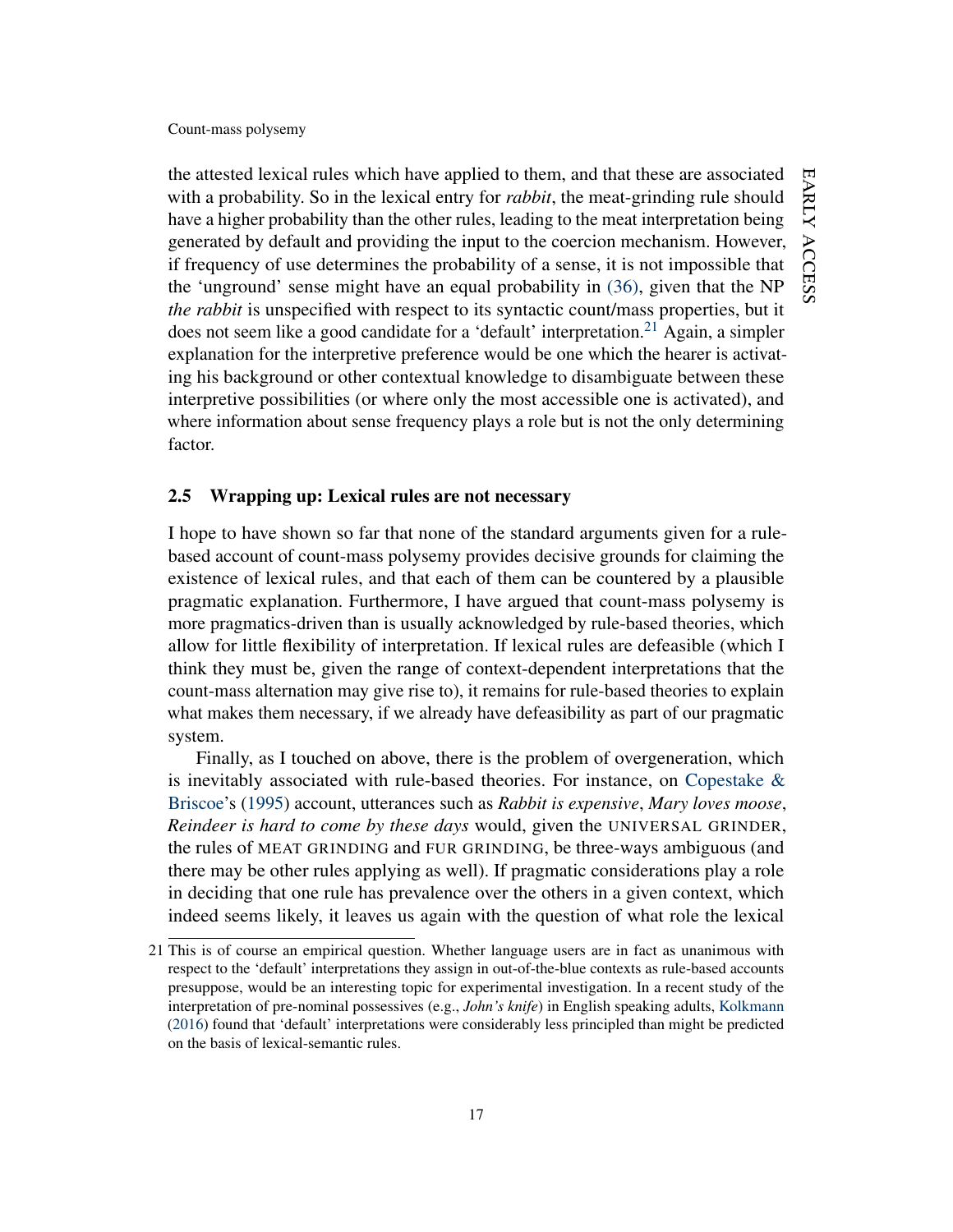EARLY ACCESS early access rules are playing in the interpretation process. If lexical pragmatics is required to handle the most context-dependent cases of count-mass polysemy, as well as cases of overgeneration, it seems likely that the same pragmatic mechanism would also be capable of handling that part of the interpretive work done adequately by the lexical rules. The question, then, is whether anything is to be gained by deriving some interpretations in one way (via lexical rules) and others in a distinct way (via pragmatics). At least, considerations of theoretical economy (cf. Occam's razor) would favour an account with only one mechanism (combined with an account of the fact that some senses or interpretations are more common or accessible than others) over one in which there are two parallel mechanisms.

Taken together, I think the points raised in this section make an alternative, lexical pragmatic approach worth considering. While it has been claimed that pragmatics cannot handle cases of systematic polysemy (e.g., [Copestake & Briscoe](#page-41-1) [1995,](#page-41-1) [Rabagliati et al.](#page-45-5) [2011\)](#page-45-5) or instances of 'default' interpretations more generally [\(Asher](#page-39-2) [2011\)](#page-39-2) (see Section [2.4](#page-14-2) for more detail on this issue), there have not, to the best of my knowledge, been any systematic attempts to provide a pragmatic explanation of this data. The final part of this paper is devoted to an outline of a lexical pragmatic account of count-mass polysemy.

## <span id="page-18-0"></span>3 Count-mass polysemy as pragmatics

In English (and in other languages containing this feature), nouns are linguistically marked as either count or mass by the presence or absence of determiners or plural morphemes. As discussed in Section [2.1,](#page-7-3) this provided a key argument for advocates of a rule-based analysis of count-mass polysemy. A pragmatic account must answer the following questions: What does count-mass syntax contribute to the interpretation process? How does it interact with the pragmatic system? In the next subsection, I present a brief overview of some of the main theoretical and psychological issues that have been raised in connection with the count-mass distinction. Based on this, I suggest an approach to the distinction that will underlie the pragmatic account of count-mass polysemy that will follow in section [3.2.](#page-22-0)

### <span id="page-18-1"></span>3.1 The lexical semantics of count-mass polysemy

The count-mass distinction has attracted a lot of attention among linguists, philosophers and psychologists due to the fundamental issues it raises for the relation between grammar, conceptual representation and the physical world. A widespread view of the nature of the count-mass distinction is that it is an inherent property of nouns themselves, which are specified as either count or mass in the lexicon (e.g., [Chierchia](#page-41-8) [1998,](#page-41-8) [Gillon](#page-42-3) [1992,](#page-42-3) [1999,](#page-42-4) [Quirk et al.](#page-45-12) [1985](#page-45-12) and many others). Such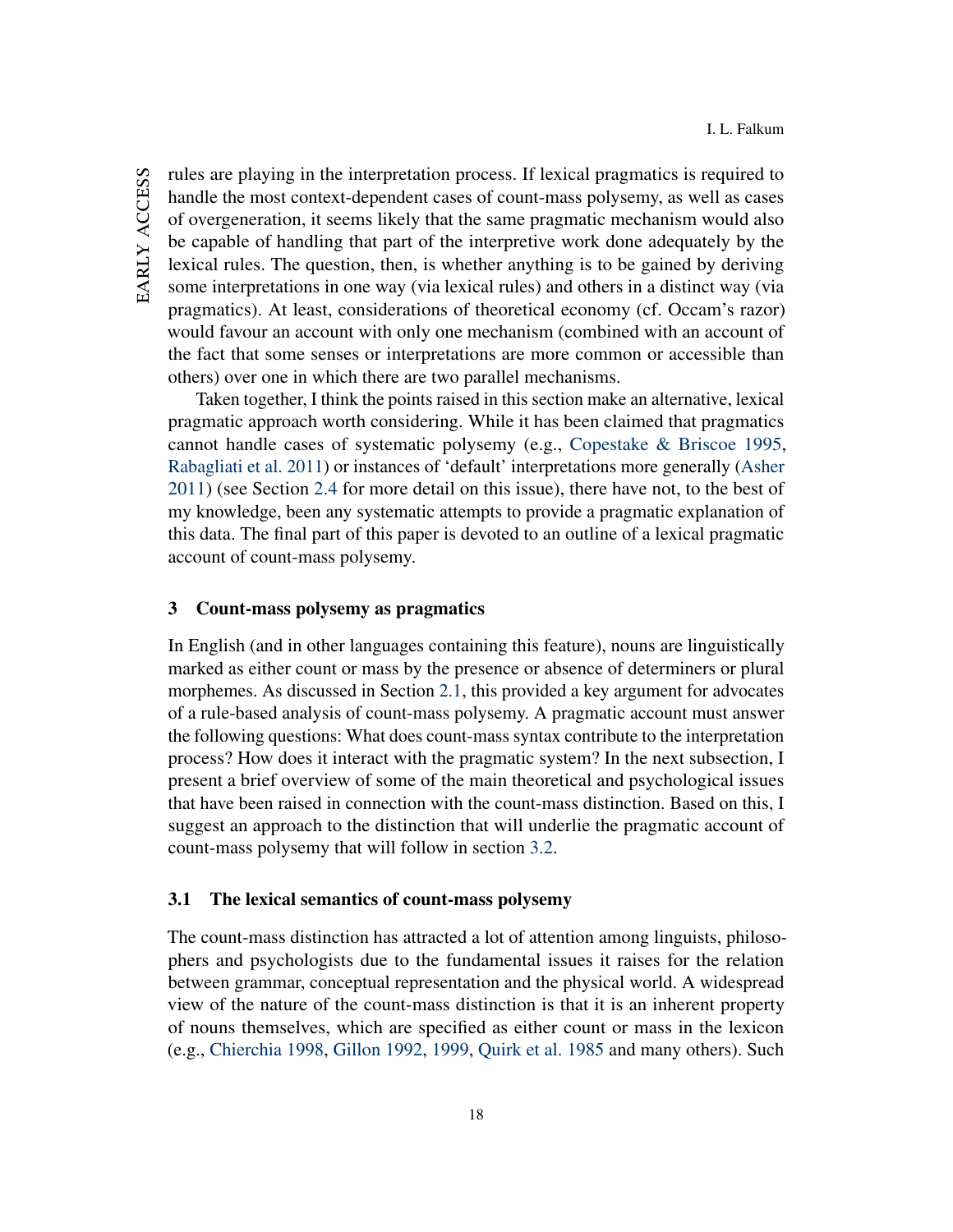*lexicalist* approaches take count and mass features to provide selection restrictions on determiners, accounting for the morpho-syntactic characteristics of the distinction, for instance, that count but not mass expressions can be pluralized, appear with the indefinite article (e.g., *a car*, *cars*) and quantifiers such as *several* and *few* (e.g., *several*/*few cars*), while mass expressions appear with quantifiers such as *much* and *little* (*much*/*little water*). A challenge for this view is the existence of 'double-life' nouns, which sometimes occur as count nouns, sometimes as mass nouns (e.g., *rock*, *rope*, *love*, *fantasy*, etc.), and which are equally natural in both uses [\(Ware](#page-46-8) [1975\)](#page-46-8). Furthermore, as illustrated in Section [2,](#page-6-0) it seems that most nouns, if not all, can be used as both count nouns and mass nouns with an adjustment in meaning (*We had much sun last week*, *That's a lot of shopping centre for a small town*, [22](#page-19-0) *Two waters, please!*, etc.). In order to account for this flexibility, some theorists appeal to 'conversion' rules that transform count nouns into mass nouns and vice versa (e.g., [Gillon](#page-42-3) [1992,](#page-42-3) [1999\)](#page-42-4). It seems that it is this kind of approach that implicitly underlies most rule-based approaches to count-mass polysemy: If a noun is syntactically marked as either count or mass, the function of the lexical rule would be to change the value of the feature, thereby generating a default sense.

It has been argued against lexicalist approaches that if any noun can be either count or mass, it is unclear what syntactic work the count and mass features actually do, when no constructions will be ruled out [\(Borer](#page-40-11) [2005,](#page-40-11) [Pelletier](#page-44-5) [2012,](#page-44-5) [Pelletier &](#page-44-4) [Schubert](#page-44-4) [2003\)](#page-44-4). Thus, another line of approach takes count and mass to be properties not of lexical items but of functional structures [\(Allan](#page-38-0) [1980,](#page-38-0) [Borer](#page-40-11) [2005,](#page-40-11) [Bunt](#page-40-8) [1985,](#page-40-8) [Pelletier](#page-44-5) [2012,](#page-44-5) [Ware](#page-46-8) [1975\)](#page-46-8). On this view, it is NPs, not nouns as such, that are the bearers of count and mass properties. One version of this *structuralist* approach is [Pelletier](#page-44-5) [\(2012\)](#page-44-5). He takes nouns to have comprehensive denotations, containing *all* the semantic values of which they are true (e.g., *cake* is true of both some individuals and some stuff). Combining a noun with a determiner to form an NP involves adding one of the syntactic features 'count' or 'mass' to the NP, the semantic effect of which is to 'delete' either the count or mass part of the meaning of the noun. Another version is [Borer'](#page-40-11)s [\(2005\)](#page-40-11) account, on which all noun denotations are mass but where mass is seen not as an inherent property but as arising from 'default' interpretations in the absence of count structure. These structuralist approaches are promising in that they account well for the existence of 'double-life' nouns as well as the flexibility that most nouns exhibit with respect to their ability to occur as both count and mass nouns, with corresponding shifts in meaning.

A second, big issue is the relation between the syntactic count-mass distinction and the conceptual representations it maps onto. [Quine](#page-45-13) [\(1960\)](#page-45-13) famously argued that the syntactic count-mass distinction corresponded to a culturally constructed

<span id="page-19-0"></span><sup>22</sup> Example due to [Nunberg & Zaenen](#page-44-6) [\(1992\)](#page-44-6).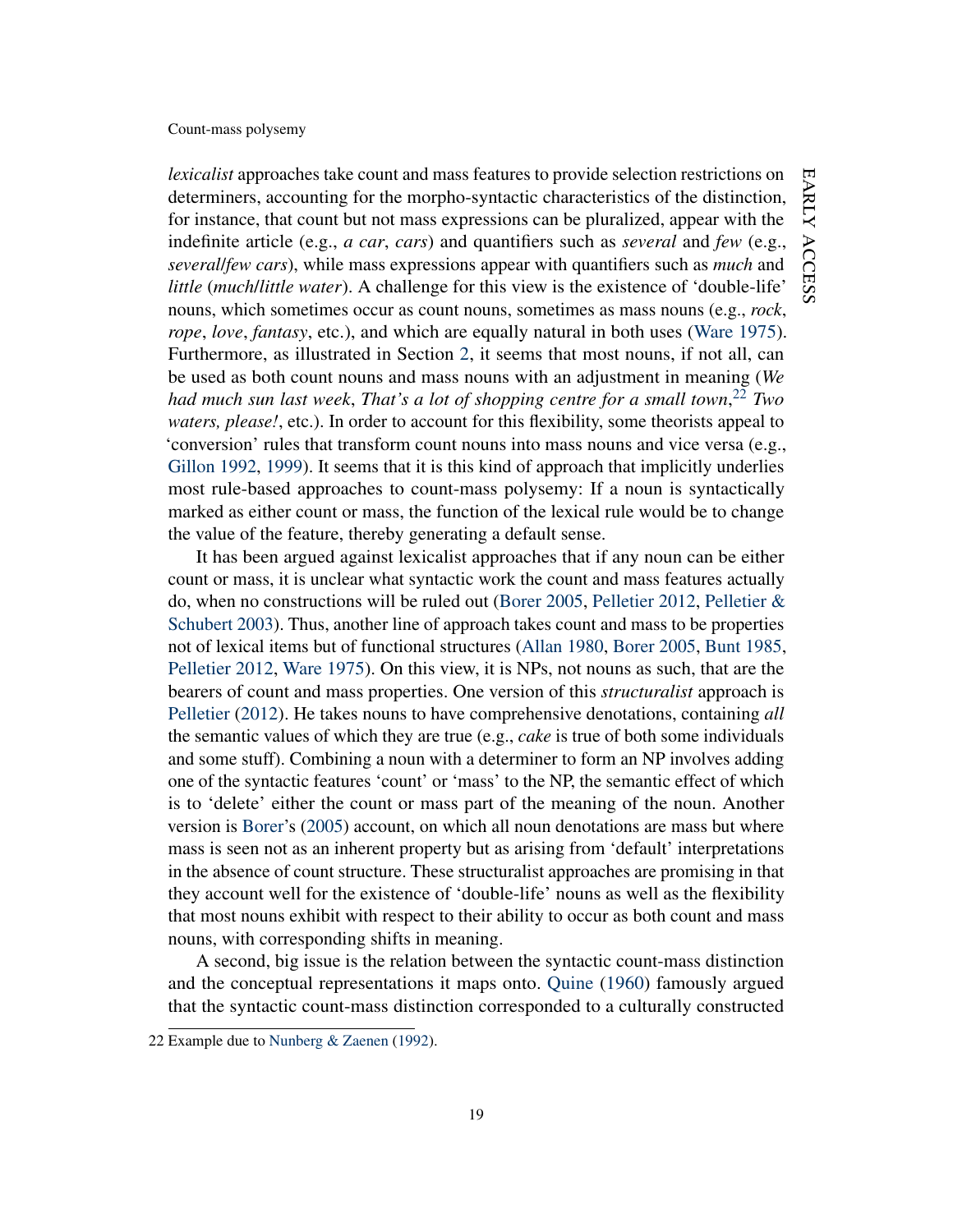ontological distinction between objects (individuals) and substances (stuff), and that count-mass syntax was the means by which children learn to discriminate the two. Against this position, there is now much empirical evidence that the conceptual distinction between count and mass is universal and robustly present in languageindependent systems prior to the acquisition of count-mass syntax in languages that have it [\(Barner & Snedeker](#page-39-5) [2006,](#page-39-5) [Bloom](#page-39-6) [1994,](#page-39-6) [1999,](#page-39-7) [Imai & Gentner](#page-42-9) [1997,](#page-42-9) [Papafragou](#page-44-7) [2005,](#page-44-7) [Soja](#page-45-14) [1992,](#page-45-14) [Soja et al.](#page-45-15) [1991\)](#page-45-15), and so acquiring the syntactic distinction presupposes rather than gives rise to such basic ontological categories. Several psychologists have suggested that count-mass syntax corresponds to a conceptual distinction between the kinds of entities we *perceive* as individuals (where the notion of individual corresponds approximately to 'discrete bounded entity'), and those we *perceive* as non-individuated entities. This approach, referred to as *the cognitive individuation hypothesis*, proposes that a speaker's use of a count or mass expression to refer to some aspect of reality depends on her interpretation of the referent as an individual or as a non-individuated entity [\(Bloom](#page-39-8) [1996,](#page-39-8) [Langacker](#page-43-9) [1987b,](#page-43-9) [Mufwene](#page-44-8) [1984,](#page-44-8) [Wierzbicka](#page-46-9) [1988,](#page-46-9) [Wisniewski](#page-47-6) [2010\)](#page-47-6). This then leads the hearer to *construe* the entity referred to as individuated or non-individuated, respectively. This hypothesis has received support in a number of experimental studies (e.g., [Bloom](#page-39-6) [1994,](#page-39-6) [1999,](#page-39-7) [Bloom & Kelemen](#page-39-9) [1995,](#page-39-9) [McPherson](#page-43-10) [1991,](#page-43-10) [Middleton et al.](#page-43-11) [2004,](#page-43-11) [Wisniewski et al.](#page-47-7) [1996,](#page-47-7) [2003\)](#page-47-4). However, its advocates also acknowledge that even if there is much evidence that the count-mass distinction is to a large degree conceptually based, there are exceptions. One example is the conventional mass use of *toast* in English to refer to individuals.<sup>[23](#page-20-0)</sup> Another may be 'mass' superordinate expressions such as *furniture*, which appear to have individuals in their denotations, and where the experimental results are conflicting: some studies suggest that *furniture* nouns are typically interpreted as picking out individuals [\(Bale & Barner](#page-39-10) [2009,](#page-39-10) [Barner &](#page-39-11) [Snedeker](#page-39-11) [2005\)](#page-39-11); others indicate that subjects construe referents of count superordinates (e.g., *vehicles*) differently from those of mass superordinates such as *furniture*, the former being interpreted as referring to one or more distinct entities, the latter to a non-individuated group of objects united by spatial and/or functional contiguity [\(Wisniewski et al.](#page-47-7) [1996\)](#page-47-7). The status of the *furniture* cases remains a topic of debate in the literature (for an analysis that recognises both the 'non-individuated' and 'constituent objects' facets of the entities in their denotations, treating them both as so-called functional aggregates, see [Grimm](#page-42-10) [2012\)](#page-42-10). However, the conflicting experimental results regarding their interpretation suggest that people's intuitions about the count and mass properties of their denotations may diverge, possibly as a result

<span id="page-20-0"></span><sup>23</sup> For instance, as Paul Bloom (cited by [Wisniewski](#page-47-6) [2010:](#page-47-6) 185) has commented, "I have no doubt that I think of a piece of toast as a singular individual, but— due to a quirk of English— I have to talk about it using the word 'toast', a mass noun. So I ask you 'Do you want more toast?' while thinking of a singular entity.".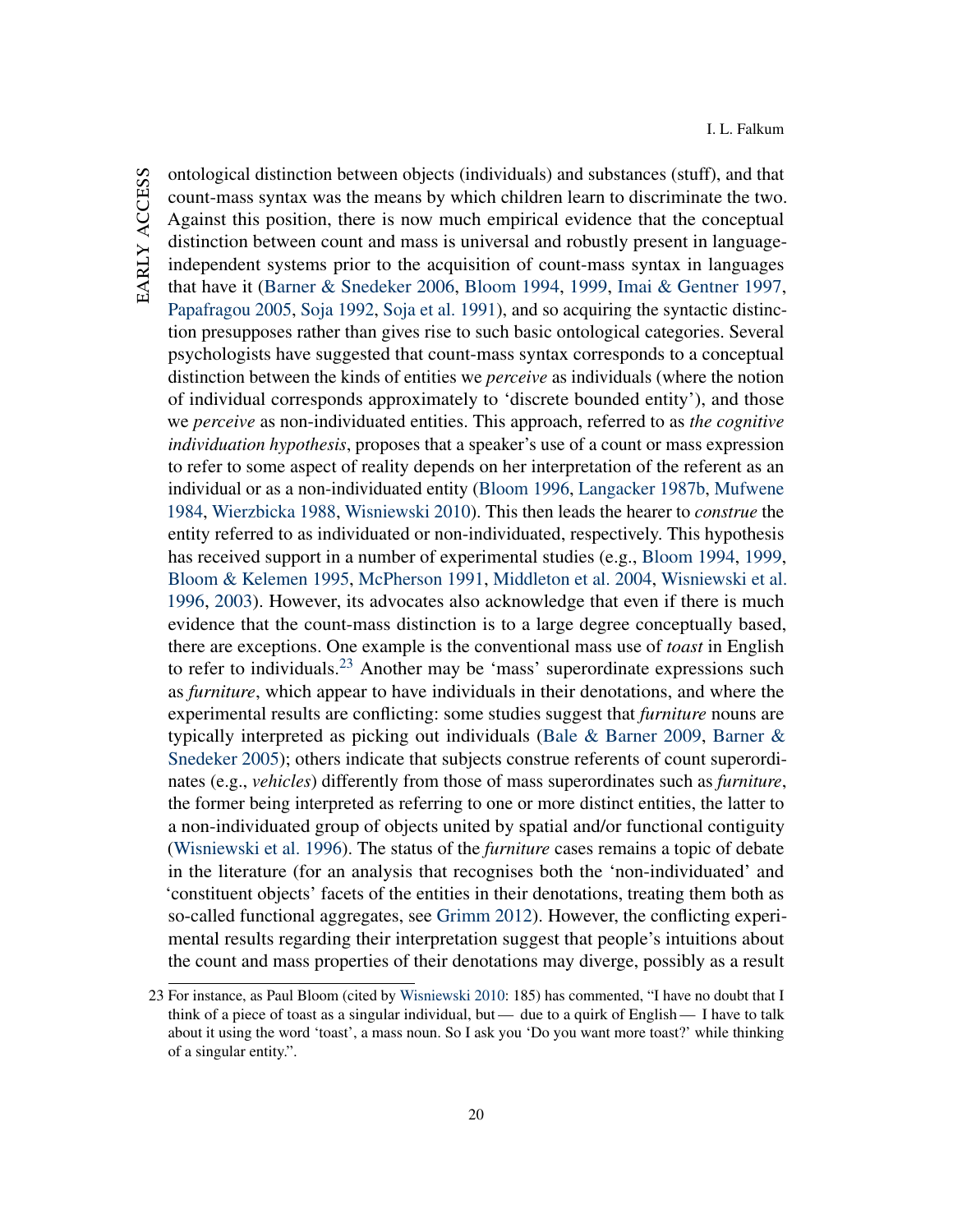of linguistic knowledge and real-world knowledge influencing people's judgements in different ways in these particular cases.

In this paper I adopt the following view on the count-mass distinction. First, concerning its syntactic characteristics, I take a structuralist approach along with [Pelletier](#page-44-5) [\(2012\)](#page-44-5), [Borer](#page-40-11) [\(2005\)](#page-40-11) and others, and assume that count and mass are properties not of individual nouns but of NPs, and consequently that there is no syntactic difference between 'count nouns' and 'mass nouns'. I take it that nouns are syntactically unspecified with respect to their count and mass properties, and that this is determined by the syntactic structure into which they are inserted (or in some cases by the wider context, as when they are combined with the determiner *the*, which creates NPs which are syntactically unspecified with regard to their countmass properties). This position will have important consequences for the pragmatic account of count-mass polysemy that I will propose in the next section.

Second, I broadly subscribe to the cognitive individuation hypothesis, assuming that a speaker's *use* of count or mass syntax in an NP reflects her interpretation of the entity described by the head noun as either an individual or a non-individuated entity, which in turn would lead the hearer to construe this entity in the one way or in the other (constrained, to some extent, by the real-world properties of denotations, cf. the *furniture* cases discussed above). However, unlike what is assumed by the cognitive individuation hypothesis, I see this as taking place at the level of NPs, not individual nouns. In this way, count-mass syntax can be seen as encoding a *procedure* (cf. [Blakemore](#page-39-12) [1987,](#page-39-12) [Wilson](#page-46-6) [2011\)](#page-46-6), which guides the hearer in the inferential process of utterance comprehension by imposing a constraint on the entity referred to by use of the NP in question (i.e. as one that is individuated or non-individuated respectively).

Moreover, assuming that our ability to distinguish conceptually between individuated and non-individuated entities does not rely on count-mass syntax, our strong intuitions about the count or mass properties of many concepts may arise from mentally stored encyclopaedic (or real-world) knowledge about the entities they pick out, including both prototypical and imagistic representations. That we typically take concepts such as CAT and SAND to pick out individuated and non-individuated entities respectively, is grounded in our real-life experiences with these entities. Of course, our count-mass judgements may also be influenced by the 'default' or most frequent uses of nouns (e.g., that *cat* typically occurs with count syntax and *sand* with mass syntax) but the primary source of these judgements is taken to be conceptual rather than linguistic. We 'see' cats out in the world as bounded countable individuals and sand as an unbounded entity. Thus, in many cases, the conceptual count-mass distinction has a perceptual-experiential basis [\(McPherson](#page-43-10) [1991\)](#page-43-10). In other cases, however, there may be no such count-mass relevant information stored, or what is stored may be compatible with the entities in the denotation having either property. Examples are abstract terms (e.g., *love*, *hope*, *anger*), 'double-life' nouns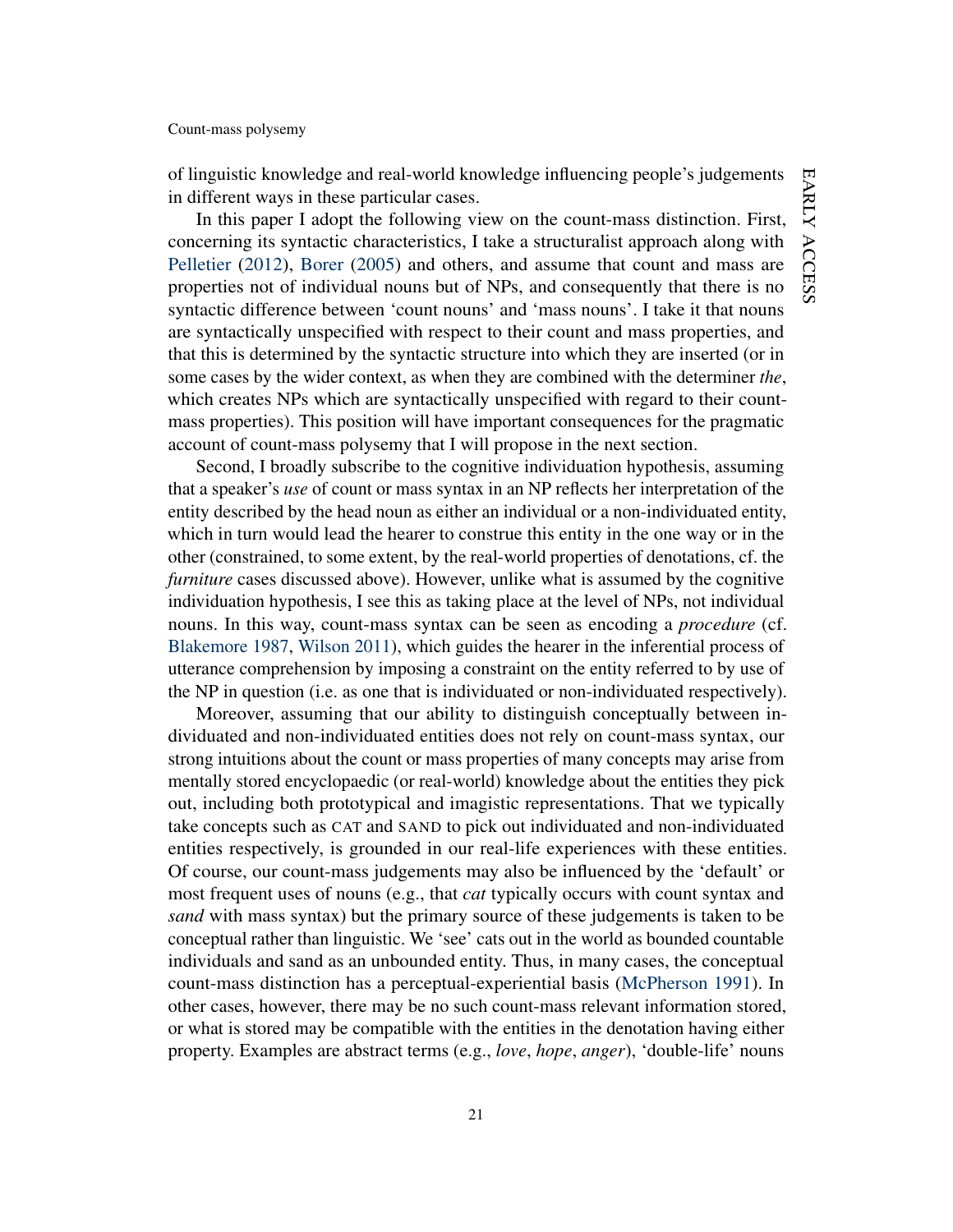EARLY ACCESS early access (e.g., *rock*, *rope*, *stone*), some plurals (e.g., *blues*, *wares*, *clothes*), and the *furniture* cases, where our intuitions about their count or mass properties may diverge, and where one construal might have become conventional in one language (e.g., the English mass usage *furniture*) and another construal in other languages (e.g. French *meubles*, Norwegian *møbler*).

Finally, the syntactic distinction that language users make use of is not a direct or perfect reflection of the conceptual distinction. Sometimes the real-world properties of an entity allow for more than one possible conceptualisation (e.g., *many leaves*/*much foliage*, *furniture*/*meubles*, cf. [Grimm](#page-42-10) [2012\)](#page-42-10). In other cases we may have to do with an idiosyncratic linguistic convention (e.g., *toast*). However, in the majority of cases the speaker's choice of count or mass syntax is indicative of how she conceptualises the entity referred to.

In the next section, I will outline a pragmatic account of count-mass polysemy, which rests on the assumptions about the count-mass distinction I make above. My account is framed within Relevance Theory [\(Carston](#page-40-4) [2002,](#page-40-4) [Sperber & Wilson](#page-45-11) [1986/1995,](#page-45-11) [Wilson & Sperber](#page-47-2) [2004,](#page-47-2) [2012\)](#page-47-3), whose assumptions concerning verbal communication are well suited to tackle the interpretive flexibility involved in count-mass polysemy. However, the gist of the account should also be available to other approaches in which context (broadly construed) and pragmatic inference play a crucial role for the outcome of lexical interpretation. My main proposal is that although count-mass syntax provides the hearer with an important clue to the interpretation intended by the speaker, it is but one of many sources of information that the hearer draws on in the pragmatic inferential process of deriving speakerintended lexical meanings. The aim will be to show that pragmatics, often aided by syntactic clues, has a constructive role to play in the interpretation of count-mass polysemy.

# <span id="page-22-0"></span>3.2 The lexical pragmatics of count-mass polysemy

First some theoretical preliminaries. The relevance-theoretic approach to pragmatics is a fundamentally cognitive account of utterance interpretation. The central claim about human information processing is that it "tends to be geared to the maximization of relevance" (*The Cognitive Principle of Relevance*; [Sperber & Wilson](#page-45-11) [1986/1995:](#page-45-11) 260). Relevance is defined as a potential property of inputs to cognitive processes, and may be assessed in terms of the amount of effort (of perception, memory and inference) it takes to process the input, and the 'positive cognitive effects' the individual may derive from it, where a positive cognitive effect involves a warranted strengthening, revision or elimination of a previously held assumption, or the derivation of a contextual implication [\(Wilson & Sperber](#page-47-2) [2004:](#page-47-2) 608). Other things being equal, the more cognitive effects an input yields to an individual and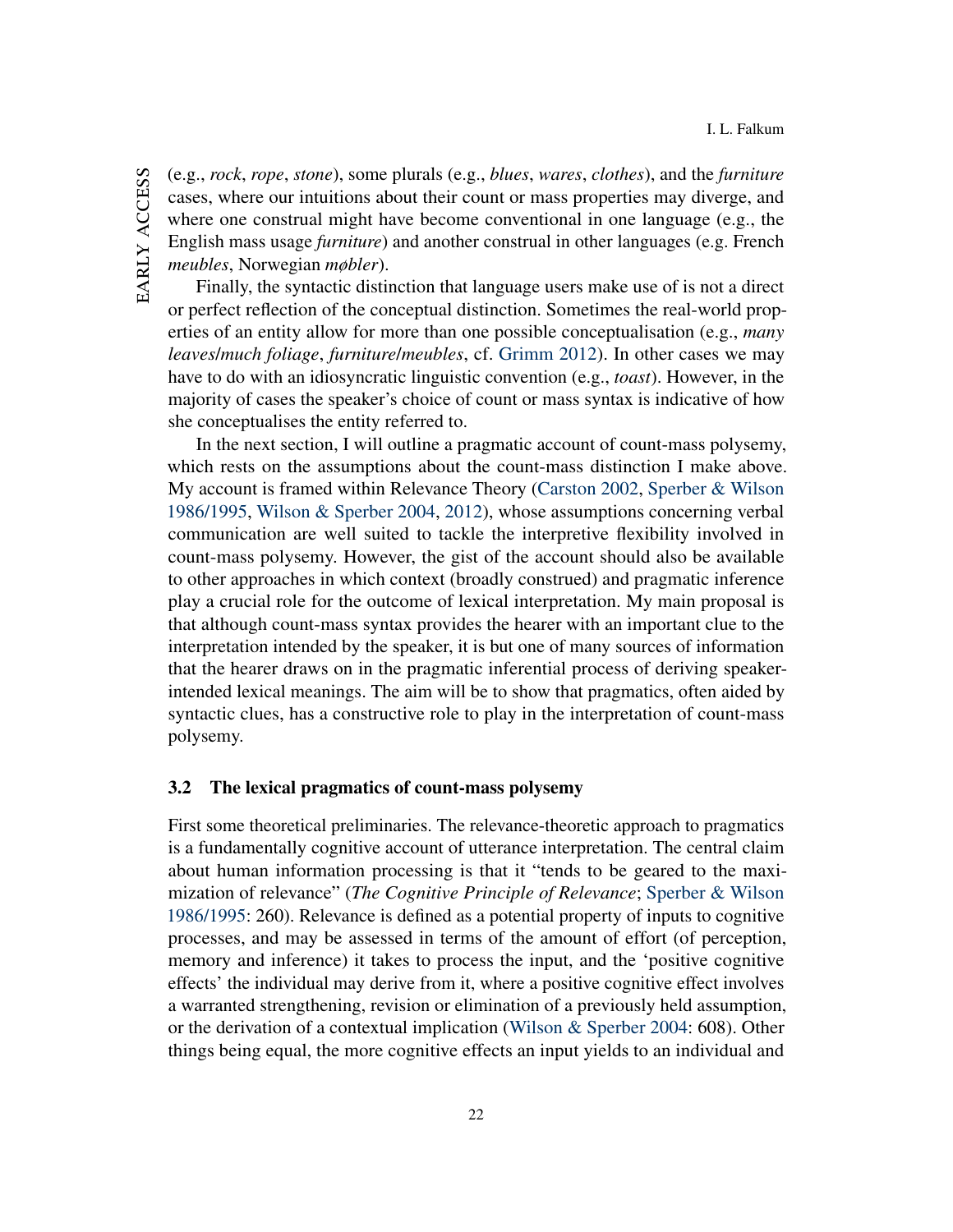the less effort it takes to process it, the higher the degree of relevance of that input to the individual at that time (ibid. 609).

Another central assumption of Relevance Theory is that ostensive stimuli in the form of utterances create in the addressee a presumption that they are optimally relevant (*The Communicative Principle of Relevance*; [Sperber & Wilson](#page-45-11) [1986/1995:](#page-45-11) 260). An utterance is optimally relevant if (a) it is at least relevant enough to be worth processing, that is, it is more relevant than other inputs that the hearer could have been attending to at the time, and (b) it is the most relevant one compatible with the speaker's abilities and preferences, taking into account that the speaker might be unable or unwilling to make her utterance more informative or economical given the circumstances (ibid. 270). To make her utterance optimally relevant, the speaker should achieve at least enough cognitive effects to make the utterance worth processing and avoid causing the hearer any gratuitous effort in achieving those effects. The hearer's goal in communication is to find an interpretation of the speaker's meaning that meets the expectations of relevance raised by the ostensive stimulus itself. $^{24}$  $^{24}$  $^{24}$ 

To illustrate, consider the following example. On 27 January 1967, the command module of the *Apollo 1* spacecraft was destroyed by a fire during a test and training exercise, killing the three astronauts aboard. When one of the control centre employees called up another NASA colleague to tell him about the incident, he uttered [\(39\):](#page-23-1)

# <span id="page-23-1"></span>(39) We *lost* our crew![25](#page-23-2)

Given the ambiguity of the utterance (and more specifically of the verb *lose*), the colleague at the receiving end was at first unsure whether he was being told that the crew were simply missing — that they had been unable to find them and so couldn't carry out the testing — or if he was in fact telling him that they had all died. But when his colleague continued, in an agitated voice, "There has been a fire!", he understood his intention to communicate the latter. Although the contextual information was still compatible with the first interpretation, that (a) they couldn't locate the crew and (b) there had been a fire, the hearer inferred, taking the agitation in the speaker's voice into account, the causal-explanatory connection between the first and the second utterance. According to Relevance Theory, he arrived at this interpretation by following a comprehension heuristic that is applied automatically to verbal input [\(Wilson & Sperber](#page-47-2) [2004:](#page-47-2) 613), by which the hearer (a) follows a path of least

<span id="page-23-0"></span><sup>24</sup> For a review of experimental evidence testing the Cognitive and Communicative Principles of Relevance, see [Van der Henst & Sperber](#page-46-10) [\(2004\)](#page-46-10). For experiments testing other key tenets of Relevance Theory, including the presumption of optimal relevance, see [Van der Henst et al.](#page-46-11) [\(2002a](#page-46-11)[,b\)](#page-46-12) and [Noveck](#page-44-9) [& Sperber](#page-44-9) [\(2007\)](#page-44-9).

<span id="page-23-2"></span><sup>25</sup> Attested example from the documentary *In the Shadow of the Moon* (2007) directed by David Sington.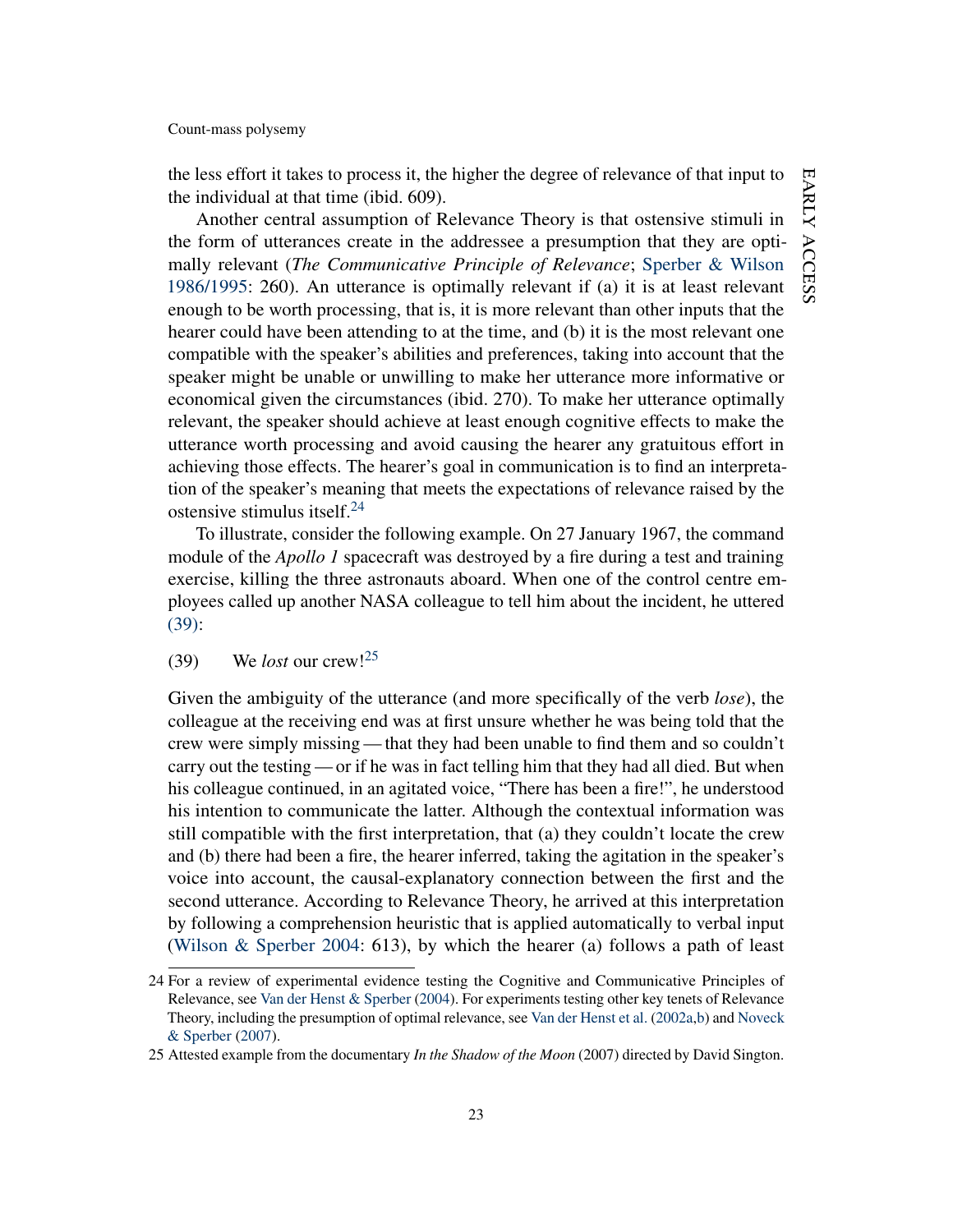EARLY ACCESS early access effort in considering interpretive hypotheses, and (b) stops when the interpretation he arrives at satisfies his expectations of relevance. Given the available contextual assumptions in [\(39\),](#page-23-1) including the speaker's agitated behaviour, the interpretation that the hearer's three colleagues had been killed was more relevant than the other interpretation being not only highly accessible in the circumstances but also carrying a huge range of contextual implications concerning the consequences for the crew's families, future Apollo missions, and so on.

In the relevance-theoretic framework, the distinction between linguistic semantics and pragmatics is seen as corresponding to different processes involved in utterance comprehension: (i) decoding of the linguistic material into a 'logical form', and (ii) pragmatic inference. A logical form— the semantic output of linguistic processing— is seen as a structured set of concepts: a highly underspecified, not fully propositional 'template' or 'schema' for a range of possible propositions, which contain slots that have to be filled— a process that requires pragmatic inference [\(Carston](#page-40-4) [2002\)](#page-40-4). There is thus quite a specific division of labour between semantics and pragmatics, where pragmatic inference is seen as required for the hearer to arrive at a fully propositional (i.e. truth-evaluable), communicated meaning (for examples and discussion of other ways of drawing the semantics-pragmatics distinction, see [McNally](#page-43-12) [2013](#page-43-12) and [Stojanovic](#page-46-13) [2014\)](#page-46-13).

In its view on concepts, Relevance Theory takes the Fodorian critique of decompositional (specifically, definitional) accounts of lexical meaning to be decisive [\(Fodor](#page-42-11) [1981,](#page-42-11) [1998\)](#page-42-12), and the most plausible alternative to be a simple mapping from lexical form to mental concept.[26](#page-24-0) For instance, the lexical form *lion* is seen as encoding the mental concept LION, which would be a constituent of the logical form resulting from the linguistic processing of an utterance containing the the lexical form *lion*. Such stable mental concepts stand in referential relations to things the world. For instance, the concept LION stands for the property that all and only lions have ('lionhood') [\(Wilson & Sperber](#page-47-8) [2002\)](#page-47-8). Further, a mentally repre-

<span id="page-24-0"></span><sup>26</sup> There is a big debate in philosophy and cognitive science regarding the nature of concepts: Are they definitional, partly definitional, prototypes, atomic or something else? Each position is associated with its own set of advantages and shortcomings (see [Laurence & Margolis](#page-43-13) [1999](#page-43-13) for a review, and [Margolis](#page-43-14) [& Laurence](#page-43-14) [2015](#page-43-14) for recent perspectives). While I adopt the relevance-theoretic (Fodorian) position here, according to which there is a simple mapping between words and (atomic) mental concepts, this is not crucial to the overall argument presented in the paper (for relevance-theoretic accounts discussing whether pragmatically derived (ad hoc) concepts are plausibly atomic or decompositional, see [Allott & Textor](#page-39-13) [\(2012\)](#page-39-13) and [Hall](#page-42-13) [\(2017\)](#page-42-13). There is also an on-going debate within Relevance Theory regarding the nature of word meaning: one proposal is that substantive words (nouns, verbs, adjectives) do not encode full-fledged concepts but more schematic representations [\(Carston](#page-41-9) [2012,](#page-41-9) [2013\)](#page-41-10). Another is that they encode polysemy complexes, consisting of sets of conventional senses [\(Carston](#page-41-11) [2016,](#page-41-11) [forthcoming\)](#page-41-12). Although my account of the pragmatics of count-mass polysemy is based on the orthodox relevance-theoretic position according to which most words encode full-fledged concepts, it should also be compatible with these recent theoretical developments.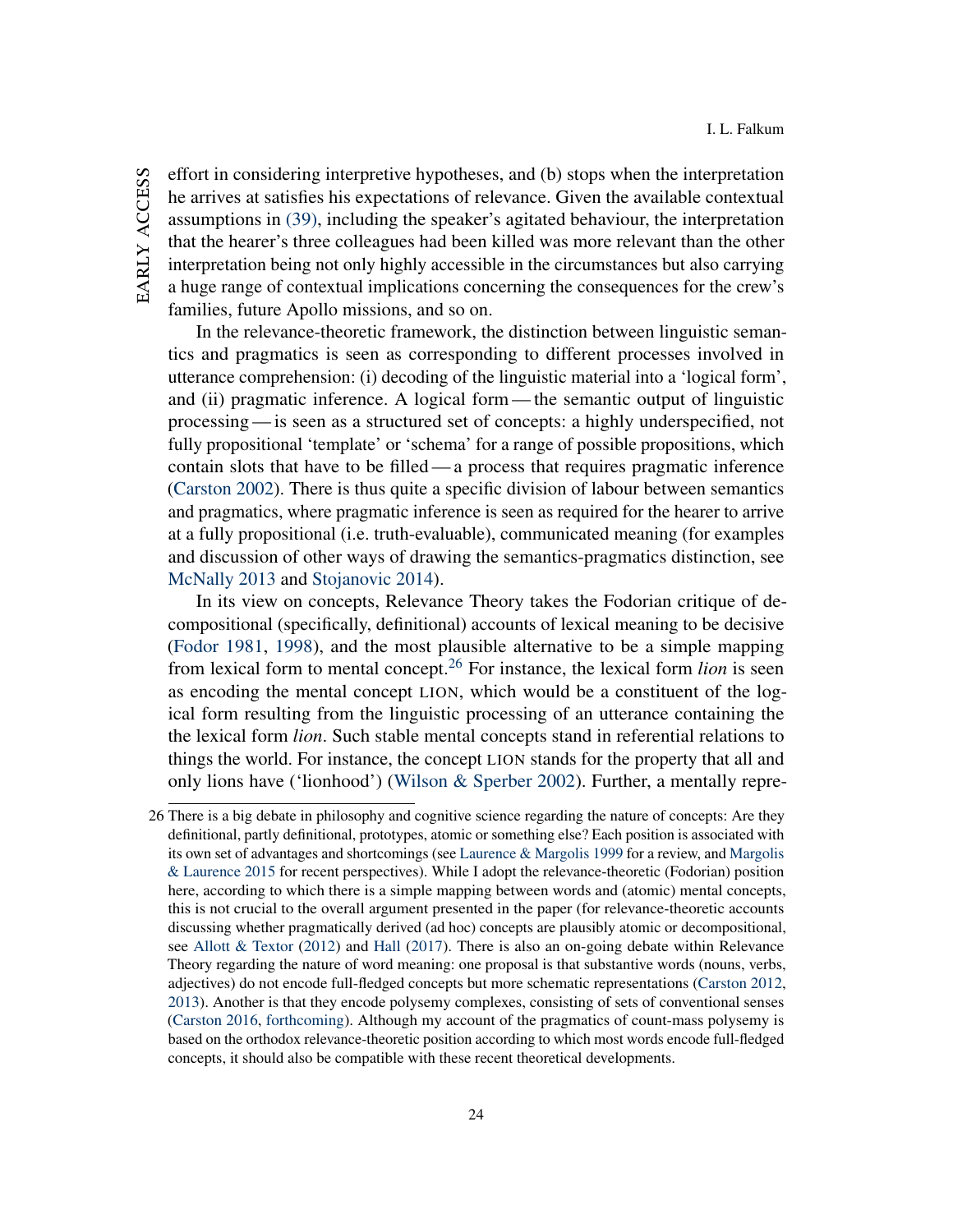sented concept is seen as an address in memory that may give access to different kinds of information, including: (i) *lexical* information connected with the linguistic form that encodes the concept (i.e. its phonological and syntactic properties), and (ii) *encyclopaedic* information associated with the entity that the concept stands in a referential relation to, that is, a set of conceptually represented assumptions and beliefs, including stereotypes and culture-specific information, and also, in many cases, imagistic and/or sensory-perceptual representations [\(Sperber & Wilson](#page-45-11) [1986/1995:](#page-45-11) 86). The idea that concepts are associated with encyclopaedic entries is broadly equivalent to the notion of *mental files* recently introduced in philosophy and experimental psychology [\(Fodor](#page-42-14) [2008,](#page-42-14) [Recanati](#page-45-16) [2012,](#page-45-16) [Perner et al.](#page-44-10) [2015\)](#page-44-10).<sup>[27](#page-25-0)</sup> For instance, an encyclopaedic entry (or mental file) associated with the concept LION might plausibly include some of the following assumptions about the entity it picks out, which may be used in inferences involving the concept:

- (40) *Encyclopaedic entry* for LION:
	- a. IS A LARGE CAT
	- b. IS TAWNY-COLOURED
	- c. LIVES IN AFRICA
	- d. IS A SKILLED HUNTER
	- e. IS IS VERY STRONG
	- f. IS COURAGEOUS
	- g. IS PERSEVERING
	- h. LOOKS LIKE THIS: [mental image]
	- i. . . . etc.

Relevance Theory sees lexical interpretation as typically involving the construction of occasion-specific *ad hoc concepts*, which may be narrower or broader than the linguistically encoded concepts [\(Carston](#page-40-4) [2002,](#page-40-4) [2010,](#page-40-5) [Wilson & Carston](#page-47-0) [2006,](#page-47-0) [2007,](#page-47-1) [Wilson & Sperber](#page-47-3) [2012\)](#page-47-3). Lexical broadening and narrowing involve taking the encoded concept and its associated encyclopaedic information, together with a set of contextual assumptions, as input to the inferential process of constructing hypotheses about the speaker-intended meaning on the basis of expectations of relevance. As an illustration, consider the metaphorical use of *lion* in [\(5\),](#page-2-0) repeated below as [\(41\)](#page-25-1) for convenience.

<span id="page-25-1"></span>(41) Peter will no doubt make it to the top. He's a *lion*.

<span id="page-25-0"></span><sup>27</sup> It also has an affinity with the notions of *conceptual domain* in cognitive linguistic approaches (e.g., [Langacker](#page-43-15) [1987a\)](#page-43-15) and *vector spaces* in distributional semantic approaches (e.g., [Clark](#page-41-3) [2015\)](#page-41-3). Notice, however, that encyclopaedic entries themselves are not part of the encoded meaning of words, but merely associated with them.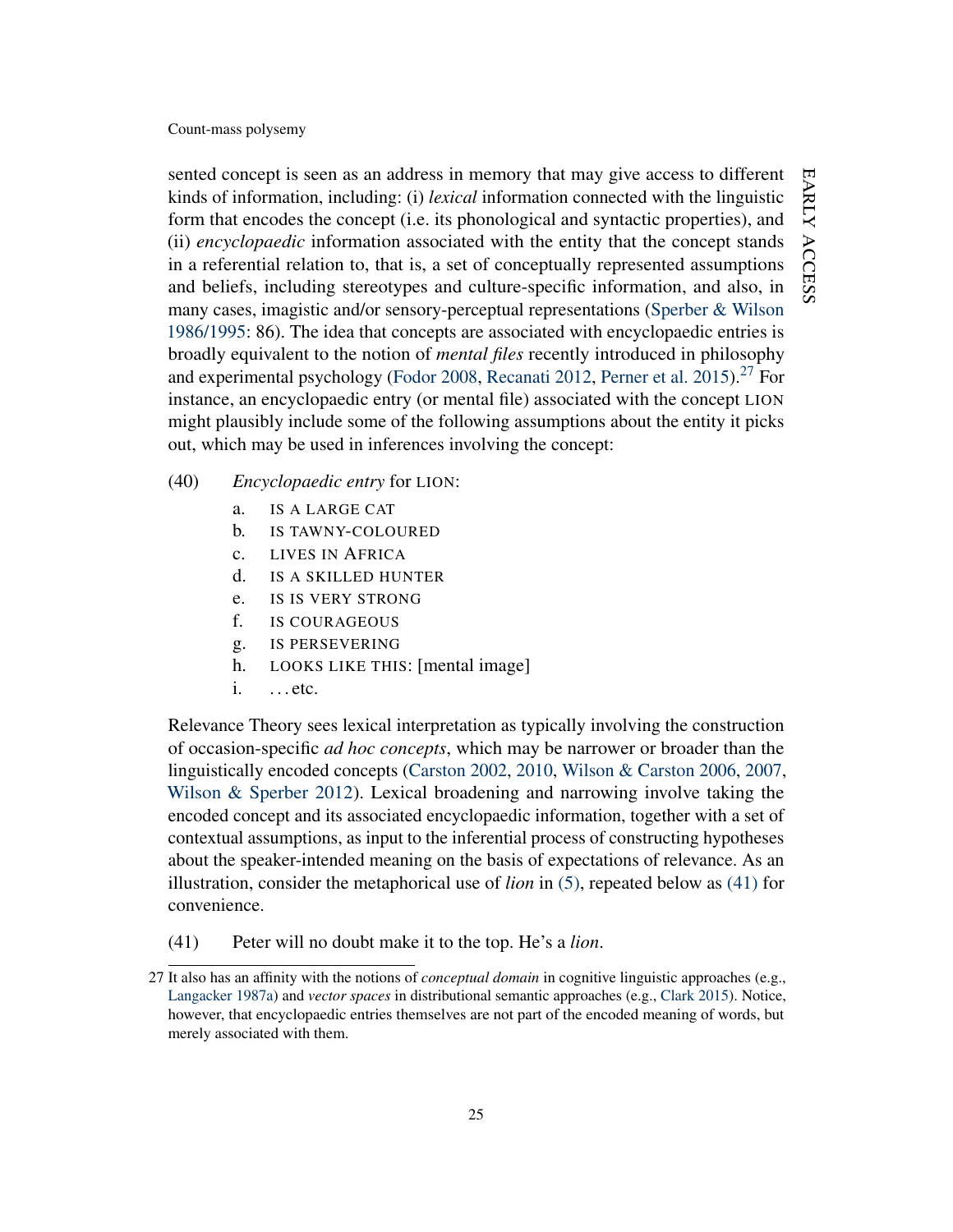The linguistically encoded meaning of the word *lion*, (let's say) the concept LION, will provide access to stored encyclopaedic information about its instances. Suppose that the most contextually salient referent for *Peter* is the speaker's colleague, who is manifestly not a lion in any literal sense but is known to be a passionate mountain climber, and who has just told his colleagues about a climbing trip in the Himalayas that he's planning to take during the summer. This contextual information might provide the hearer with certain expectations about how the utterance in [\(41\)](#page-25-1) should achieve relevance to him. The encyclopaedic assumptions associated with the concept LION that are likely to be added to the context in interpreting [\(41\)](#page-25-1) would be those that can be applied equally to humans, and which contribute to the relevance of the interpretation (i.e. achieve enough implications, at a low enough processing cost). In this case, accessible encyclopaedic assumptions might be that LIONS ARE VERY STRONG, COURAGEOUS, PERSEVERING, etc. So on the basis of these the hearer would broaden the concept encoded by *lion* to an ad hoc concept LION<sup>\*[28](#page-26-0)</sup> (paraphrasable as 'very strong, courageous, persevering, etc.'), which picks out actual lions as well as those humans who possess these properties, and allows the speaker to draw further implications, for instance about Peter being likely to push his limits and take risks when climbing mountains, about the sort of climbing trip that Peter is planning, and so on (see [Wilson & Carston](#page-47-0) [2006](#page-47-0) for further examples).

<span id="page-26-1"></span>Another example of lexical broadening would be the hyperbolic use of *boiling* in [\(4\)](#page-2-3) above, repeated here as [\(42\)](#page-26-1) for convenience, to refer to an uncomfortably high temperature (cf. [Wilson & Carston](#page-47-1) [2007\)](#page-47-1):

(42) I think it's best to let the baby sleep in his room. It's *boiling* outside.

Here, the communicated ad hoc concept BOILING\* is broader than the encoded concept, picking out not only substances that are literally boiling but other items that can be classified as uncomfortably hot. The hearer would arrive at this broadened concept by adding to the context encyclopaedic assumptions made accessible by the concepts BOILING and OUTSIDE (e.g., TOO HOT TO FEEL COMFORTABLE), in combination with the contextual information that babies should not be exposed to very high temperatures, to satisfy his occasion-specific expectations of relevance.

<span id="page-26-2"></span>The outcome of the process of ad hoc concept construction may also be a concept that is narrower than the one linguistically encoded. This would be the case in [\(1\)](#page-1-0) and [\(2\)](#page-1-2) above, repeated here as [\(43\)](#page-26-2) and [\(44\):](#page-26-3)

- <span id="page-26-3"></span>(43) Mary was hungry and *opened* the grapefruit.
- (44) Jane had a difficult first year at university. She didn't get enough *units* to continue.

<span id="page-26-0"></span><sup>28</sup> By convention, ad hoc concepts are marked with an asterisk.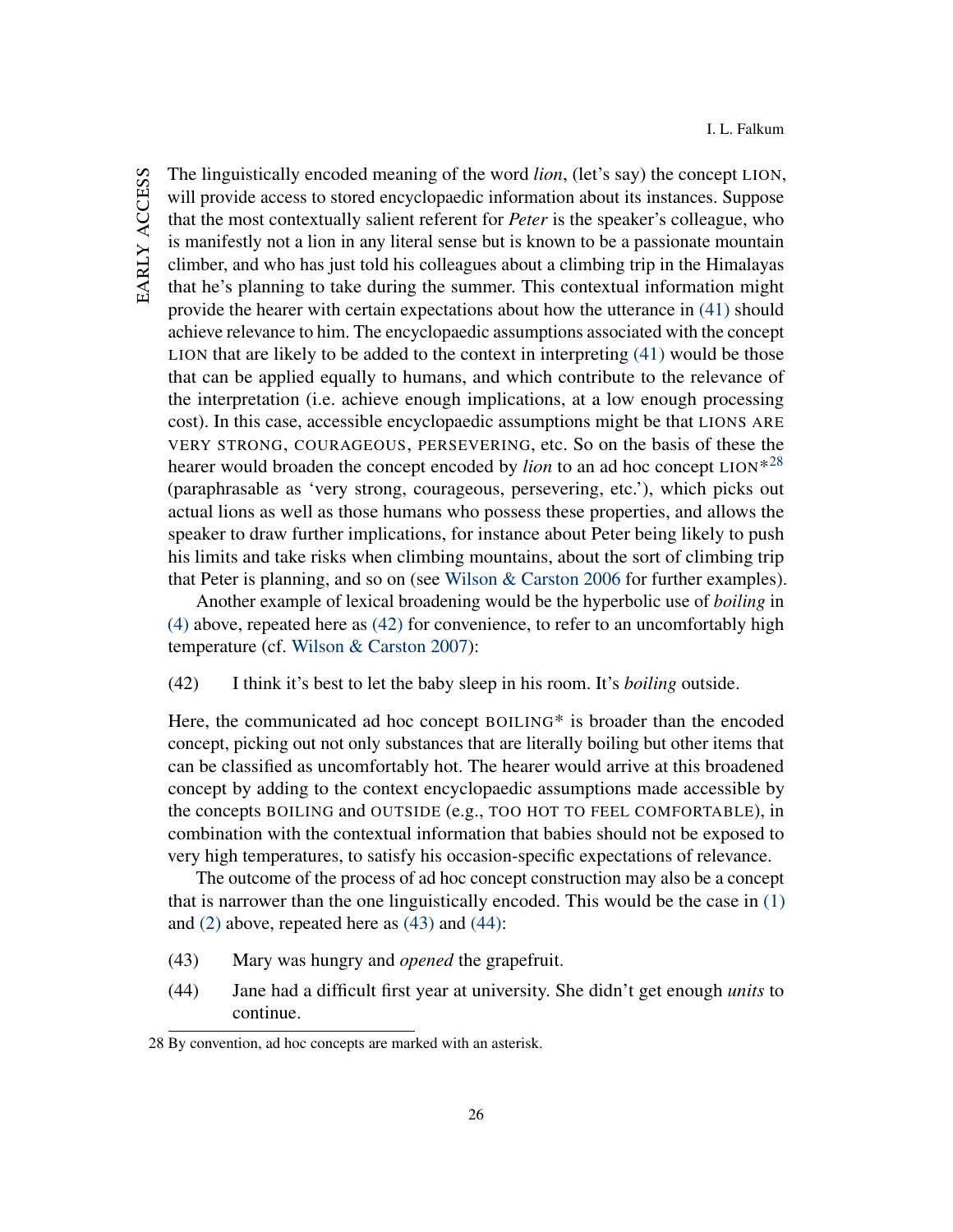The concept encoded by the verb *open* is very general— it may involve a range of different activities (e.g., open a book, a dishwasher, a bottle of wine, a pair of curtains, one's mouth, a conference, a word document, etc.) — and on most occasions of use is has to undergo some form of contextual specification.<sup>[29](#page-27-0)</sup> On the relevancetheoretic account, the occasion-specific sense in [\(43\)](#page-26-2) results from the construction of an ad hoc concept which is more specific than the general concept encoded by *open*. This process of conceptual narrowing would involve adding to the context encyclopaedic information made accessible by the concept OPEN (both stereotypical and more specific ways of opening), together with information activated by the concept GRAPEFRUIT (e.g., GRAPEFRUIT IS A FRUIT, HAS A THICK SKIN, A SWEET EDIBLE MEAT INSIDE, etc.), warranting the construction of the ad hoc concept OPEN<sup>\*</sup> (paraphrasable as 'peeled off the skin').<sup>[30](#page-27-1)</sup> A similar account can be given of the interpretation of *units* in [\(44\),](#page-26-3) although here the hearer may have to rely more on assumptions made available by the wider discourse context (in particular, encyclopaedic information associated with the concept UNIVERSITY) in order to arrive at the speaker-intended, narrowed down ad hoc concept UNITS\* (paraphrasable as 'university credit modules'). The key point here is that on the pragmatic account the ad hoc-concepts in [\(41\)-](#page-25-1)[\(44\)](#page-26-3) are all derived as a result of the operation of a single lexical pragmatic process, which fine-tunes the communicated meanings of words in different directions (either as broader or narrower than the linguistically-encoded concepts) in line with the hearer's situation-specific expectations of relevance.

Returning now to count-mass polysemy, my proposal in this paper is that even these apparently systematic sense alternations arise mainly due to the same sort of lexical pragmatic process that yields the occasion-specific senses in [\(41\)-](#page-25-1)[\(44\).](#page-26-3) This process— of ad hoc concept construction— is also responsible for the interpretive flexibility observed in count-mass polysemy (cf. Section [2\)](#page-6-0). Consider the use of the NP *the rabbit* below.

<span id="page-27-2"></span>(45) John came home from the restaurant with a stomach ache. He blamed it on *the rabbit*.

<span id="page-27-0"></span><sup>29</sup> It may be that some instances of opening simply remain underspecified, even at the level of communicated thought. [Carston](#page-41-9) [\(2012:](#page-41-9) 614) discusses this possibility on the basis of examples such as *Whenever I open anything I feel anxious* or *Everyone opens things sometimes*, which appear to involve the communication of very broad and underspecified OPEN concepts. But, as she points out, even these general concepts seem to be narrower (e.g., by being confined to the opening of concrete objects capable of being physically opened) than the supposedly linguistically-encoded concept OPEN, which also applies to a range of more abstract forms of opening (e.g., conferences, lectures, accounts, etc.).

<span id="page-27-1"></span><sup>30</sup> That is, if this level of specificity is required to satisfy the hearer's context-specific expectations of relevance.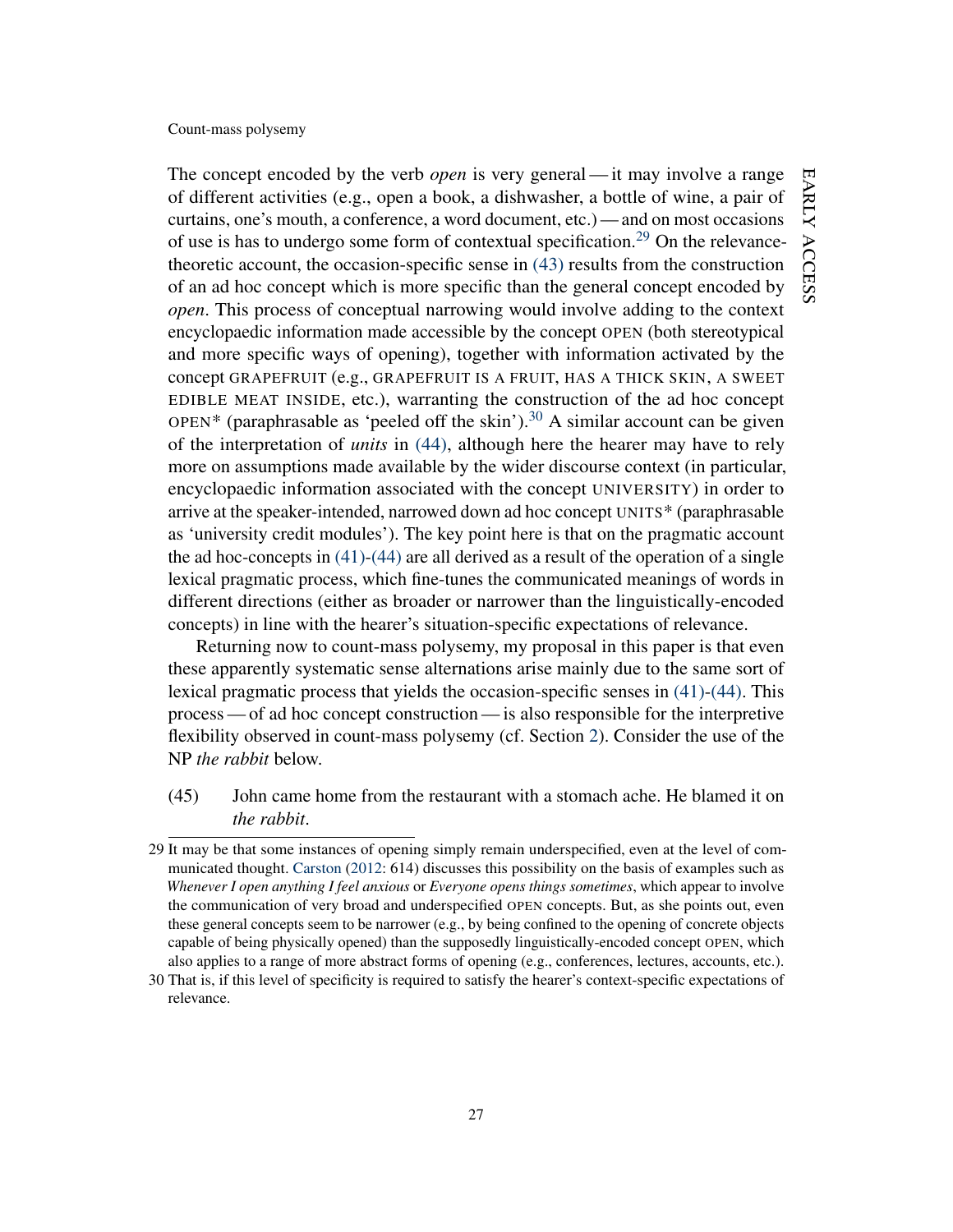The unspecificity of nouns with respect to their syntactic count-mass properties entails that every noun is potentially polysemous between an individuated (object) conceptualisation and a non-individuated (stuff) conceptualisation, constrained to some extent by the real-world properties of the entity it describes.<sup>[31](#page-28-0)</sup> The second part of the utterance in [\(45\)](#page-27-2) is likely to achieve relevance for the hearer by offering an explanation as to why John ended up with a stomach ache. The NP *the rabbit* is linguistically unspecified with regard to its count or mass properties. But as the hearer would be looking for a particular kind of implication (the reason for John's stomach ache), he may, as a result of accessing encyclopaedic information associated with the concepts RESTAURANT (e.g., RESTAURANTS SERVE FOOD TO CUSTOMERS, etc.) and RABBIT (e.g., RABBITS ARE MEAT, RABBIT MEAT IS SERVED AT RESTAURANTS, RABBIT MEAT IS DELICIOUS TO EAT), construe the concept communicated by the NP as referring to a non-individuated (food) entity, and further narrow it down to the ad hoc concept RABBIT\* (paraphrasable as 'rabbit meat'). This, together with other contextual assumptions (e.g., IF SOMETHING IS DELICIOUS TO EAT ONE OFTEN HAS TOO MUCH OF IT, HAVING TOO MUCH TO EAT MAY LEAD TO A STOMACH ACHE, etc.), would warrant an implication that satisfies his context-specific expectation of relevance (e.g., JOHN ATE TOO MUCH RABBIT\* AT THE RESTAURANT AND AS A RESULT HE ENDED UP WITH A STOMACH ACHE).<sup>[32](#page-28-1)</sup>

In the example above, the syntactic information provided by the NP was not sufficient to specify whether it was to be conceptualised as count or mass, and pragmatics had a constructive role to play in determining its contextual interpretation. The example also serves to illustrate how the alternation between these possible conceptualisations is not isomorphic to the syntactic count-mass distinction. However, in the canonical cases of count-mass polysemy, the count or mass conceptualisation *is* linguistically specified by a noun's occurrence in a count or mass NP. How does this linguistic component interact with the pragmatic system in the construction of ad hoc concepts? Consider the examples of systematic polysemy in [\(46\)](#page-28-2) and [\(47\).](#page-28-3)

- <span id="page-28-6"></span><span id="page-28-4"></span><span id="page-28-2"></span>(46) a. *Three dogs* ran across my lawn today.
	- b. In China, I tried *dog* for the first time.
- <span id="page-28-7"></span><span id="page-28-5"></span><span id="page-28-3"></span>(47) a. The plants need *some water*.

<span id="page-28-0"></span><sup>31</sup> And so whether or how often this polysemy potential is actually realised will vary depending on the noun.

<span id="page-28-1"></span><sup>32</sup> This is of course only one of several interpretive possibilities for [\(45\).](#page-27-2) Another might be that the rabbit (food) was bad or too heavy, and that this is what caused John's stomach ache, which would be based on the activation of a set of other encyclopaedic assumptions such as (RABBITS ARE MEAT, MEAT SPOILS, EATING SPOILED MEAT CAUSES STOMACH ILLNESS, etc.). This interpretive flexibility can be accommodated on the pragmatic account.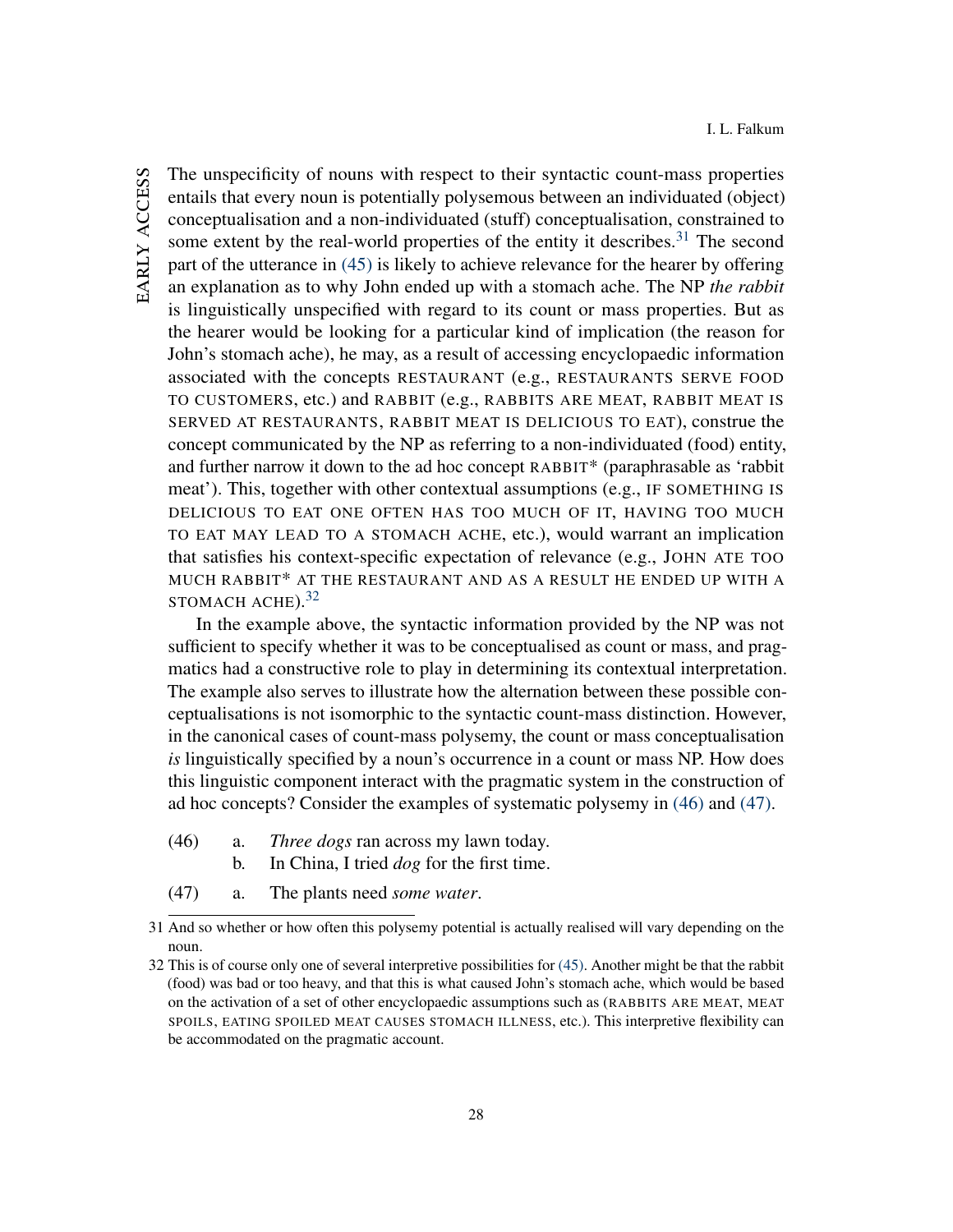### b. [To waiter]: Can we have two hamburgers and *a water* to share, please?

First let's consider the prototypical uses. In [\(46a\),](#page-28-4) the noun *dog* is used in a count NP to refer to a set of individual dogs, and in [\(47a\),](#page-28-5) the noun *water* is used in a mass NP to refer to a non-individuated entity of water. On the present account, countmass syntax would in both cases provide the hearer with a procedural instruction to construct a concept that picks out entities that are either individuated [\(46a\)](#page-28-4) or non-individuated [\(46b\).](#page-28-6) The output of the linguistic processing of the NPs, (let's say) DOG{individuated} and WATER{non-individuated}, both correspond closely to representations of prototypical exemplars likely to be highly activated as part of the encyclopaedic information associated with the concepts, and would allow for easy retrieval of the speaker-intended interpretations (which, depending on the context of utterance, may require some further specification).

Second, in the less prototypical use in [\(46b\),](#page-28-6) where *dog* occurs in an NP with mass syntax, the output of linguistic processing, (let's say) the concept DOG{nonindividuated}, includes a procedural instruction to the pragmatic system that the concept to be constructed picks out non-individuated entities. Based on encyclopaedic assumptions made available by the concept DOG and the other concepts activated by the utterance (e.g., DOG MEAT IS CONSUMED IN CHINA) the hearer may construct the ad hoc concept DOG\* (paraphrasable as 'dog meat'), which would be narrower than the output resulting from the linguistic processing of the NP (specifying any kind of non-individuated entity that can be classified as DOG).

Similarly, in [\(47b\),](#page-28-7) where *water* occurs with count syntax in the NP *a water*, the output of linguistic processing would be the concept WATER, combined with an instruction to construe this concept as picking out individuated entities, let's say WA-TER{individuated}. The pragmatic system would then construct a narrower ad hoc concept on the basis of this procedural instruction, highly activated encyclopaedic information associated with the concept itself (e.g., WATER IS DRUNK FROM CON-TAINERS), and other contextual assumptions derivable from the utterance situation, say, from the fact that the speaker and hearer are at a restaurant where guests are served bottles of water. The communicated concept, WATER\* (paraphrasable as 'bottle of water'), would be narrower than the linguistically-specified concept, picking out a subset of the set of individual entities of water. A similar analysis could be given for the communicated senses of water in the count NPs below, each of which would express a different ad hoc concept (WATER<sup>\*\*</sup>, WATER<sup>\*\*\*</sup>, WATER<sup>\*\*\*\*</sup>), differing in the direction that the process of narrowing takes, and the degree of specificity involved: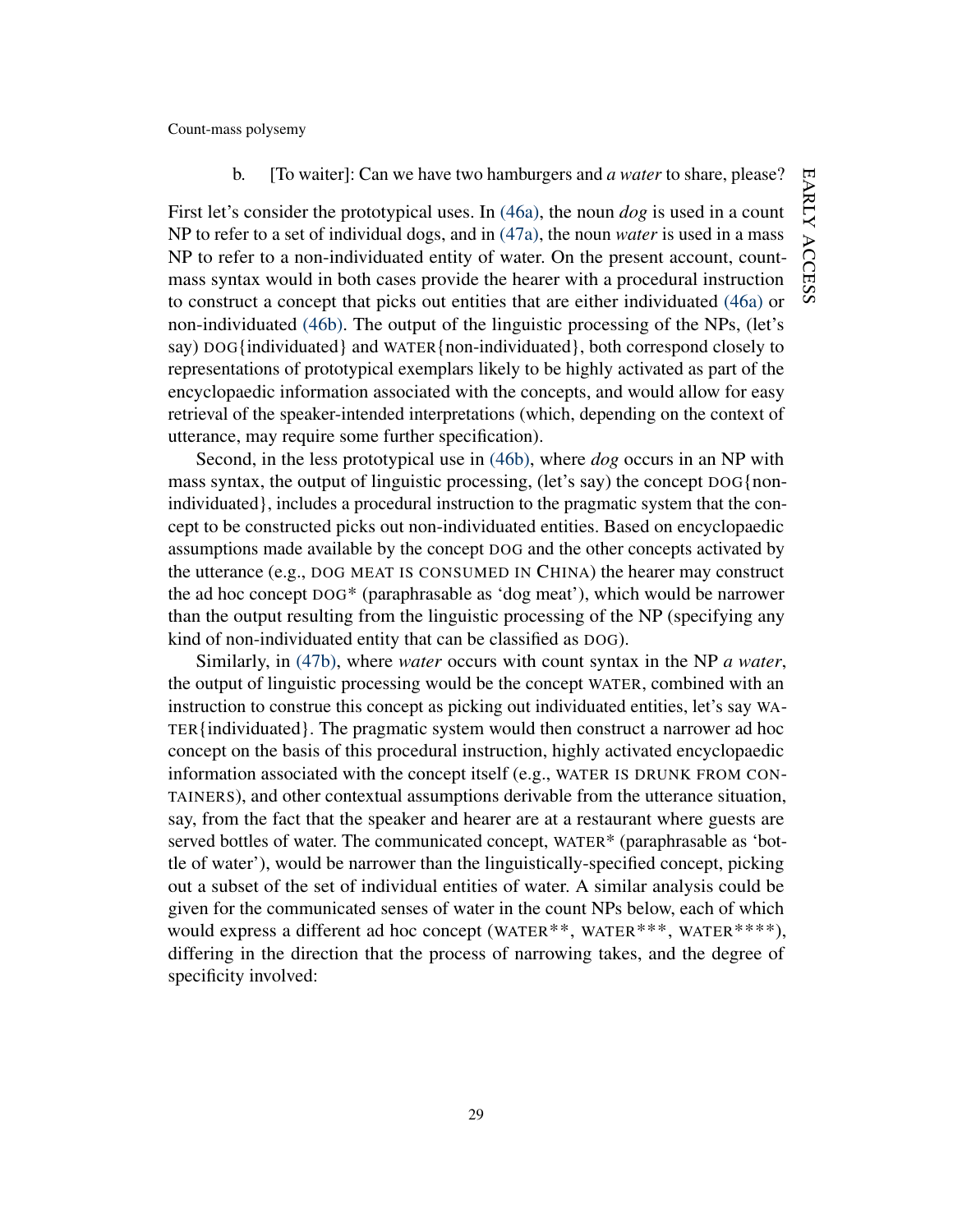- (48) "Right now most of my friends drink a lot of soda and they don't drink as much water so I gave them that challenge of substituting one soda for *one water* a day and they really liked it."<sup>[33](#page-30-0)</sup> ('drink of water')
- EARLY ACCESS early access

(49) [From a discussion of plant care]: "I keep the room in the  $70$ 's, how often should I water them? I give them both *one water* a day when I wake up."[34](#page-30-1) ('portion of water')

<span id="page-30-3"></span>(50) "The diagonal line (e) through the hatched areas indicates redox conditions for *a series of waters* sampled from a brackish, stagnant pond in an industrialized area in Scandinavia  $(\ldots)^{35}$  $(\ldots)^{35}$  $(\ldots)^{35}$  ('samples of water')

It may be that in some cases the expectations of relevance raised in a particular context are such that the output of pragmatic processing would be a concept that is less specific than the ones outlined in [\(47\)-](#page-28-3)[\(50\)](#page-30-3) above. For instance, if the speaker had just requested *a water* (and not one *to share*) in [\(47b\),](#page-28-7) the WATER concept she intended to communicate would have been specified as individuated but could remain unspecific with regard to its 'portioning' (the waiter's interpretation of *a water* as communicating 'any suitable serving of water' might be relevant enough in that context). Such nuances in interpretation are difficult to capture on a rule-based account, where the change in the denotation of the noun would result from a default linguistic operation. However, a weaker version of the rule-based account could claim that the lexical rules are not required to capture this sort of interpretive specificity. For instance, we could imagine a lexical rule that creates count denotations out of mass denotations and vice versa, without specifying what exactly the countable entity (or mass) is, except that is somehow related to whatever sort of thing the source noun denotes (McNally, personal communication). While this is a possiblity, it is not clear what role such a general lexical rule would play in the interpretation process, if, in most cases, some pragmatic specification or narrowing would be required anyway in order to recover the truth-conditional content of the speaker's utterance.[36](#page-30-4) For instance, in the example of *a water* in [\(47b\)](#page-28-7) above, although the concept communicated might be unspecific with regard to its relevant 'portioning',

<span id="page-30-0"></span><sup>33</sup> <http://foodal.com/knowledge/paleo/easy-health-lifestyle-changes/>

<span id="page-30-1"></span><sup>34</sup> [https://www.420magazine.com/forums/indoor-soil-cultivation/243242-seedlings-growth-slowed](https://www.420magazine.com/forums/indoor-soil-cultivation/243242-seedlings-growth-slowed-down-sludge-advice.html)[down-sludge-advice.html](https://www.420magazine.com/forums/indoor-soil-cultivation/243242-seedlings-growth-slowed-down-sludge-advice.html)

<span id="page-30-2"></span><sup>35</sup> [http://cool.conservation-us.org/jaic/articles/jaic31-03-007\\_2.html](http://cool.conservation-us.org/jaic/articles/jaic31-03-007_2.html)

<span id="page-30-4"></span><sup>36</sup> Another possibility might be to claim that, in some cases, what looks like a change in the interpretation of the noun is rather that the output of the composition process is such that it simply appears that a change in the nominal interpretation has taken place (McNally, personal communication). While I agree that this might be a possible approach to some cases of systematic polysemy (perhaps particularly relevant to the 'dot-object' kind, e.g., *This book has an interesting plot and an eyecatching cover*), I think it is unlikely to work for count-mass polysemy where the sense alternations are typically truth-conditionally significant.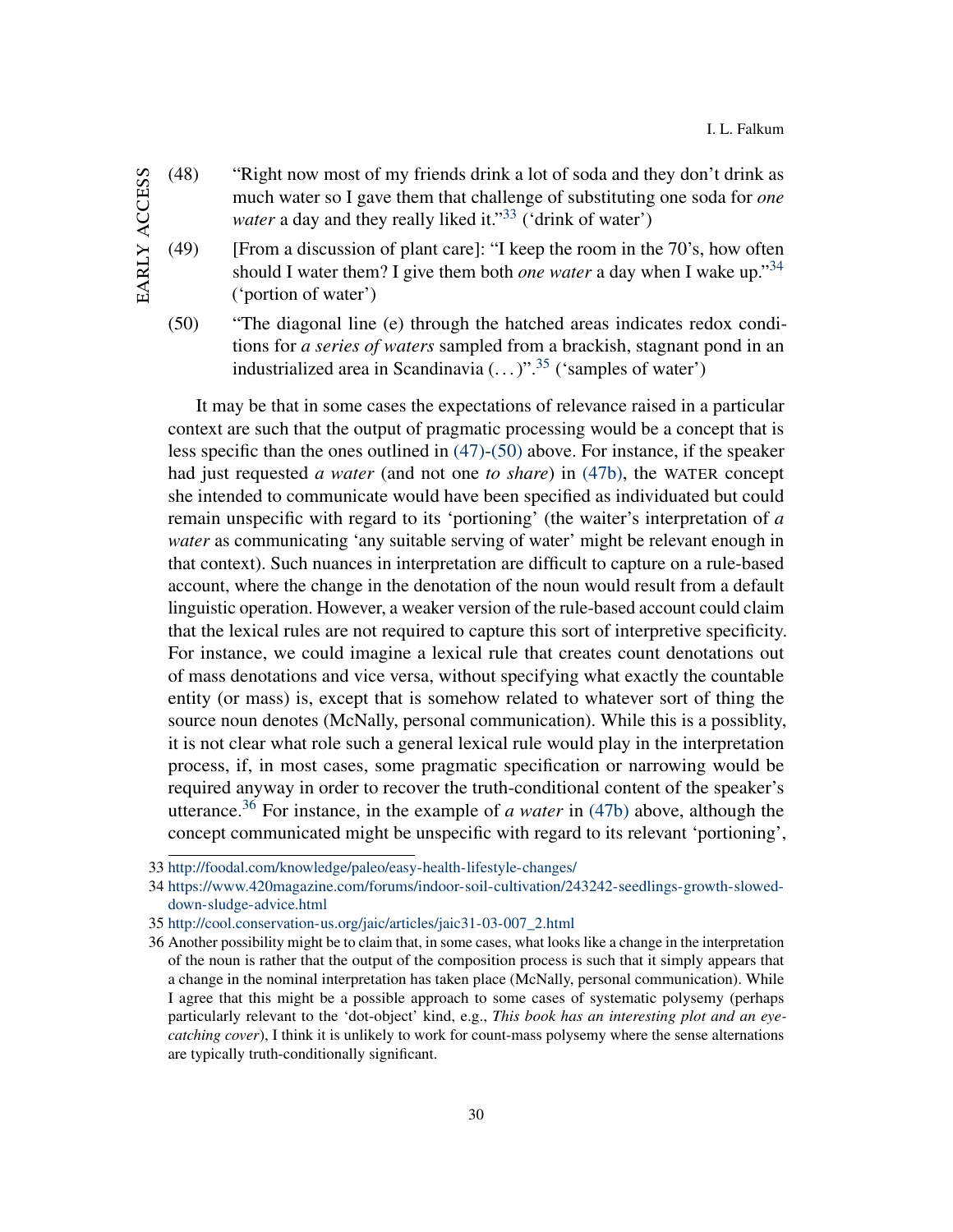its denotation would have to be restricted to water that's drinkable, clean, cold enough, etc., so some pragmatic narrowing would arguably still be required. Had the waiter returned with a glass of dirty water he could not be said to have understood what the speaker intended to order. Moreover, it is not clear what would trigger the operation of such a lexical rule in a given context. If it is the structure of the NP (say, the presence or absence of determiners), the rule would arguably be redundant, since the count or mass relevant information is already provided by the construction itself. And if the trigger is supposed to be some conceptual representation(s) activated by the utterance or the wider discourse context, this would make the rule difficult to distinguish from a lexical pragmatic process.

There are several advantages to a pragmatic account of count-mass polysemy compared with a standard rule-based account. First, it provides the interpretive flexibility that is missing in rule-based accounts. For instance, all of the examples in [\(51\)](#page-31-0)[-\(56\)](#page-31-1) (repeated from [\(24\)-](#page-9-0)[\(29\)](#page-9-1) above) could be analysed as cases where linguistic information provided at the level of NPs specifies the count or mass properties of the concepts to be constructed, combined with a process of ad hoc concept construction on the basis of the encoded concept, associated encyclopaedic knowledge, contextual assumptions and situation-specific expectations of relevance:

- <span id="page-31-0"></span>(51) Will a hamster bite if it smells *cat* on my hands? ('particles')[37](#page-31-2)
- (52) [Biology teacher]: Now take a look at these samples. *Rabbit* should be easy to recognize. ('faeces')
- (53) In the old days, *birch* was used to heal wounds. ('bark')
- (54) *Pine* is antiseptic for the respiratory tract and it treats pneumonia, asthma, and other respiratory ailments.
- <span id="page-31-1"></span>(55) Jane was offered *three wines* at the tasting. ('varietals')
- (56) [Before going home from work, the aquarium employees go through their usual closing routine, which includes checking that the pools have the correct water levels]: Employee A: Have you gone through everything? Employee B: I just need to check *the waters*, then I'm done. ('levels of water')

<span id="page-31-2"></span><sup>37</sup> Consider also similar non-individuated uses of *cat* in the following passage from an article entitled "Cat Allergy" written by a medical doctor on his blog [\(http://www.changingspots.net\)](http://www.changingspots.net): "By far the most effective way to avoid cats is to get rid of them, but even that isn't 100 percent. If you removed your cat today, it would take six months for the level of *cat* in your home to reach minimal levels, since cat allergen degrades slowly over time. Fortunately, *cat* may be removed more quickly by using a damp mop, and wet vacuum carpet cleaner."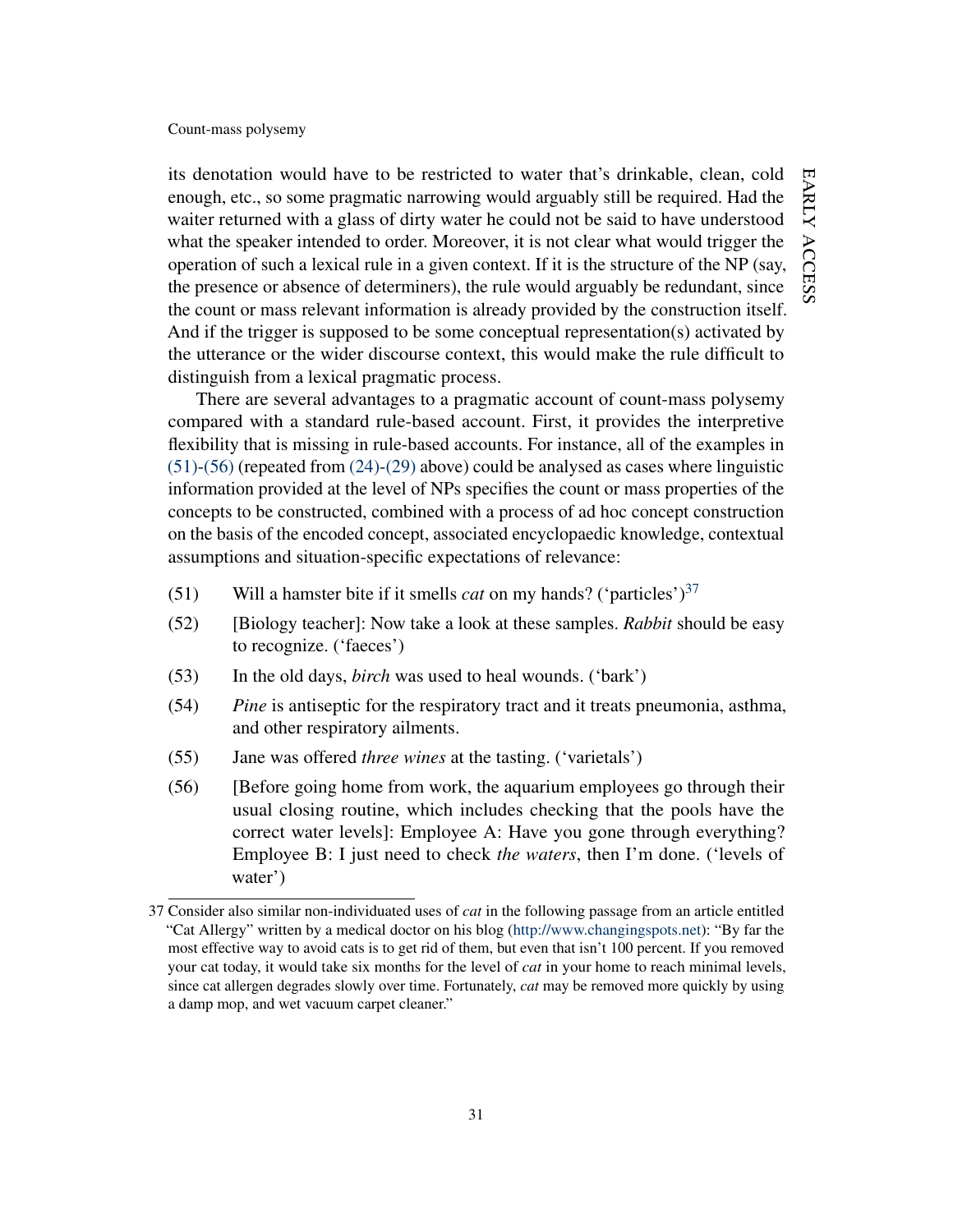For instance, assuming that the CAT concept construed as a result of the linguistic processing of [\(51\)](#page-31-0) could be used to refer to any non-individuated entity that would count as 'cat stuff', the communicated ad hoc concept CAT\*, picking out the particular sort of cat stuff that remains on one's hands after petting a cat, would be formed through pragmatic narrowing, taking encyclopaedic assumptions activated by the concept CAT (e.g. PETTING A CAT MAY LEAVE CAT PARTICLES ON ONE'S HANDS, CAT PARTICLES MAY BE DETECTED BY OTHER ANIMALS, etc.) as input to the inferential process. Similarly, the concept communicated by the NP *the waters* in [\(56\)](#page-31-1) would be arrived at via pragmatic narrowing of the concept WATER (constrained to picking out individual entities of water), which on the basis of encyclopaedic information activated by this concept and contextual assumptions activated by the utterance situation (e.g., A DAILY TASK OF THE ACQUARIUM EMPLOYEE IS TO CHECK THE WATER LEVELS IN THE DIFFERENT POOLS), would enable the construction of the ad hoc concept WATER\*\*\*\*\* ('levels of water'). While rule-based accounts may also appeal to pragmatics to explain these cases, there would, on the pragmatic account proposed here, in principle be no interpretive difference between [\(51\)](#page-31-0)[-\(56\)](#page-31-1) on the one hand, and the standard 'systematic' cases in [\(46\)](#page-28-2) and [\(47\)](#page-28-3) above, on the other, although some may require more pragmatic processing than others. Thus, unlike rule-based accounts, it gives a unified account of the data. Consider also the pair in [\(57\).](#page-32-0)

- <span id="page-32-2"></span><span id="page-32-1"></span><span id="page-32-0"></span>(57) a. John is preparing *turkey*.
	- b. John is preparing *a turkey*.

On the present account, the meat senses of *turkey* in [\(57\)](#page-32-0) would both be derived as a result of pragmatic adjustment (narrowing) of the linguistically-specified concept, the main difference being that the count-mass syntax would lead the hearer to construct a concept with a non-individuated reference in [\(57a\)](#page-32-1) and a concept with an individuated reference in [\(57b\),](#page-32-2) which may give rise to different contextual implications. For instance, in [\(57b\),](#page-32-2) an implication might be that it is the whole animal that is being roasted, not an individual portion of its meat (though this might be an accessible interpretation in a different context, e.g., 'John ordered *a turkey* and Mary ordered *a pasta*'). On standard rule-based accounts, the meat sense in [\(57a\)](#page-32-1) would be derived via a rule of meat-grinding, but the meat sense in [\(57b\)](#page-32-2) would have to be derived via some pragmatic mechanism that is capable of adjusting the individuated denotation of the noun. This interpretive asymmetry is of course possible, but it would be theoretically more parsimonious with a single pragmatic mechanism that can yield the appropriate senses for both. Given this, I think it remains for advocates of rule-based accounts to explain what makes the rules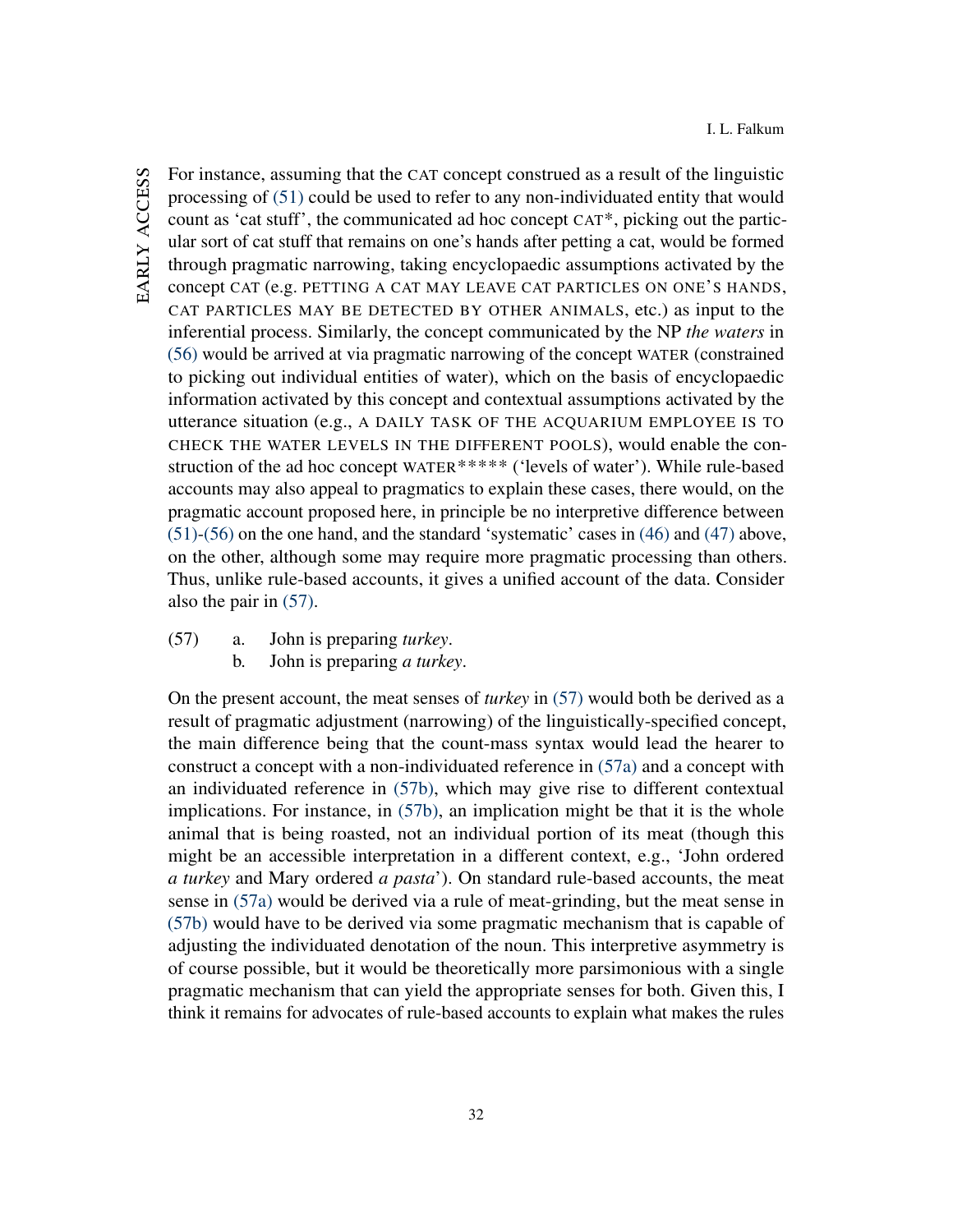necessary, and what is to be gained by deriving some interpretations in one way (via lexical rules) and others in a distinct way (via pragmatics).

Finally, overgeneration should be less of a problem on the pragmatic account, where only interpretations that are consistent with the hearer's expectations of relevance will be computed (i.e. those that achieve enough implications, at a low enough processing cost). Recall that on the rule-based account, an utterance such as *Rabbit is expensive these days* would, given the universal grinder and the rules of animal meat-grinding and animal fur-grinding, be three-ways ambiguous and it is not clear how hearers determine when one rule has prevalence over the others. This ambiguity does arguably not arise on the pragmatic account, where the appropriate interpretation of the noun is arrived at through consideration of information from several sources — linguistic, encyclopaedic, situation-specific — and on this basis, guided by expectations of relevance, the hearer forms a hypothesis about the speakerintended meaning.

### <span id="page-33-0"></span>4 Discussion: The rule-based arguments revisited

The main proposal of this paper has been that cases of count-mass polysemy allow for more interpretive flexibility than is acknowledged by existing accounts. For this reason, I have argued that the phenomenon should be explained mainly by reference to the workings of the pragmatic system, which can accommodate the flexibility observed. While one might see the abandonment of lexical rules as sacrificing predictive power (in favour of descriptive accuracy), the view underlying the account presented in this paper is that specific interpretive predictions can only be made on a case-by-case basis, taking the wider context and situation-specific expectations of relevance into account. The general prediction, however, is that interpretations are derived in accordance with hearers' situation-specific expectations of relevance. At the same time, the fact remains that count-mass polysemy appears systematic and productive to some important extent, and postulating lexical rules is one way to capture this fact. In this final section, I discuss how this can be reflected on the pragmatic account that I have just outlined. This includes a re-consideration of the standard arguments underlying rule-based accounts of count-mass polysemy discussed in Section [2.](#page-6-0)

### 4.1 The contribution of the linguistic component

In the pragmatic account that I have proposed, count-mass syntax plays an important role in the hearer's derivation of speaker-intended senses, and in giving rise to the 'systematic' patterns of polysemy observed. More specifically, the proposal was that count-mass syntax, being a property of NPs rather than of individual nouns,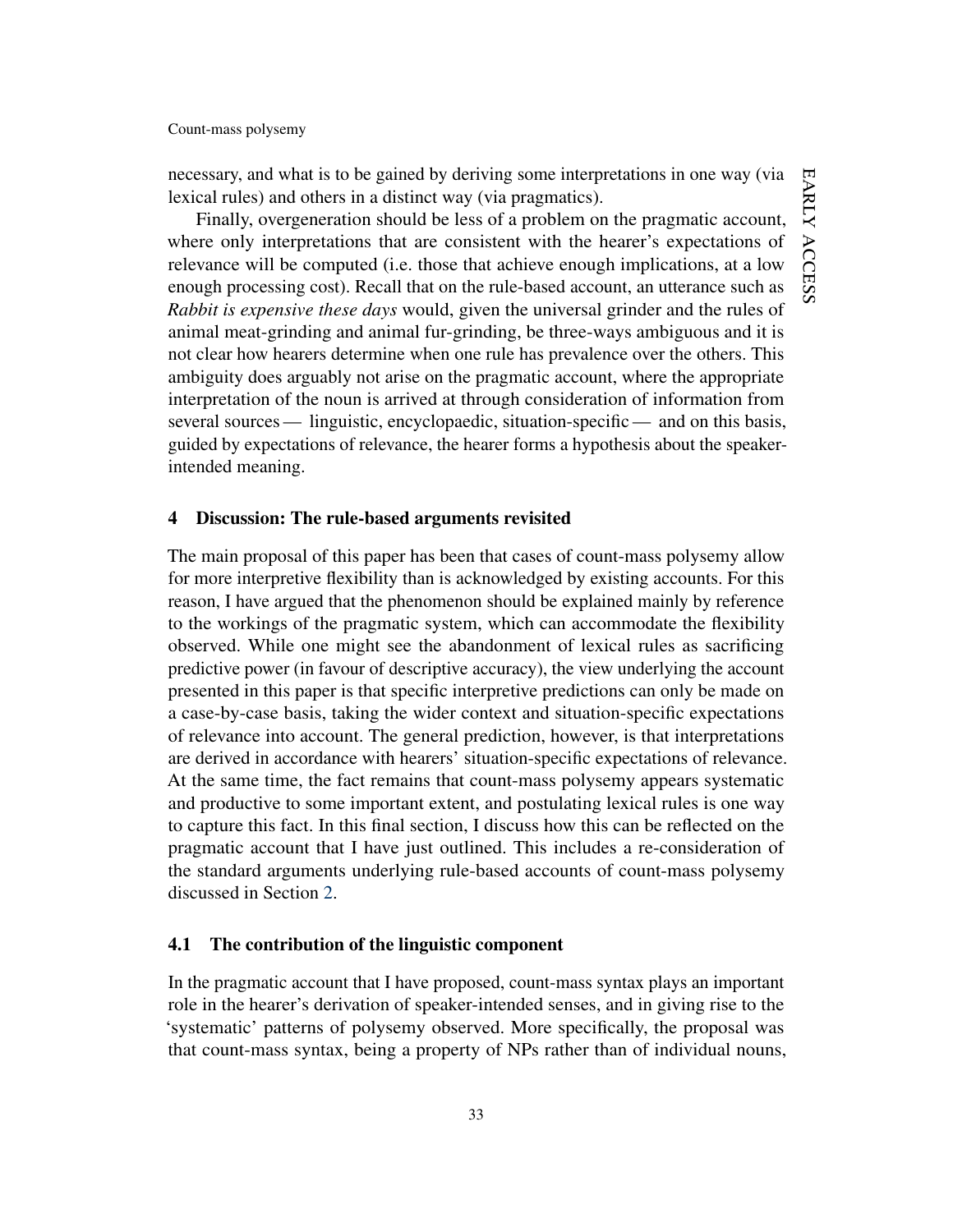encodes a procedure which guides the hearer in the inferential process of utterance comprehension, by imposing a constraint on the entity referred to by use of the NP— individuated vs. non-individuated, respectively— which in turn has consequences for possible outcomes of the conceptual narrowing (or broadening) process. In this way, our linguistic knowledge about the count-mass distinction being paired reliably with a distinction between individuated and non-individuated denotations (though there may be exceptions, see the discussion in Section [3.1\)](#page-18-1) may give rise to a sense of systematicity. But, as I have argued, count-mass syntax is but one of many sources of information that the hearer draws on in the pragmatic inferential process of constructing hypotheses about speaker-intended meanings. Moreover, rather than indicating a restricted set of linguistically stored sense alternations, the syntactic count-mass distinction is seen as paving the way for lexical pragmatic creativity by providing the basis for a variety of context-dependent interpretations, as illustrated by examples such as *Move over and give me some more bench* or *The extra bulk on her stomach is baby, not food*. On the pragmatic account, there would be no principled difference between creative cases such as these and the more 'systematic' cases discussed in this paper as concerns the linguistic evidence provided for their interpretations, though some would require more pragmatic work than others.

# 4.2 Pragmatic systematicity?

Nevertheless, there is no doubt considerable interpretive systematicity involved in the standard cases of count-mass polysemy, which reliably target nouns whose referents belong to a specific category and can be extended productively to new members of that category. But if it does not stem from the existence of productive lexical rules, as I have argued throughout this paper, what is the source of this sense of systematicity? If we have to do with some sort of 'pragmatic systematicity', where does it come from?

First, whether or not one supports a pragmatic approach it seems quite uncontroversial that the sense relations involved in the standard cases of count-mass polysemy (e.g., animal-meat, tree-wood, food-portion, etc.) reflect highly regular and predictable associations between states of affairs in the real world (cf. [Fodor](#page-42-8) [& Lepore](#page-42-8) [2002\)](#page-42-8)— this would be so even if they could be shown to be part of our linguistic system. In Section [2.2](#page-11-1) above, I suggested that the frequency with which we are exposed to such real-world regularities in our daily lives and the inferences we continuously draw on their basis, might cause representations of them to become immediately activated when one of their constituent concepts is accessed. This is something that language users might exploit in communication, and could be partly responsible for the sense of systematicity that we observe in count-mass polysemy. For instance, if accessing an animal concept causes the relation between the animal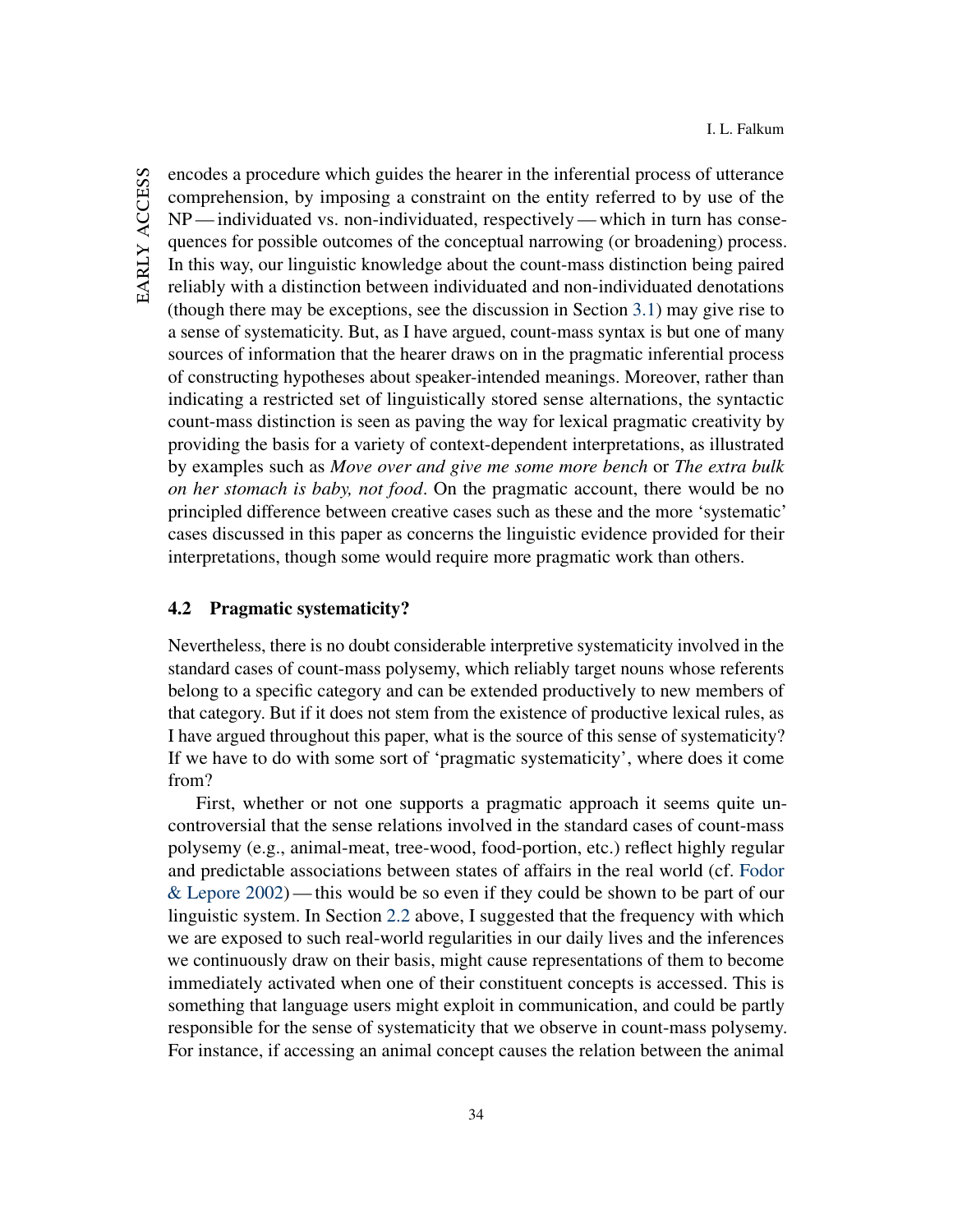and its meat to become immediately available (e.g., accessing the concept TURKEY immediately activates the encyclopaedic assumption that TURKEYS ARE MEAT), this should also make the meat sense highly accessible whenever the animal noun occurs with mass syntax in the appropriate context. However, the relation might be activated independently of whether the noun occurs with count or mass syntax (cf. examples [\(45\)](#page-27-2) and [\(57\)](#page-32-0) above). If representations of such relations are already highly accessible bits of general world knowledge, their inclusion as part of the grammar seems redundant. From a relevance-theoretic point of view, such immediately activated bits of encyclopaedic knowledge might be useful in utterance comprehension, by contributing to cognitive efficiency and saving hearers' overall processing effort. That we typically find an alternation between 'animal' and 'meat' senses of animal nouns, but not so frequently between 'animal' and 'dwelling' (cf. [Murphy](#page-44-2) [1997\)](#page-44-2), could be due to considerations of relevance. Knowing that something is meat is generally highly relevant given our lifestyles, and this knowledge might be immediately activated upon processing an animal noun, making the meat-interpretation easily accessible to the hearer. However, activating knowledge about an animal's dwelling may require some additional contextual information.<sup>[38](#page-35-0)</sup>

Second, particular senses may stabilise or become conventional (a process also termed *fossilisation* by some authors) as a result of frequency of use [\(Geis &](#page-42-15) [Zwicky](#page-42-15) [1971,](#page-42-15) [Traugott & Dasher](#page-46-7) [2002,](#page-46-7) [Blutner](#page-39-14) [2007,](#page-39-14) [2010\)](#page-40-12). According to historical linguists, the main driving force in semantic change is pragmatics; it is motivated by speaker-hearer interactions and communicative strategies [\(Traugott & Dasher](#page-46-7) [2002,](#page-46-7) [Eckardt](#page-41-13) [2006\)](#page-41-13). What may start out as an ad hoc concept may become stabilised or conventional over time for individual speakers or within a language community as a result of frequent adjustment of the lexical meaning of a word in a specific direction [\(Wilson & Carston](#page-47-1) [2007\)](#page-47-1). In such a case, the inferential process of constructing an ad hoc concept may become progressively more automatised and attain the status of a 'pragmatic routine' [\(Vega-Moreno](#page-46-14) [2007\)](#page-46-14), whose presence would also give rise to a sense of interpretive systematicity. Such automated pragmatic inferences would increase the accessibility of certain interpretations, thereby saving hearers' overall processing effort. However, having a pragmatic basis, they will be suppressed if there is strong contextual information making another interpretation more accessible (and relevant).

<span id="page-35-0"></span><sup>38</sup> One example may be a discussion of what types of animals live in the speaker's garden, where she could point to a certain type of dropping and say 'That's *deer*', a hole in the flower bed and say 'That's *rabbit*', a heap of earth on the lawn and say 'That's *mole*', etc., and the intended 'dwelling' interpretations would be highly accessible to the hearer. (I thank Deirdre Wilson for the example.) The example also illustrates the close affinity between systematic polysemy and metonymy, as observed by many authors (see e.g., [Apresjan](#page-39-15) [1974](#page-39-15) and [Dölling](#page-41-2) [forthcoming\)](#page-41-2).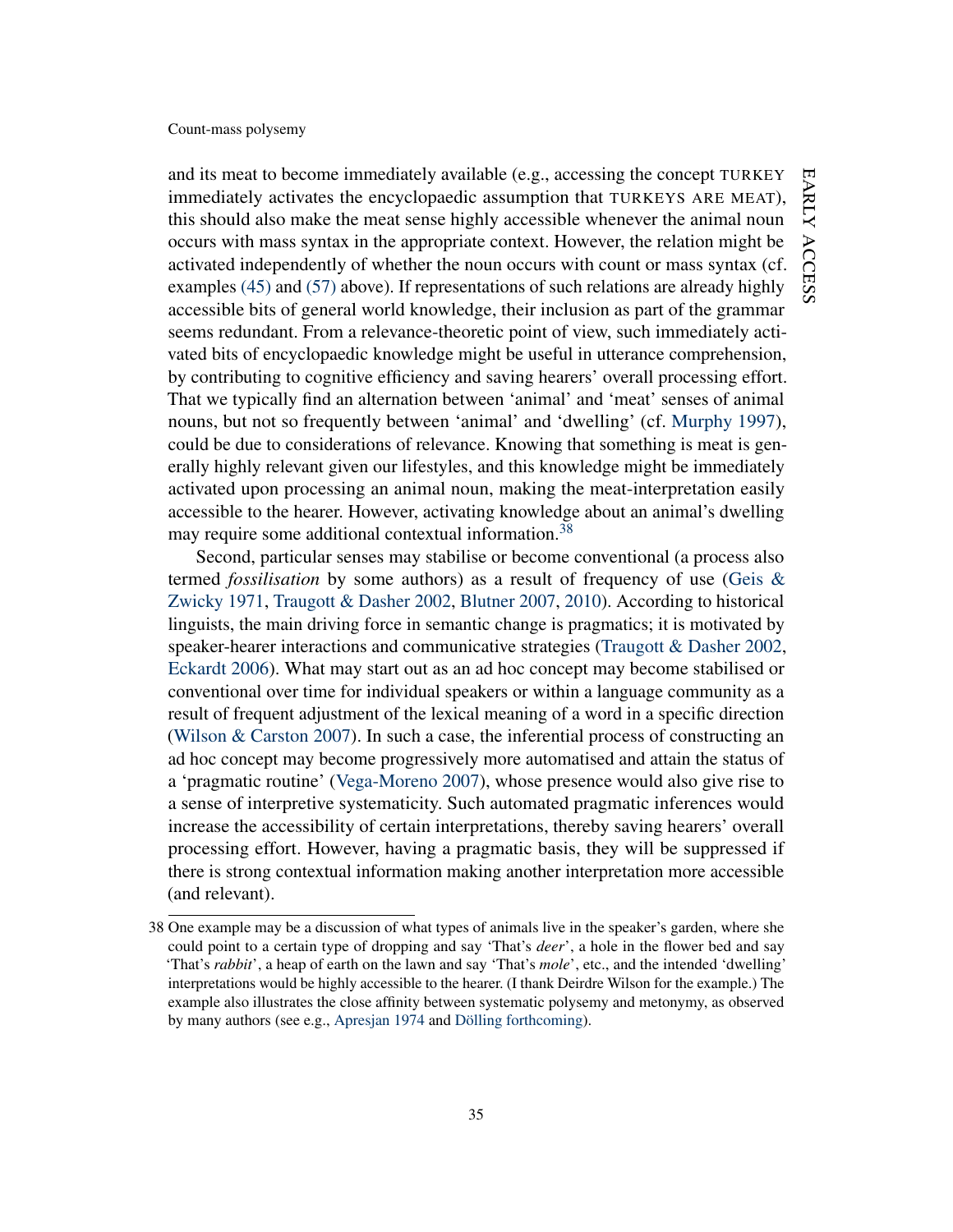Frequent activation of pragmatic routines in lexical interpretation might lead to further stabilisation of the ad hoc concepts derived, and finally, in some cases, they come to be reanalysed as part of the conventional meaning associated with the lexical item [\(Traugott & Dasher](#page-46-7) [2002,](#page-46-7) [Eckardt](#page-41-13) [2006\)](#page-41-13). An example of such a semantic change may be the mass occurrence of the noun *chicken*, whose meat-sense seems conventional to the extent that it may have acquired a conceptual address of its own, and give access to its own set of encyclopaedic assumptions.<sup>[39](#page-36-0)</sup> In other words, the relation between the animal and the meat senses of this expression may have developed into one of ambiguity rather than sense extension. On the present account, the claim would be that this reanalysis has taken place as a result of frequent pragmatic narrowing of the general mass sense of *chicken* in a specific direction. This pragmatic account of the systematicity (and possible semantic change that may result from it) of count-mass polysemy gives a fuller picture than standard rule-based accounts by integrating a synchronic and a diachronic perspective on the phenomenon.

# 4.3 Pragmatic blocking?

Consider now the so-called blocking phenomenon, described by rule-based accounts as cases where the existence of lexicalised forms (e.g., *veal*, *beef*, *wood* and so on) 'blocks' rule application. One way to address these cases on the current pragmatic account is by reference to the notion of optimal relevance [\(Sperber & Wilson](#page-45-11) [1986/1995:](#page-45-11) 270), discussed in Section [3.2](#page-22-0) above. A speaker aiming at optimal relevance should try to achieve enough cognitive effects to make her utterance worth processing, and avoid causing the hearer any unjustifiable or gratuitous effort in achieving those effects. As a consequence, the extra effort demanded by any indirectness in an utterance should be offset by extra (or different) effects, which would not have been achieved by use of a more direct utterance. On this approach, the use of a non-lexicalised form (e.g., *cow*) in cases where there exists a lexicalised alternative (e.g., *beef*) which speakers would conventionally use to refer to the entity in question, should result in the derivation of extra (or different) cognitive effects (or else explained away as a lapse on the part of the speaker). In other words, the reason why examples such as ?*John likes to eat cow* or ?*This chair is made out of tree* sound odd is that, without a more specific context, the extra processing effort they require of the hearer is not offset by any extra (or different) cognitive effects that he may derive from them. But, as I discussed in Section [2.3](#page-13-3) above, a more informative context might make the same use acceptable, for instance by yielding

<span id="page-36-0"></span><sup>39</sup> In this case [Carston'](#page-41-11)s [\(2016\)](#page-41-11) recent proposal that substantive words encode 'polsemy complexes' is highly relevant.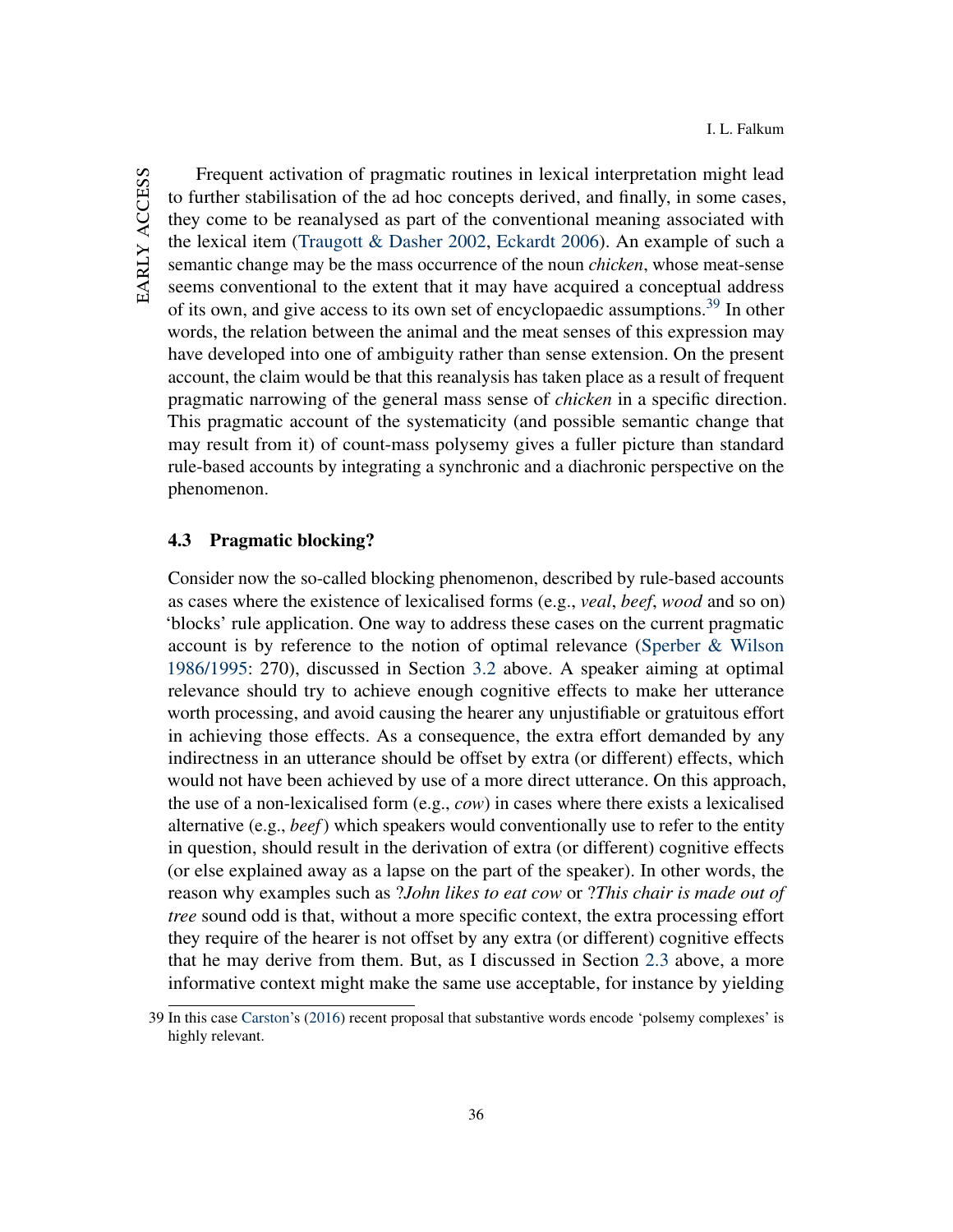different cognitive effects than would a use of the corresponding conventional form as in [\(58\)](#page-37-0) (repeated from [\(34\)](#page-13-1) above):

<span id="page-37-0"></span>(58) Overall, households that display trees made out of plastic now outnumber households that display trees made out of *tree*. (?*wood*)

Similarly, in an example such as *Hindus are forbidden to eat cow* (cf. [\(33\)](#page-13-0) above) there is sufficient contextual information to license the use of the derived form *cow* instead of the more conventional, lexicalised form *beef*. Although this use might demand an extra (but possibly relatively minor) effort of processing, it allows the hearer to draw implications about the status of the cow in Hindu religion, which would not have been achieved as easily by use of the alternative utterance containing the lexicalised form. In this way, the phenomenon could be more appropriately described as a form of 'pragmatic blocking' rather than blocking in the sense of a linguistic constraint (see also [Clark & Clark](#page-41-7) [1979](#page-41-7) on this issue).

### 4.4 The availability of 'default' senses reconsidered

Finally, I discussed in Section [2.4](#page-14-2) above how the existence of clear interpretive tendencies in uninformative contexts— so-called 'default' interpretations— has been taken to provide a strong argument against the possibility of a pragmatic analysis. For instance, [Asher](#page-39-2) [\(2011:](#page-39-2) 93) writes, "[p]ragmatic approaches . . . fail to say anything relevant about ... cases of coercion ... in out of the blue contexts". However, as I also argued in this section, this claim considerably underestimates the fact that hearers rarely come to the interpretation process 'empty-handed'; utterances are not understood in a vacuum. On the relevance-theoretic pragmatic account proposed here, a crucial task for the hearer in utterance comprehension is to choose a set of contextual assumptions against which the utterance is to be understood; this also happens when the utterance occurs in an 'out of the blue' context. At the same time, there is not much doubt that advocates of rule-based approaches are right in claiming that certain interpretations come more readily to mind than others in uninformative contexts. As we have seen, an utterance of *Sam enjoyed the rabbit* would probably most often be interpreted as 'Sam enjoyed eating the rabbit-meat' in the absence of any specific contextual constraints. But the 'default' character of this interpretation could, rather than arising from the operation of a lexical rule, stem from immediately activated real-world knowledge activated by the concept RABBIT (e.g., RABBITS ARE MEAT, RABBIT MEAT IS DELICIOUS TO EAT, and so on). The processing of this utterance in an 'out of the blue' context could then be seen as an instance of hearers favouring the least effort-consuming conceivable interpretation [\(Sperber & Wilson](#page-45-11) [1986/1995:](#page-45-11) 185). Also, a person eating rabbit may be regarded as a stereotypical event (at least in certain parts of the world) which could be stored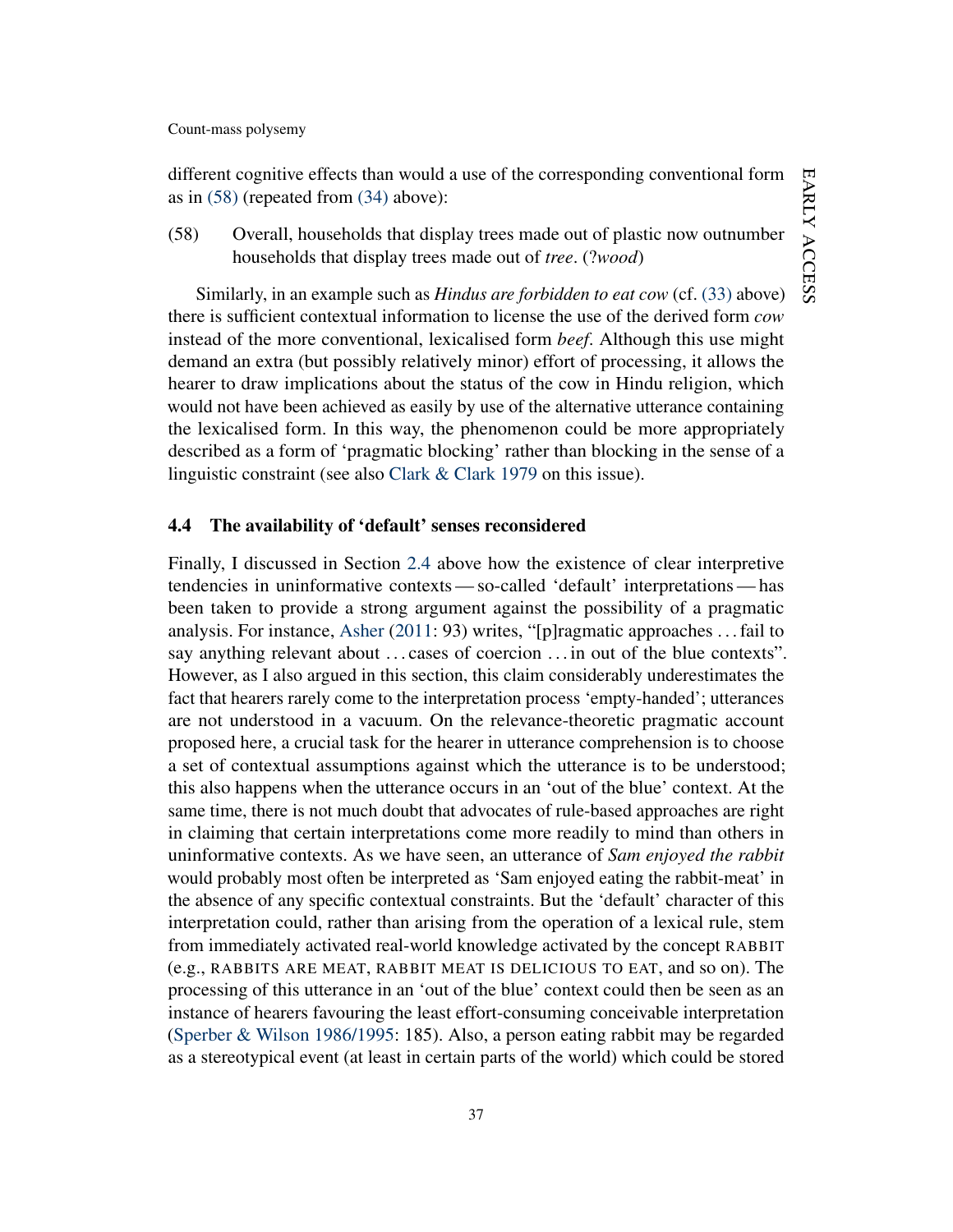in encyclopaedic memory as a chunk and accessed as a single unit of information. Retrieving this information from encyclopaedic memory during the interpretation of the utterance would require little processing effort, whereas deriving an interpretation according to which Sam enjoyed, e.g., wearing the rabbit-fur, or playing with rabbitthe-animal, would involve accessing several units of information and hence be more costly in processing terms. In this way, the pragmatic approach proposed here can provide an account of why certain interpretations are often favoured over others without being committed to the view that these are wholly linguistically generated by default (see also [Kolaiti & Wilson](#page-43-1) [2014\)](#page-43-1). It also predicts that 'default' interpretations of the same utterance may diverge between hearers [\(Kolkmann](#page-43-8) [2016\)](#page-43-8), as a result of individual differences in the type or organisation of encyclopaedic knowledge associated with concepts.

### 5 Conclusion

This paper has argued that the interpretive flexibility that is observed in lexical interpretation quite generally (cf. the examples in  $(1)-(5)$  $(1)-(5)$  and references cited there) also applies to many cases of count-mass polysemy. Therefore, it is argued, the linguistic component provided by count-mass syntax should be analysed as leaving a more underspecified semantic output than is usually acknowledged by rule-based theories, and the alternations in meaning as arising from the application of pragmatic processes at the level of individual words.

I hope to have shown that rule-based accounts leave much work for the pragmatic system to do in finding the interpretation that was intended by the speaker on a given occasion. This involves both handling the most context-dependent cases of alternation between count and mass senses of a noun, and overriding 'default' interpretations in contexts where another 'non-default' interpretation was clearly intended. I have argued that if there is a single pragmatic mechanism that is able to do this work, it should also be able to do the part of the interpretive work that rulebased accounts do adequately. Treating count-mass syntax as a procedural constraint on NP referents, I have proposed the lexical pragmatic process of ad hoc concept construction, developed within the relevance-theoretic framework, as a promising candidate for this task.

### **References**

<span id="page-38-0"></span>Allan, Keith. 1980. Nouns and countability. *Language* 56(3). 541–567. [https:](https://doi.org/10.2307/414449) [//doi.org/10.2307/414449.](https://doi.org/10.2307/414449)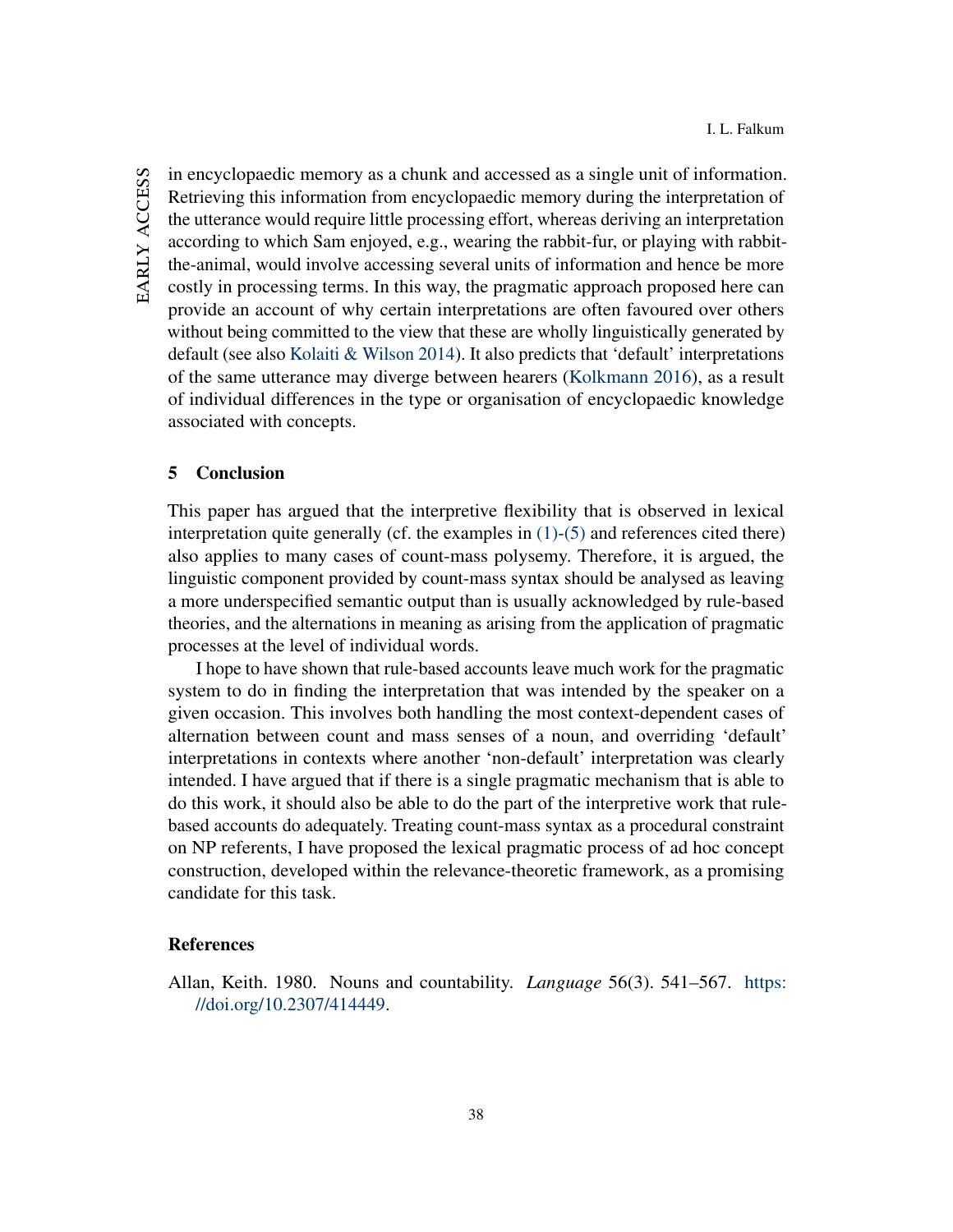- <span id="page-39-13"></span>Allott, Nicholas & Mark Textor. 2012. Lexical pragmatic adjustment and the nature of ad hoc concepts. *International Review of Pragmatics* 4(2). 185–208. [https://doi.org/10.1163/18773109-00040204.](https://doi.org/10.1163/18773109-00040204)
- <span id="page-39-15"></span>Apresjan, Iurii Derenikovich. 1974. Regular polysemy. *Linguistics* 14(2). 5–32.
- <span id="page-39-4"></span>Aronoff, Mark. 1976. *Word Formation in Generative Grammar*. Cambridge, Massachusetts: The MIT Press.
- <span id="page-39-2"></span>Asher, Nicholas. 2011. *Lexical Meaning in Context*. Cambridge: Cambridge University Press.
- <span id="page-39-3"></span>Asher, Nicholas & Alex Lascarides. 2003. *Logics of Conversation*. Cambridge: Cambridge University Press.
- <span id="page-39-10"></span>Bale, Alan C. & David Barner. 2009. The interpretation of functional heads: Using comparatives to explore the mass/count distinction. *Journal of Semantics* 26. 217–252. [https://doi.org/https://doi.org/10.1093/jos/ffp003.](https://doi.org/https://doi.org/10.1093/jos/ffp003)
- <span id="page-39-11"></span>Barner, David & Jesse Snedeker. 2005. Quantity judgments and individuation: Evidence that mass nouns count. *Cognition* 97(1). 41–66. [https://doi.org/https:](https://doi.org/https://doi.org/10.1016/j.cognition.2004.06.009) [//doi.org/10.1016/j.cognition.2004.06.009.](https://doi.org/https://doi.org/10.1016/j.cognition.2004.06.009)
- <span id="page-39-5"></span>Barner, David & Jesse Snedeker. 2006. Children's early understanding of mass-count syntax: Individuation, lexical content, and the number asymmetry hypothesis. *Language Learning and Development* 2(3). 163–194. [https://doi.org/https:](https://doi.org/https://doi.org/10.1207/s15473341lld0203_2) [//doi.org/10.1207/s15473341lld0203\\_2.](https://doi.org/https://doi.org/10.1207/s15473341lld0203_2)
- <span id="page-39-12"></span>Blakemore, Diane. 1987. *Semantic Constraints on Relevance*. Oxford: Blackwell.
- <span id="page-39-6"></span>Bloom, Paul. 1994. Possible names: The role of syntax-semantics mappings in the acquisition of nominals. *Lingua* 92(1-4). 297–329. [https://doi.org/https:](https://doi.org/https://doi.org/10.1016/0024-3841(94)90345-X) [//doi.org/10.1016/0024-3841\(94\)90345-X.](https://doi.org/https://doi.org/10.1016/0024-3841(94)90345-X)
- <span id="page-39-8"></span>Bloom, Paul. 1996. Possible individuals in language and cognition. *Current Directions in Psychological Science* 5(3). 90–93. [https://doi.org/10.1111/1467-](https://doi.org/10.1111/1467-8721.ep10772823) [8721.ep10772823.](https://doi.org/10.1111/1467-8721.ep10772823)
- <span id="page-39-7"></span>Bloom, Paul. 1999. The role of semantics in solving the bootstrapping problem. In Ray Jackendoff, Paul Bloom & Karen Wynn (eds.), *Language, Logic and Concepts: Essays in Memory of John Macnamara*, 285–310. Cambridge, Massachusetts: MIT Press.
- <span id="page-39-9"></span>Bloom, Paul & Deborah Kelemen. 1995. Syntactic cues in the acquisition of collective nouns. *Cognition* 56. 1–30. [https://doi.org/https://doi.org/10.1016/](https://doi.org/https://doi.org/10.1016/0010-0277(94)00648-5) [0010-0277\(94\)00648-5.](https://doi.org/https://doi.org/10.1016/0010-0277(94)00648-5)
- <span id="page-39-0"></span>Blutner, Reinhard. 1998. Lexical pragmatics. *Journal of Semantics* 15(2). 115–162. [https://doi.org/10.1093/jos/15.2.115.](https://doi.org/10.1093/jos/15.2.115)
- <span id="page-39-1"></span>Blutner, Reinhard. 2002. Lexical semantics and pragmatics. *Linguistische Berichte* 10. 27–58.
- <span id="page-39-14"></span>Blutner, Reinhard. 2007. Opimality theoretic pragmatics and the explicature/implicature distinction. In Noel Burton-Roberts (ed.), *Pragmatics*, 67–89.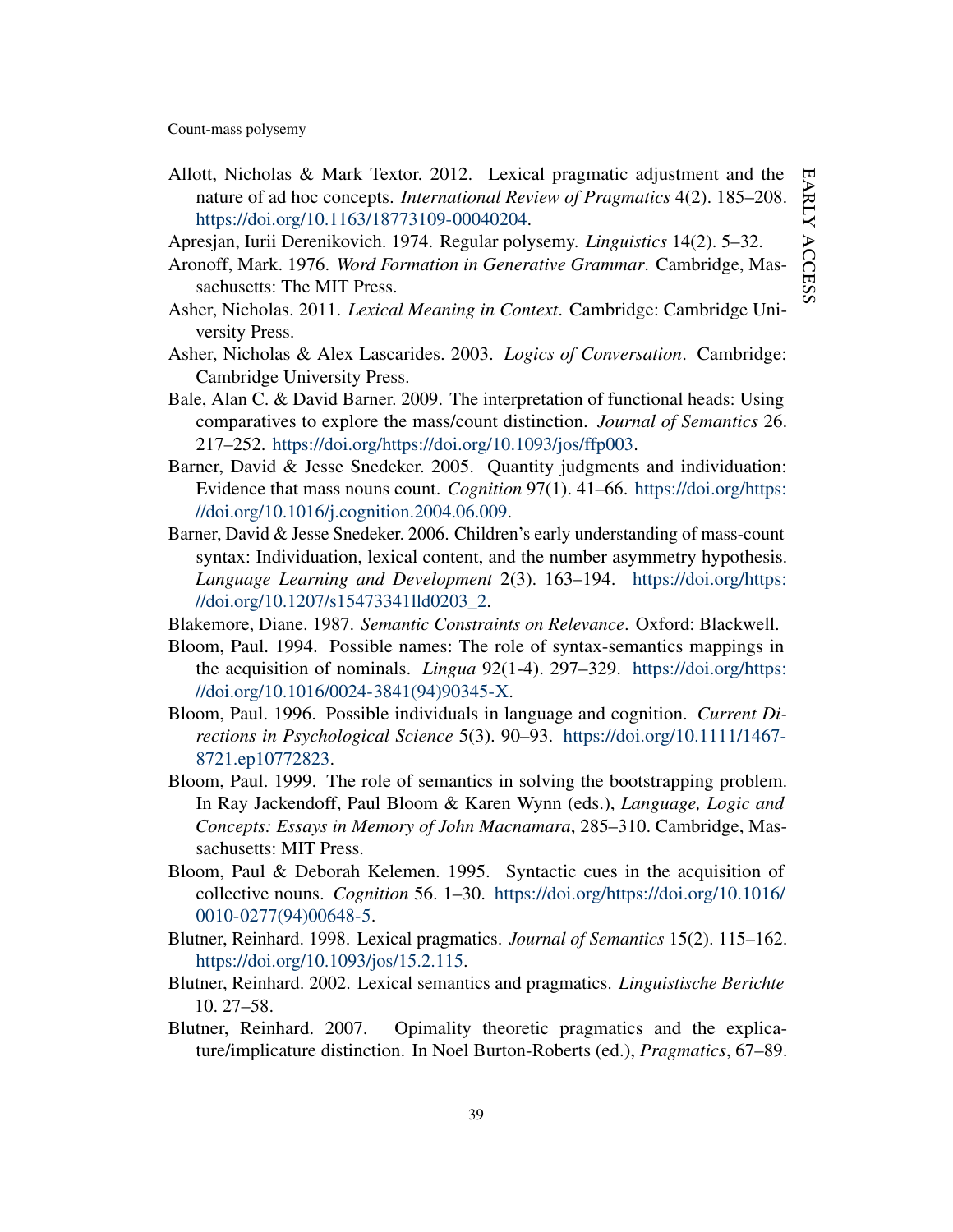<span id="page-40-12"></span>EARLY ACCESS early access

- London: Palgrave.
- Blutner, Reinhard. 2010. Some experimental aspects of optimality-theoretic pragmatics. In Enikö Németh & Károli Bibok (eds.), *The Role of Data at the Semantics-Pragmatics Interface*, 161–204. Berlin: de Gryuter.
- <span id="page-40-7"></span>Boleda, Gemma, Sebastian Padó & Jason Utt. 2012. Regular polysemy: A distributional model. In *First Joint Conference on Lexical and Computational Semantics - Volume 1: Proceedings of the Main Conference and the Shared Task, and Volume 2: Proceedings of the Sixth International Workshop on Semantic Evaluation* SemEval '12, 151–160. Stroudsburg, PA: Association for Computational Linguistics. [http://dl.acm.org/citation.cfm?id=2387636.2387663.](http://dl.acm.org/citation.cfm?id=2387636.2387663)
- <span id="page-40-11"></span>Borer, Hagit. 2005. *In Name Only*. Oxford: Oxford University Press.
- <span id="page-40-9"></span>Borthen, Kaja. 2003. *Norwegian Bare Singulars*: Norwegian University of Science and Technology dissertation. [http://hdl.handle.net/11250/242756.](http://hdl.handle.net/11250/242756)
- <span id="page-40-1"></span>Bosch, Peter. 1983. "Vagueness" is context-dependence. In Thomas T. Ballmer & Manfred Pinkal (eds.), *Approaching Vagueness*, 189–210. Amsterdam: North Holland Linguistic Series.
- <span id="page-40-2"></span>Bosch, Peter. 1994. Meanings and contextual concepts. In *Semantic and Conceptual Knowledge: Papers from a Joint Workshop of the Max Plank Arbeitsgruppe "Strukturelle Grammatik" and the IBM Institute for Logic and Linguistics, 21-23 April 1994*, Tübingen & Berlin: Arbeitspapirer des Sonderforschungsbereichs 340, Vol. 71.
- <span id="page-40-3"></span>Bosch, Peter. 2007. Productivity, polysemy and predicate indexicality. In *Sixth International Tblisi Symposium on Language, Logic and Computation*, 58–71. Berlin: Springer.
- <span id="page-40-10"></span>Briscoe, Ted, Ann Copestake & Alex Lascarides. 1995. Blocking. In Patrick Saint-Dizier & Evelyn Viegas (eds.), *Computational Lexical Semantics*, 273–302. Cambridge: Cambridge University Press. [https://doi.org/https://doi.org/10.1017/](https://doi.org/https://doi.org/10.1017/CBO9780511527227.018) [CBO9780511527227.018.](https://doi.org/https://doi.org/10.1017/CBO9780511527227.018)
- <span id="page-40-8"></span>Bunt, Harry C. 1985. *Mass Terms and Model-Theoretic Semantics*. Cambridge: Cambridge University Press.
- <span id="page-40-0"></span>Carston, Robyn. 1988. Implicature, explicature, and truth-theoretic semantics. In Ruth M. Kempson (ed.), *Mental Representations: The Interface between Language and Reality*, 155–181. Cambridge: Cambridge University Press.
- <span id="page-40-6"></span>Carston, Robyn. 1997. Enrichment and loosening: Complementary processes in deriving the proposition expressed. *Linguistische Berichte* 8. 103–127.
- <span id="page-40-4"></span>Carston, Robyn. 2002. *Thoughts and Utterances: The Pragmatics of Explicit Communication*. Oxford: Blackwell Publishers.
- <span id="page-40-5"></span>Carston, Robyn. 2010. Explicit communication and 'free' pragmatic enrichment. In Belén Soria & Esther Romero (eds.), *Explicit Communication: Robyn Carston's Pragmatics*, 217–286. Basingstoke: Palgrave Macmillan.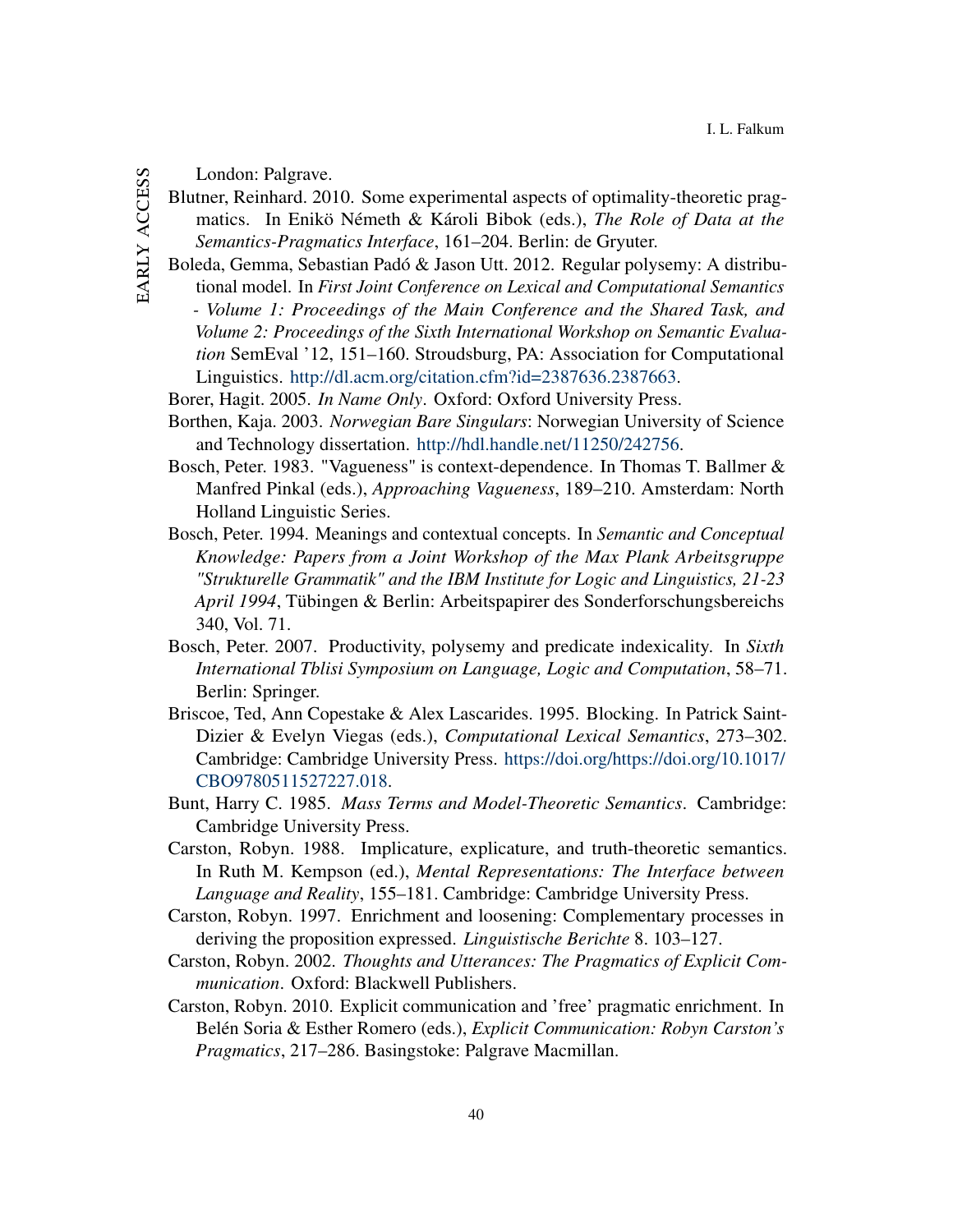- <span id="page-41-9"></span>Carston, Robyn. 2012. Word meaning and concept expressed. *The Linguistic Review* 29(4). 607–623. [https://doi.org/10.1515/tlr-2012-0022.](https://doi.org/10.1515/tlr-2012-0022)
- <span id="page-41-10"></span>Carston, Robyn. 2013. Word meaning, what is said and explicature. In Carlo Penco & Filippo Domaneschi (eds.), *What is Said and What is Not. The Semantics/Pragmatics Interface*, 175–204. Stanford, CA: CSLI Publications.
- <span id="page-41-11"></span>Carston, Robyn. 2016. The heterogeneity of procedural meaning. *Lingua* 175-176. 154–166. [https://doi.org/https://doi.org/10.1016/j.lingua.2015.12.010.](https://doi.org/https://doi.org/10.1016/j.lingua.2015.12.010)
- <span id="page-41-12"></span>Carston, Robyn. forthcoming. Polysemy, pragmatics and the lexicon. Unpublished ms.
- <span id="page-41-8"></span>Chierchia, Gennaro. 1998. Reference to kinds across language. *Natural Language Semantics* 6(4). 339–405. [https://doi.org/https://doi.org/10.1023/A:](https://doi.org/https://doi.org/10.1023/A:1008324218506) [1008324218506.](https://doi.org/https://doi.org/10.1023/A:1008324218506)
- <span id="page-41-7"></span>Clark, Eve V. & Herbert H. Clark. 1979. When nouns surface as verbs. *Language* 55(4). 767–811. [https://doi.org/10.2307/412745.](https://doi.org/10.2307/412745)
- <span id="page-41-3"></span>Clark, Stephen. 2015. Vector space models of lexical meaning. In Shalom Lappin & Chris Fox (eds.), *Handbook of Contemporary Semantic Theory*, 493–522. Chichester, UK: John Wiley & Sons, Ltd. [https://doi.org/10.1002/9781118882139.](https://doi.org/10.1002/9781118882139.ch16) [ch16.](https://doi.org/10.1002/9781118882139.ch16)
- <span id="page-41-5"></span>Copestake, Ann. 2015. Can distributional approaches improve on Good Old-Fashioned Lexical Semantics? IWCS 2013 Workshop: Towards a Formal Distributional Semantics. [http://www.aclweb.org/anthology/W13-0602.](http://www.aclweb.org/anthology/W13-0602)
- <span id="page-41-0"></span>Copestake, Ann & Ted Briscoe. 1992. Lexical operations in a unification-based framework. In James Pustejovsky & Sabine Bergler (eds.), *Lexical Semantics and Knowledge Representation. Proceedings of the First SIGLEX Workshop*, 101–119. Berlin: Springer-Verlag.
- <span id="page-41-1"></span>Copestake, Ann & Ted Briscoe. 1995. Semi-productive polysemy and sense extension. *Journal of Semantics* 12(1). 15–67. [https://doi.org/https://doi.org/10.1093/](https://doi.org/https://doi.org/10.1093/jos/12.1.15) [jos/12.1.15.](https://doi.org/https://doi.org/10.1093/jos/12.1.15)
- <span id="page-41-2"></span>Dölling, Johannes. forthcoming. Systematic polysemy. In Hotze Rullmann Lisa Matthewson, Cécile Meier & Thomas Ede Zimmermann (eds.), *The Blackwell Companion to Semantics*, Oxford: Blackwell.
- <span id="page-41-13"></span>Eckardt, Regine. 2006. *Meaning Change in Grammaticalization: An Enquiry into Semantic Reanalysis*. Oxford: Oxford University Press.
- <span id="page-41-4"></span>Erk, Katrin. 2012. Vector space models of word meaning and phrase meaning: A survey. *Language and Linguistics Compass* 6(10). 635–653. [https://doi.org/10.](https://doi.org/10.1002/lnco.362) [1002/lnco.362.](https://doi.org/10.1002/lnco.362)
- <span id="page-41-6"></span>Espinal, M. Teresa. 2010. Bare nominals in Catalan and Spanish. Their structure and meaning. *Lingua* 120(4). 984–1009. [https://doi.org/https://doi.org/10.1016/](https://doi.org/https://doi.org/10.1016/j.lingua.2009.06.002) [j.lingua.2009.06.002.](https://doi.org/https://doi.org/10.1016/j.lingua.2009.06.002)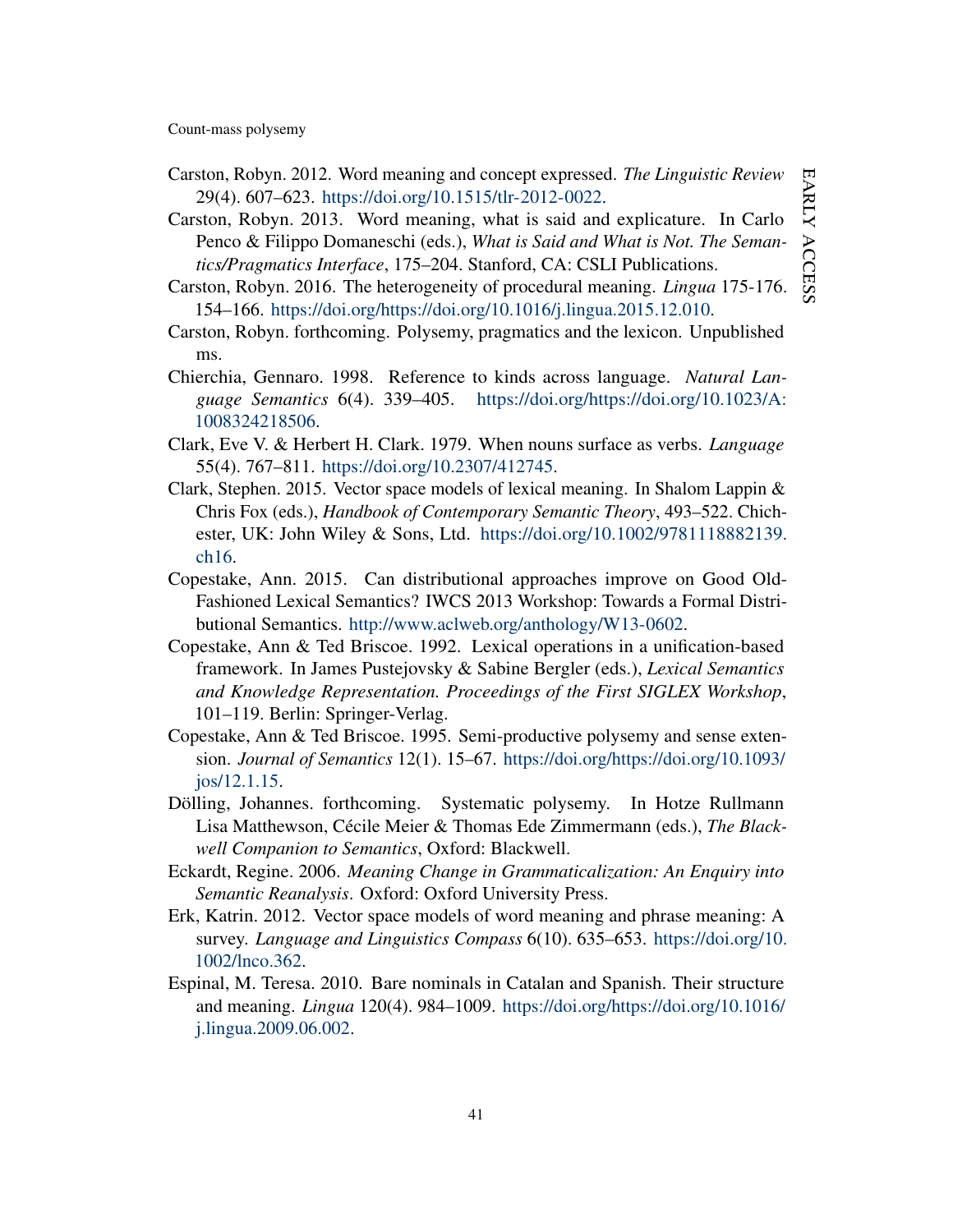- <span id="page-42-11"></span><span id="page-42-1"></span>EARLY ACCESS early access
- Falkum, Ingrid Lossius. 2011. *The Semantics and Pragmatics of Polysemy: A Relevance-Theoretic Account*: University College London dissertation.
- Fodor, Jerry A. 1981. The present status of the innateness controversy. In *Representations: Philosophical Essays on the Foundations of Cognitive Science*, 257–316. Cambridge, Massachusetts: The MIT Press.
- <span id="page-42-15"></span><span id="page-42-14"></span><span id="page-42-13"></span><span id="page-42-12"></span><span id="page-42-10"></span><span id="page-42-9"></span><span id="page-42-8"></span><span id="page-42-7"></span><span id="page-42-6"></span><span id="page-42-5"></span><span id="page-42-4"></span><span id="page-42-3"></span><span id="page-42-2"></span><span id="page-42-0"></span>Fodor, Jerry A. 1998. *Concepts: Where Cognitive Science Went Wrong*. Oxford: Oxford University Press.
	- Fodor, Jerry A. 2008. *Lot2: The Language of Thought Revisited*. Oxford: Oxford University Press.
	- Fodor, Jerry A. & Ernie Lepore. 2002. *The Compositionality Papers*. Oxford: Clarendon Press.
	- Frisson, Steven & Lyn Frazier. 2005. Carving up word meaning: Portioning and grinding. *Journal of Memory and Language* 53. 277–291. [https://doi.org/https:](https://doi.org/https://doi.org/10.1016/j.jml.2005.03.004) [//doi.org/10.1016/j.jml.2005.03.004.](https://doi.org/https://doi.org/10.1016/j.jml.2005.03.004)
	- Geis, Michael L. & Arnold M. Zwicky. 1971. On invited inferences. *Linguistic Inquiry* 2(4). 561–566.
	- Gibbs, Raymond W. 1994. *The Poetics of Mind*. Cambridge: Cambridge University Press.
	- Gillon, Brendan S. 1992. Towards a common semantics for English count and mass nouns. *Linguistics and Philosophy* 15(6). 597–639. [https://doi.org/https:](https://doi.org/https://doi.org/10.1007/BF00628112) [//doi.org/10.1007/BF00628112.](https://doi.org/https://doi.org/10.1007/BF00628112)
	- Gillon, Brendan S. 1999. The lexical semantics of english count and mass nouns. In Evelyne Viegas (ed.), *The Breadth and Depth of Semantic Lexicons. Text, Speech and Language Technology*, vol. 10, 19–37. Dordrecht: Springer. [https:](https://doi.org/https://doi.org/10.1007/978-94-017-0952-1_2) [//doi.org/https://doi.org/10.1007/978-94-017-0952-1\\_2.](https://doi.org/https://doi.org/10.1007/978-94-017-0952-1_2)
	- Grimm, Scott. 2012. *Number and Individuation*: Stanford University dissertation.
	- Hall, Alison. 2009. Subsentential utterances, ellipsis, and pragmatic enrichment. *Pragmatics & Cognition* 17(2). 222–250. [https://doi.org/10.1075/pc.17.2.02hal.](https://doi.org/10.1075/pc.17.2.02hal)
	- Hall, Alison. 2017. Lexical pragmatics, explicature and ad hoc concepts. In Ilse Depraetere & Raphael Salkie (eds.), *Semantics and Pragmatics: Drawing a Line*, vol. 11, 85–100. Berlin: Springer. [https://doi.org/https://doi.org/10.1007/978-3-](https://doi.org/https://doi.org/10.1007/978-3-319-32247-6_6) [319-32247-6\\_6.](https://doi.org/https://doi.org/10.1007/978-3-319-32247-6_6)
	- Heylen, Kris, Thomas Wielfaert, Dirk Speelman & Dirk Geeraerts. 2015. Monitoring polysemy: Word space models as a tool for large-scale lexical semantic analysis. *Lingua* 157. 153–172. [https://doi.org/https://doi.org/10.1016/j.lingua.2014.12.](https://doi.org/https://doi.org/10.1016/j.lingua.2014.12.001) [001.](https://doi.org/https://doi.org/10.1016/j.lingua.2014.12.001)
	- Hopper, Paul J. & Elizabeth C. Traugott. 1993/2003. *Grammaticalization*. Cambridge: Cambridge University Press.
	- Imai, Mutsumi & Dedre Gentner. 1997. A cross-linguistic study of early word meaning: Universal ontology and linguistic influence. *Cognition* 62. 169–200.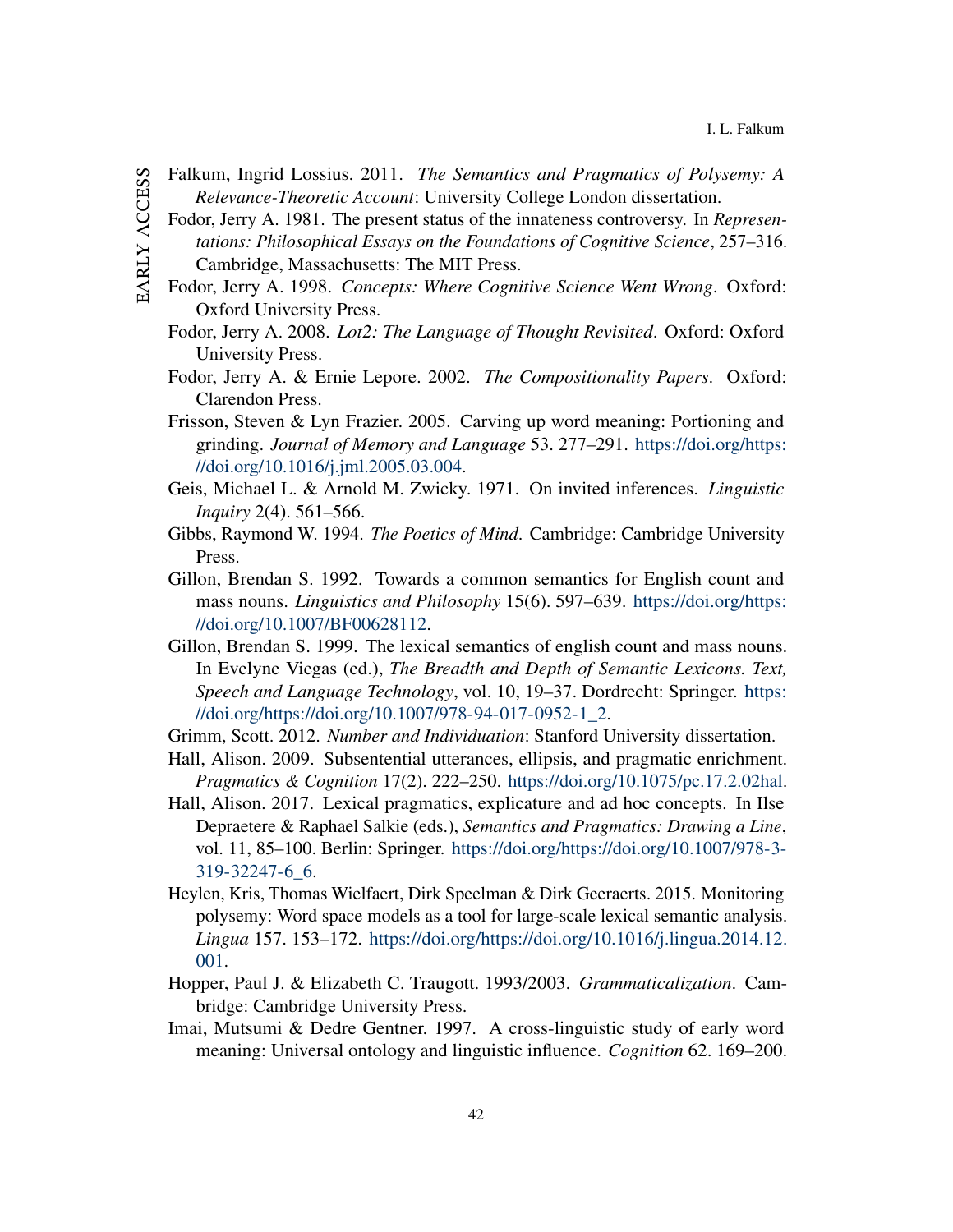[https://doi.org/https://doi.org/10.1016/S0010-0277\(96\)00784-6.](https://doi.org/https://doi.org/10.1016/S0010-0277(96)00784-6)

- <span id="page-43-2"></span>Kennedy, Christopher & Louise McNally. 2010. Color, context, and compositionality. *Synthese* 174(1). 79–98. [https://doi.org/https://doi.org/10.1007/s11229-009-](https://doi.org/https://doi.org/10.1007/s11229-009-9685-7) [9685-7.](https://doi.org/https://doi.org/10.1007/s11229-009-9685-7)
- <span id="page-43-3"></span>Kilgarriff, Adam. 1995. Inheriting polysemy. In Patrick St. Dizier & Evelyne Viegas (eds.), *Computational Lexical Semantics*, 319–335. Cambridge: Cambridge University Press.
- <span id="page-43-4"></span>Kilgarriff, Adam & Gerald Gazdar. 1995. Polysemous relations. In Frank Palmer (ed.), *Grammar and Meaning: Essays in Honour of Sir John Lyons*, 1–25. Cambridge: Cambridge University Press.
- <span id="page-43-5"></span>Klepousniotou, Ekaterini. 2002. The processing of lexical ambiguity: Homonymy and polysemy in the mental lexicon. *Brain and Language* 81(1-3). 205–223. [https://doi.org/https://doi.org/10.1006/brln.2001.2518.](https://doi.org/https://doi.org/10.1006/brln.2001.2518)
- <span id="page-43-1"></span>Kolaiti, Patricia & Deirdre Wilson. 2014. Corpus analysis and lexical pragmatics: An overview. *International Review of Pragmatics* 6(2). 211–239. [https://doi.](https://doi.org/10.1163/18773109-00602002) [org/10.1163/18773109-00602002.](https://doi.org/10.1163/18773109-00602002)
- <span id="page-43-8"></span>Kolkmann, Julia. 2016. What makes a *default* interpretation? Considerations from English attributive possession. *Linguistische Berichte* 22. 99–132.
- <span id="page-43-15"></span>Langacker, Ronald W. 1987a. *Foundations of Cognitive Grammar: Volume I: Theoretical Prerequisites*. Stanford, CA: Stanford University Press.
- <span id="page-43-9"></span>Langacker, Ronald W. 1987b. Nouns and verbs. *Language* 63(1). 53–94. [https:](https://doi.org/10.2307/415384) [//doi.org/10.2307/415384.](https://doi.org/10.2307/415384)
- <span id="page-43-7"></span>Lascarides, Alex & Ann Copestake. 1998. Pragmatics and word meaning. *Journal of Linguistics* 34. 387–414.
- <span id="page-43-13"></span>Laurence, Stephen & Eric Margolis. 1999. Concepts and cognitive science. In Eric Margolis & Stephen Laurence (eds.), *Concepts: Core Readings*, 3–81. Cambridge, Massachusetts: The MIT Press.
- <span id="page-43-6"></span>Leech, Geoffrey N. 1981. *Semantics: The Study of Meaning*. Harmondsworth: Penguin.
- <span id="page-43-0"></span>Levinson, Stephen C. 2000. *Presumptive Meanings: The Theory of Generalized Conversational Implicature*. Cambridge, Massachusetts: The MIT Press.
- <span id="page-43-14"></span>Margolis, Eric & Stephen Laurence (eds.). 2015. *The Conceptual Mind. New Directions in the Study of Concepts*. Cambridge, Massachusetts: The MIT Press.
- <span id="page-43-12"></span>McNally, Louise. 2013. Semantics and pragmatics. *Wiley Interdisciplinary Reviews: Cognitive Science* 4(3). 285–297. [https://doi.org/10.1002/wcs.1227.](https://doi.org/10.1002/wcs.1227)
- <span id="page-43-10"></span>McPherson, Leslie Maggie Perrin. 1991. *A little* goes a long way: Evidence for a perceptual basis of learning for the noun categories Count and Mass. *Journal of Child Language* 18(2). 315–338. [https://doi.org/10.1017/S0305000900011089.](https://doi.org/10.1017/S0305000900011089)
- <span id="page-43-11"></span>Middleton, Erica L., Edward J. Wisniewski, Kelly A. Trindel & Mutsumi Imai. 2004. Separating the chaff from the oats: Evidence for a conceptual distinction between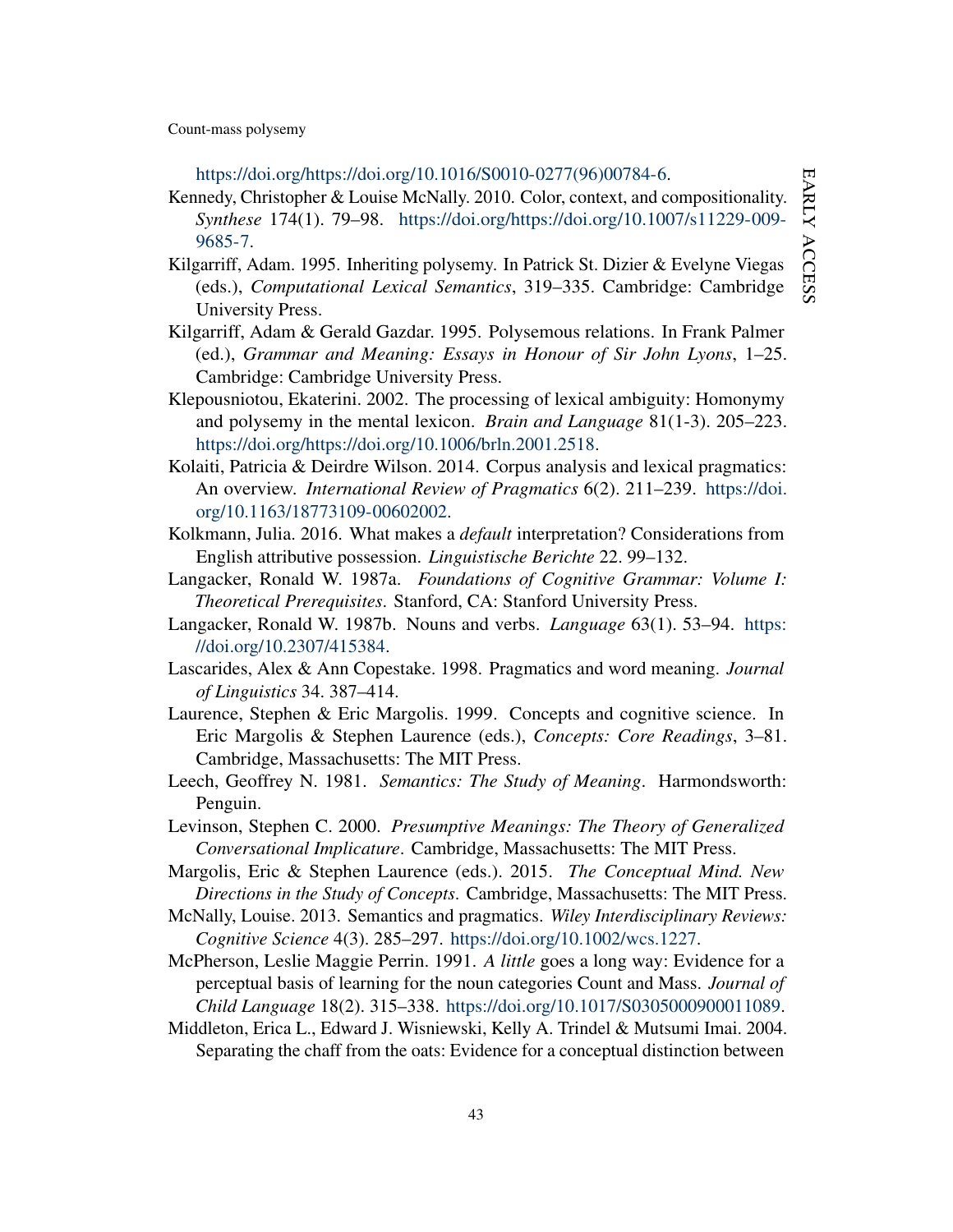- count noun and mass nouns aggregates. *Journal of Memory and Language* 50. 371–394. [https://doi.org/https://doi.org/10.1016/j.jml.2004.02.005.](https://doi.org/https://doi.org/10.1016/j.jml.2004.02.005)
- <span id="page-44-8"></span>Mufwene, Salikoko. 1984. The count/mass distinction and the English lexicon. In David Testen & Veena Mishra (eds.), *Parasession on Lexical Semantics*, 200–221. Chicago: Chicago Linguistics Society.
- <span id="page-44-2"></span>Murphy, Gregory L. 1997. Polysemy and the creation of novel word meanings. In Thomas B. Ward, Steven M. Smith & Jyotsna Vaid (eds.), *Creative Thought: An Investigation of Conceptual Structures and Processes*, 235–265. Washington DC: American Psychological Association.
- <span id="page-44-0"></span>Murphy, Gregory L. 2002. *The Big Book of Concepts*. Cambridge, Massachusetts: The MIT Press.
- <span id="page-44-9"></span>Noveck, Ira A. & Dan Sperber. 2007. The why and how of experimental pragmatics: the case of 'scalar inferences'. In Noel Burton-Roberts (ed.), *Pragmatics*, 184– 212. london: Palgrave Macmillan. [https://doi.org/10.1017/CBO9781139028370.](https://doi.org/10.1017/CBO9781139028370.018) [018.](https://doi.org/10.1017/CBO9781139028370.018)
- <span id="page-44-6"></span>Nunberg, Geoffrey & Annie Zaenen. 1992. Systematic polysemy in lexicology and lexicography. In *5th EURALEX International Congress*, 386–396. Tampere, Finland: Tampereen YIiopisto.
- <span id="page-44-1"></span>Ostler, Nicholas & Beryl T. Atkins. 1992. Predictable meaning shift: Some linguistic properties of lexical implication rules. In James Pustejovsky & Sabine Bergler (eds.), *Lexical Semantics and Knowledge Representation. SIGLEX 1991. Lecture Notes in Computer, Science (Lecture Notes in Artificial Intelligence)*, vol. 627, 87–100. Berlin & Heidelberg: Springer. [https://doi.org/https://doi.org/10.1007/3-](https://doi.org/https://doi.org/10.1007/3-540-55801-2_29) [540-55801-2\\_29.](https://doi.org/https://doi.org/10.1007/3-540-55801-2_29)
- <span id="page-44-7"></span>Papafragou, Anna. 2005. Relations between language and thought: Individuation and the count/mass distinction. In Henri Cohen & Claire Lefebre (eds.), *Handbook of Categorization in Cognitive Science*, 256–277. Amsterdam: Elsevier. [https:](https://doi.org/https://doi.org/10.1016/B978-008044612-7/50066-4) [//doi.org/https://doi.org/10.1016/B978-008044612-7/50066-4.](https://doi.org/https://doi.org/10.1016/B978-008044612-7/50066-4)
- <span id="page-44-3"></span>Pelletier, Francis Jeffry. 1975. Non-singular reference: Some preliminaries. *Philosophia* 5(4). 451–465. [https://doi.org/https://doi.org/10.1007/978-1-4020-](https://doi.org/https://doi.org/10.1007/978-1-4020-4110-5_1) [4110-5\\_1.](https://doi.org/https://doi.org/10.1007/978-1-4020-4110-5_1)
- <span id="page-44-5"></span>Pelletier, Francis Jeffry. 2012. Lexical nouns are both +MASS and +COUNT, but they are neither +MASS nor +COUNT. In Diane Massam (ed.), *Count and Mass Across Languages*, 9–26. Oxford: Oxford University Press.
- <span id="page-44-4"></span>Pelletier, Francis Jeffry & Lenhart K. Schubert. 2003. Mass expressions. In Dov M. Gabbay & Franz Guenthner (eds.), *Handbook of Philosophical Logic*, vol. 10, 249–335. Dordrecht: Springer. [https://doi.org/https://doi.org/10.1007/978-94-](https://doi.org/https://doi.org/10.1007/978-94-017-4524-6_6) [017-4524-6\\_6.](https://doi.org/https://doi.org/10.1007/978-94-017-4524-6_6)
- <span id="page-44-10"></span>Perner, Josef, Michael Huemer & Brian Leahy. 2015. Mental files and belief: A cognitive theory of how children represent belief and its intensionality. *Cognition*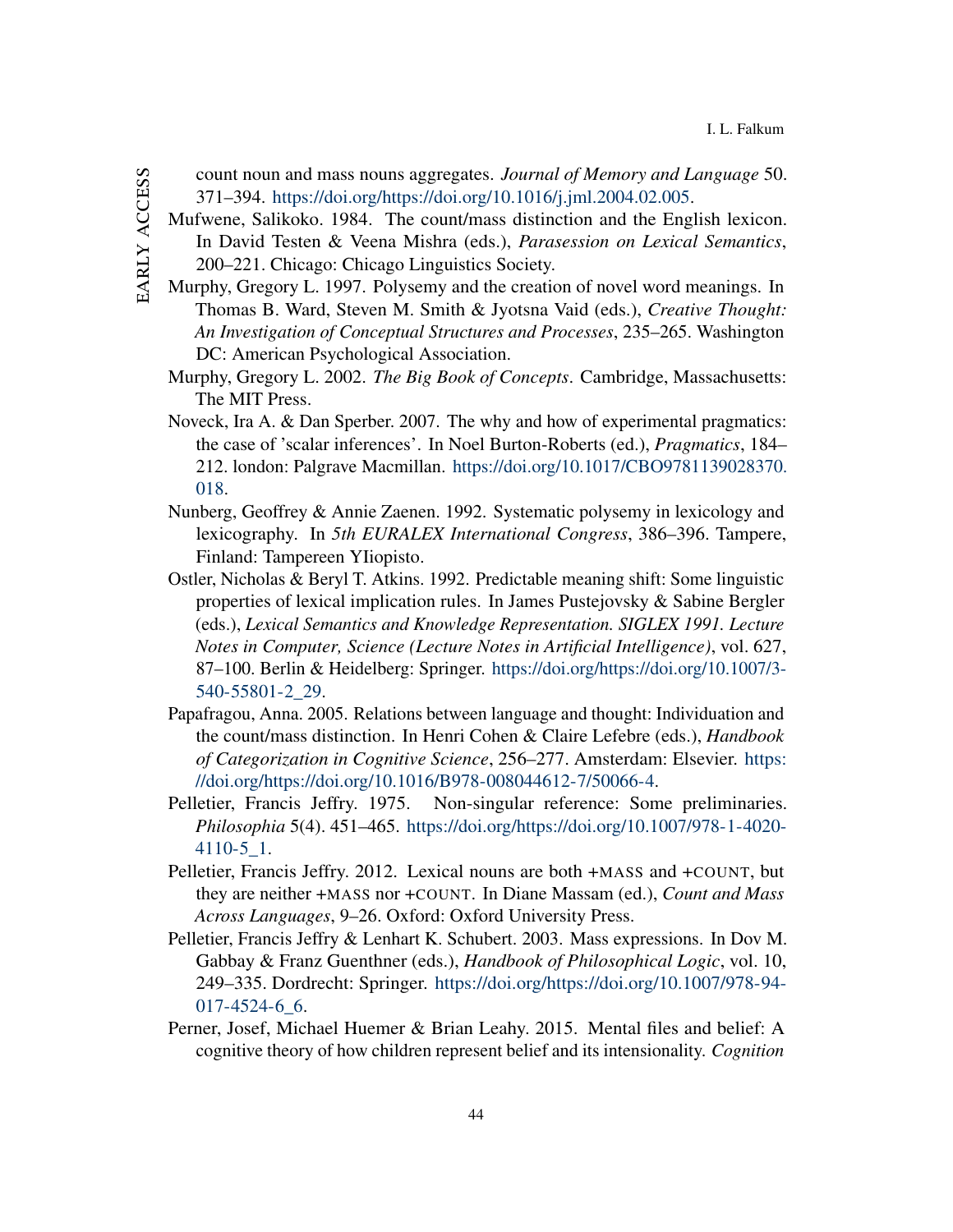<span id="page-45-7"></span>145. 77 – 88. [https://doi.org/https://doi.org/10.1016/j.cognition.2015.08.006.](https://doi.org/https://doi.org/10.1016/j.cognition.2015.08.006) Pustejovsky, James. 1991. The generative lexicon. *Computational Linguistics* 17(4). 409–441.

- <span id="page-45-8"></span>Pustejovsky, James. 1995. *The Generative Lexicon*. Cambridge, Massachusetts: The MIT Press.
- <span id="page-45-13"></span>Quine, Willard Van Orman. 1960. *Word and Object*. Cambridge, Massachusetts: The MIT Press.
- <span id="page-45-12"></span>Quirk, Randolph, Sidney Greenbaum, Geoffrey Leech & Jan Svartvik. 1985. *A Comprehensive Grammar of the English Language*. New York: Longman.
- <span id="page-45-9"></span>Rabagliati, Hugh, Gary F. Marcus & Liina Pylkkänen. 2010. Shifting senses in lexical semantic development. *Cognition* 117. 17–37. [https://doi.org/10.1016/j.](https://doi.org/10.1016/j.cognition.2010.06.007) [cognition.2010.06.007.](https://doi.org/10.1016/j.cognition.2010.06.007)
- <span id="page-45-5"></span>Rabagliati, Hugh, Gary F. Marcus & Liina Pylkkänen. 2011. Rules, radical pragmatics and restrictions on regular polysemy. *Journal of Semantics* 28. 485–512. [https://doi.org/https://doi.org/10.1093/jos/ffr005.](https://doi.org/https://doi.org/10.1093/jos/ffr005)
- <span id="page-45-10"></span>Rabagliati, Hugh & Jesse Snedeker. 2013. The truth about chickens and bats: Ambiguity avoidance distinguishes types of polysemy. *Psychological Science* 24. 1354–1360. [https://doi.org/10.1177/0956797612472205.](https://doi.org/10.1177/0956797612472205)
- <span id="page-45-0"></span>Recanati, François. 1995. The alleged priority of literal interpretation. *Cognitive Science* 19. 207–232. [https://doi.org/10.1207/s15516709cog1902\\_2.](https://doi.org/10.1207/s15516709cog1902_2)
- <span id="page-45-1"></span>Recanati, François. 2004. *Literal Meaning*. Cambridge: Cambridge University Press.
- <span id="page-45-3"></span>Recanati, François. 2010. *Truth-Conditional Pragmatics*. Oxford: Oxford University Press.
- <span id="page-45-16"></span>Recanati, François. 2012. *Mental Files*. Oxford: Oxford University Press.
- <span id="page-45-2"></span>Recanati, François. 2016. Contextualism and polysemy. Unpublished ms. [https:](https://www.academia.edu/23413719/Contextualism_and_Polysemy) [//www.academia.edu/23413719/Contextualism\\_and\\_Polysemy.](https://www.academia.edu/23413719/Contextualism_and_Polysemy)
- <span id="page-45-6"></span>Rothschild, Daniel & Gabriel Segal. 2009. Indexical predicates. *Mind & Language* 24(4). 467–493. [https://doi.org/10.1111/j.1468-0017.2009.01371.x.](https://doi.org/10.1111/j.1468-0017.2009.01371.x)
- <span id="page-45-4"></span>Searle, John R. 1983. *Intentionality: An Essay in The Philosophy of Mind*. Cambridge: Cambridge University Press.
- <span id="page-45-14"></span>Soja, Nancy N. 1992. Inferences about the meanings of nouns: The relationship between perception and syntax. *Cognitive Development* 7. 29–45. [https://doi.](https://doi.org/https://doi.org/10.1016/0885-2014(92)90003-A) [org/https://doi.org/10.1016/0885-2014\(92\)90003-A.](https://doi.org/https://doi.org/10.1016/0885-2014(92)90003-A)
- <span id="page-45-15"></span>Soja, Nancy N., Susan Carey & Elizabeth S. Spelke. 1991. Ontological categories guide young children's inductions of word meanings: Object terms and substance terms. *Cognition* 38. 179–211. [https://doi.org/https://doi.org/10.1016/0010-](https://doi.org/https://doi.org/10.1016/0010-0277(91)90051-5) [0277\(91\)90051-5.](https://doi.org/https://doi.org/10.1016/0010-0277(91)90051-5)
- <span id="page-45-11"></span>Sperber, Dan & Deirdre Wilson. 1986/1995. *Relevance: Communication and Cognition*. Oxford: Blackwell.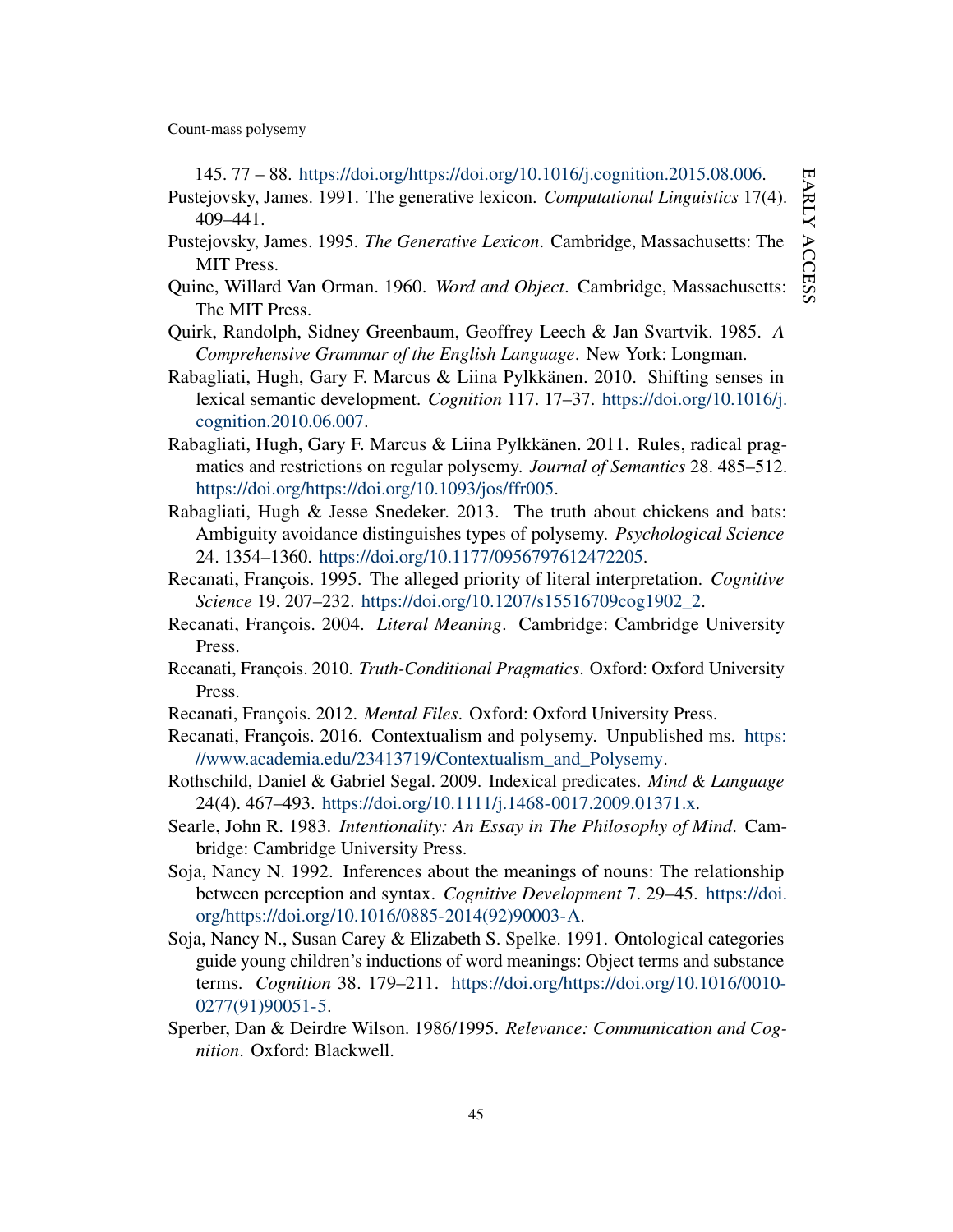- <span id="page-46-14"></span><span id="page-46-13"></span><span id="page-46-12"></span><span id="page-46-11"></span><span id="page-46-10"></span><span id="page-46-9"></span><span id="page-46-8"></span><span id="page-46-7"></span><span id="page-46-6"></span><span id="page-46-5"></span><span id="page-46-4"></span><span id="page-46-3"></span><span id="page-46-2"></span><span id="page-46-1"></span><span id="page-46-0"></span>Sperber, Dan & Deirdre Wilson. 1998. The mapping between the mental and the public lexicon. In Peter Carruthers & Jill Boucher (eds.), *Language and Thought*, 184–200. Cambridge: Cambridge University Press.
	- Sperber, Dan & Deirdre Wilson. 2008. A deflationary account of metaphor. In Raymond W. Gibbs (ed.), *The Cambridge Handbook of Metaphor and Thought*, 84–108. Cambridge: Cambridge University Press.
	- Stojanovic, Isidora. 2014. Prepragmatics: Widening the semantics/pragmatics boundary. In Alexis Burgess & Brett Sherman (eds.), *Metasemantics: New Essays on the Foundations of Meaning*, 311–326. Oxford: Oxford University Press. [https://doi.org/10.1093/acprof:oso/9780199669592.003.0013.](https://doi.org/10.1093/acprof:oso/9780199669592.003.0013)
	- Szabó, Zoltán Gendler. 2001. Adjectives in context. In István Kenesei & Robert M. Harnish (eds.), *Perspectives on Semantics, Pragmatics and Discourse: A Festschrift for Ferenc Kiefer*, 119–146. Amsterdam: John Benjamins.
	- Taylor, John R. 2003. *Linguistic Categorization*. Oxford: Oxford University Press.
	- Traugott, Elizabeth C. & Richard B. Dasher. 2002. *Regularity in Semantic Change*. Cambridge: Cambridge University Press.
	- Travis, Charles. 1985. On what is strictly speaking true. *Canadian Journal of Philosophy* 15(2). 187–229. [https://doi.org/https://doi.org/10.1080/00455091.](https://doi.org/https://doi.org/10.1080/00455091.1985.10716416) [1985.10716416.](https://doi.org/https://doi.org/10.1080/00455091.1985.10716416)
	- Travis, Charles. 2008. *Occasion-Sensitivity: Selected Essays*. Oxford: Oxford University Press.
	- Van der Henst, Jean-Baptiste & Dan Sperber. 2004. Testing the Cognitive and Communicative Principles of Relevance. In Ira A. Noveck & Dan Sperber (eds.), *Experimental Pragmatics*, 141–171. London: Palgrave Macmillan. [https:](https://doi.org/10.1057/9780230524125_7) [//doi.org/10.1057/9780230524125\\_7.](https://doi.org/10.1057/9780230524125_7)
	- Van der Henst, Jean-Baptiste, Dan Sperber & Guy Politzer. 2002a. When is a conclusion worth deriving? a relevance-based analysis of indeterminate relational problems. *Thinking & Reasoning* 8(1). 1–20. [https://doi.org/10.1080/](https://doi.org/10.1080/13546780143000071) [13546780143000071.](https://doi.org/10.1080/13546780143000071)
	- Van der Henst, Jean–Baptiste, Laure Carles & Dan Sperber. 2002b. Truthfulness and relevance in telling the time. *Mind & Language* 17(5). 457–466. [https:](https://doi.org/10.1111/1468-0017.00207) [//doi.org/10.1111/1468-0017.00207.](https://doi.org/10.1111/1468-0017.00207)
	- Vega-Moreno, Rosa. 2007. *Creativity and Convention: The Pragmatics of Everyday Figurative Speech*. Amsterdam: John Benjamins.
	- Ware, Robert X. 1975. Some bits and pieces. *Synthese* 31(3). 379–393. [https:](https://doi.org/https://doi.org/10.1007/BF00485210) [//doi.org/https://doi.org/10.1007/BF00485210.](https://doi.org/https://doi.org/10.1007/BF00485210)
	- Wierzbicka, Anna. 1988. *The Semantics of Grammar*. Amsterdam: John Benjamins.
	- Wilson, Deirdre. 2011. The conceptual-procedural distinction: Past, present and future. In Manuel Leonetti Victoria Escandell-Vidal & Aoife Ahern (eds.), *Procedural Meaning: Problems and Perspectives*, 3–31. Bingley: Emerald Group